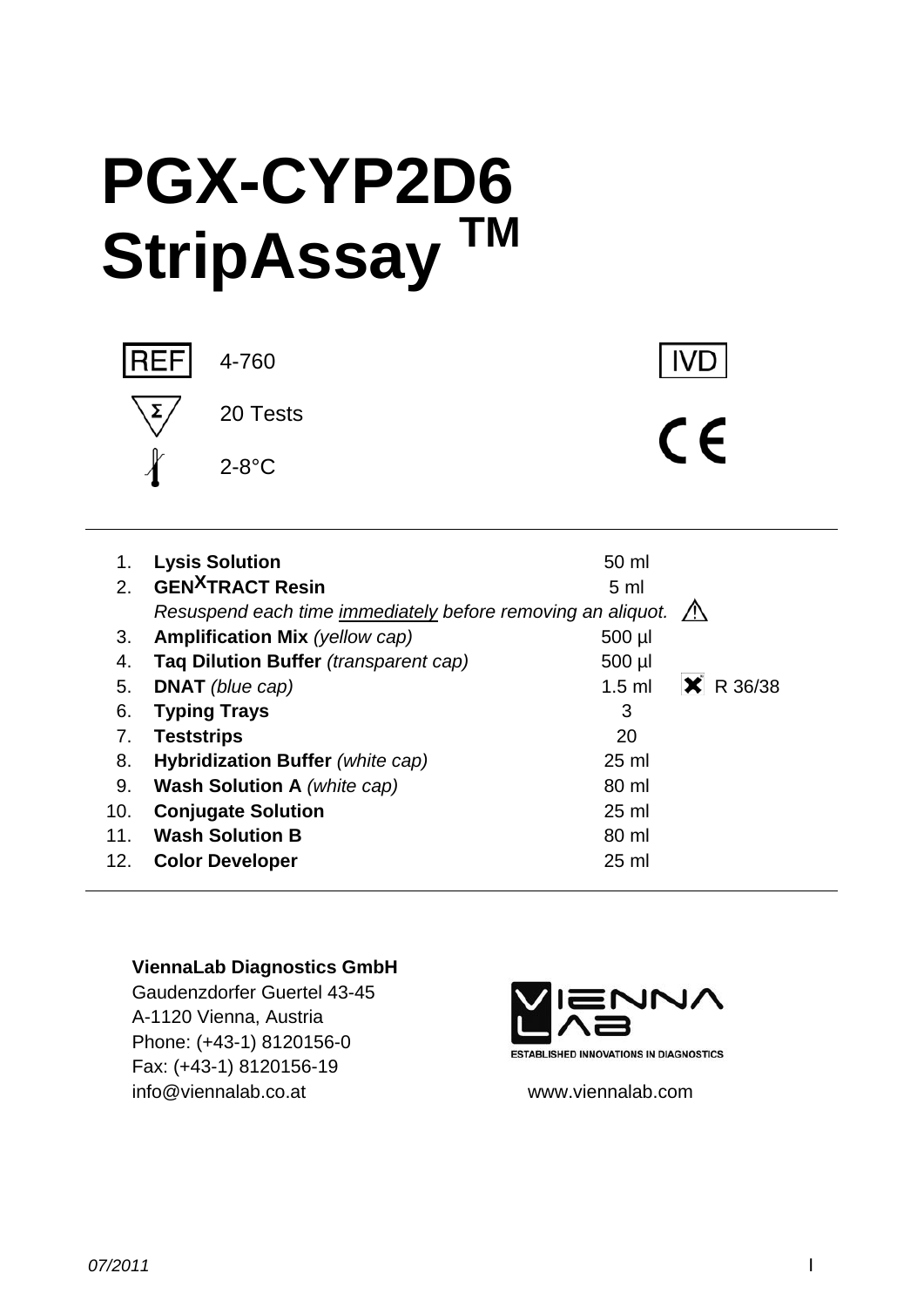

*Fig. 1: Teststrip Design Note: Teststrip is not drawn in real size and must not be used for interpretation of results!*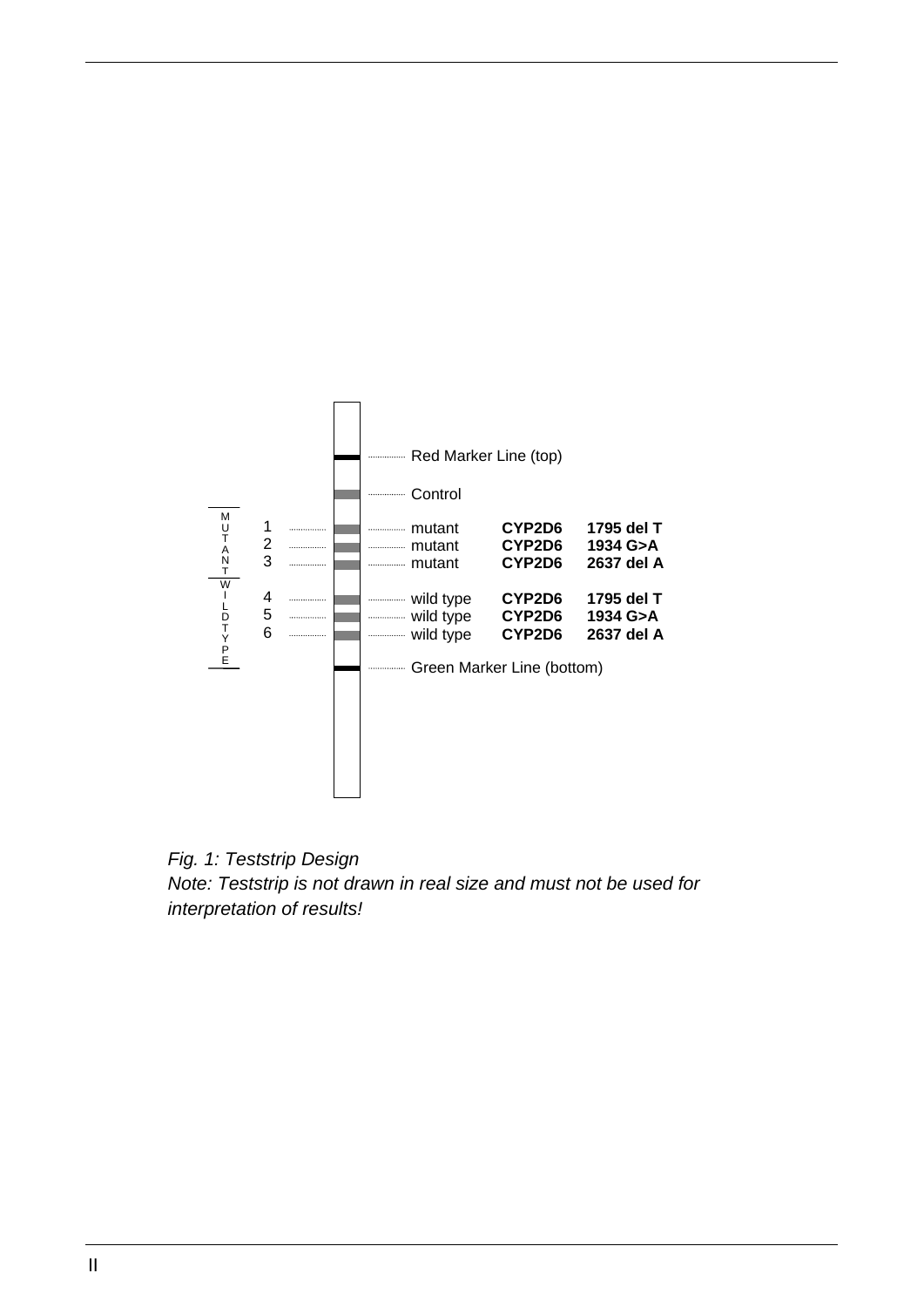# Instructions for use

# **I. INTENDED USE**

Assay for the identification of CYP2D6 gene mutations based on polymerase chain reaction (PCR) and reverse-hybridization.

### **II. METHODOLOGY**

The procedure includes three steps: (1) DNA isolation, (2) PCR amplification using biotinylated primers, (3) hybridization of amplification products to a test strip containing allele-specific oligonucleotide probes immobilized as an array of parallel lines (Fig. 1). Bound biotinylated sequences are detected using streptavidin-alkaline phosphatase and color substrates.

The assay covers 3 polymorphic loci: 1795delT (2D6\*6), 1934 G>A (2D6\*4), 2637delA (2D6\*3). Further genetic information is available at OMIM Online Mendelian Inheritance in Man: www.ncbi.nlm.nih.gov/omim

#### **III. KIT COMPONENTS**

See list of all kit components on page I.

**\*** DNAT contains 1.6% NaOH (R 36/38).

Amplification Mix, Taq Dilution Buffer, Conjugate Solution, Wash Solution B contain 0.05% NaN3. Conjugate Solution contains streptavidin-alkaline phosphatase. Color Developer contains nitro blue tetrazolium (NBT) and 5-bromo-4-chloro-3-indolyl phosphate (BCIP).

#### *Store all reagents at 2-8°C when not in use !*

# **IV. MATERIALS REQUIRED BUT NOT SUPPLIED**

In addition to standard molecular biology laboratory equipment, the following is needed:

- Adjustable microcentrifuge capable of  $3,000-12,000$  rpm  $(1,000-12,000 \times g)$
- Incubator (e.g. heating block, water bath) capable of 56°C and 98°C ( $\pm 2$ °C)
- Thermocycler and suitable thin-walled plastic reaction tubes/strips
- Taq DNA polymerase
- Waterbath with shaking platform and adjustable temperature ( $45^{\circ}$ C ± 0.5°C)
- Vacuum aspiration apparatus
- Shaker (rocker or orbital shaker)
- • *Optional: agarose gel electrophoresis equipment (for control of amplification products)*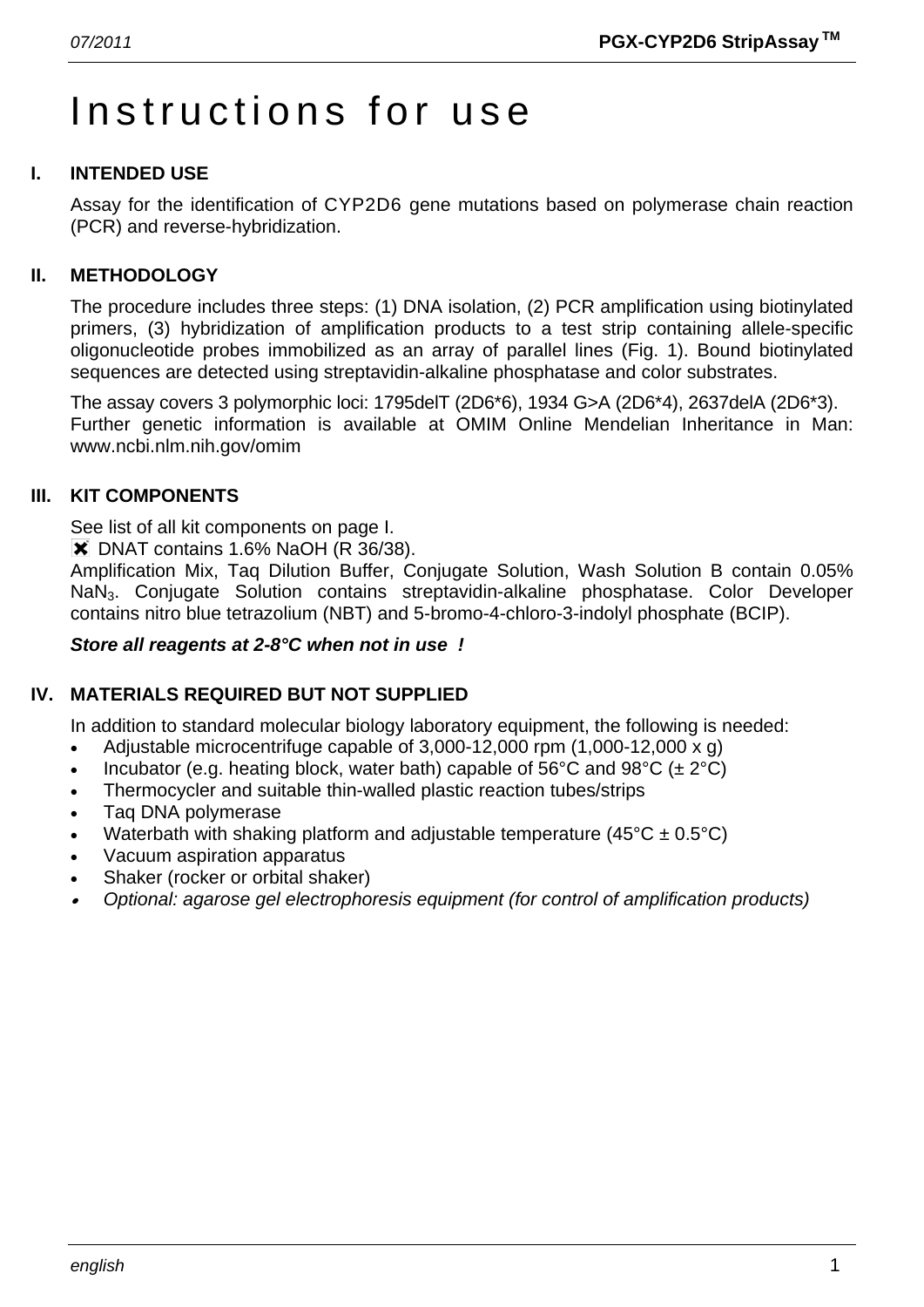### **V. ASSAY PROCEDURE**

#### **1. DNA Isolation**

*Use fresh or frozen blood with EDTA or citrate anticoagulant; avoid blood containing heparin. Do not store blood for more than 3 days at ambient temperature or more than 1 week at 2-8°C before use. Blood which has been kept frozen for more than one year, or gone through more than three freeze-thaw cycles is unsuitable to be used in this procedure.* 

*Bring blood samples to room temperature. Mix well by carefully inverting blood collection tubes several times. Repeat mixing each time before withdrawing an aliquot of blood. Allow Lysis Solution and GENxTRACT Resin to reach room temperature.*

- Pipette **100 µl blood sample** into a 1.5 ml microtube with screw cap.
- Add **1 ml Lysis Solution**, close tube and mix by inverting several times.
- Let stand for **15 min.** at room temperature.
- Centrifuge for **5 min.** at **3,000 rpm** (approx. 1,000 x g) in a microcentrifuge.
- Remove and discard the upper (top) 1 ml of supernatant.
- Add **1 ml Lysis Solution**, close tube and mix by inverting several times.
- Centrifuge for **5 min.** at **12,000 rpm** (approx. 12,000 x g) in a microcentrifuge.
- Remove and discard the supernatant except for approx. 50 µl of a visible, soft pellet.
- Resuspend GEN<sup>X</sup>TRACT Resin by swirling the bottle thoroughly.
- Add **200 µl GEN<sup>X</sup>TRACT Resin** to the pellet. Close tube and vortex for 10 sec. *GENxTRACT Resin sediments quickly. Repeat resuspension each time immediately before removing another aliquot.*
- Incubate for **20 min.** at **56°C**. Vortex for 10 sec.
- Incubate for **10 min.** at **98°C**. Vortex for 10 sec.
- Centrifuge for **5 min.** at **12,000 rpm** in a microcentrifuge. Cool on ice.

*The resulting supernatant contains DNA template suitable for immediate use in PCR. For further storage, the supernatant should be transferred into a fresh tube and kept refrigerated (2-8°C; up to one week) or frozen at -20°C.* 

#### **2.** *In Vitro* **Amplification (PCR)**

*Keep all PCR reagents and DNA templates refrigerated throughout. Perform all steps until start of the thermal cycling program on ice (0-4°C).* 

- Prepare a fresh working dilution (0.2 U/µl) of **Taq DNA polymerase** in **Taq Dilution Buffer** (transparent cap).
- Prepare one reaction tube for each sample to be amplified. Place tubes on ice.
- For each sample prepare a final PCR reaction mix on ice:
	- **15 µl Amplification Mix** (yellow cap)
		- **5 µl diluted Taq DNA polymerase** (1U)
		- **5 µl DNA template**

 *If DNA templates not prepared by the kit isolation protocol (chapter V/1) are used, a DNA concentration range of 5-40 µg/ml (= 25-200 ng DNA per reaction) is recommended.*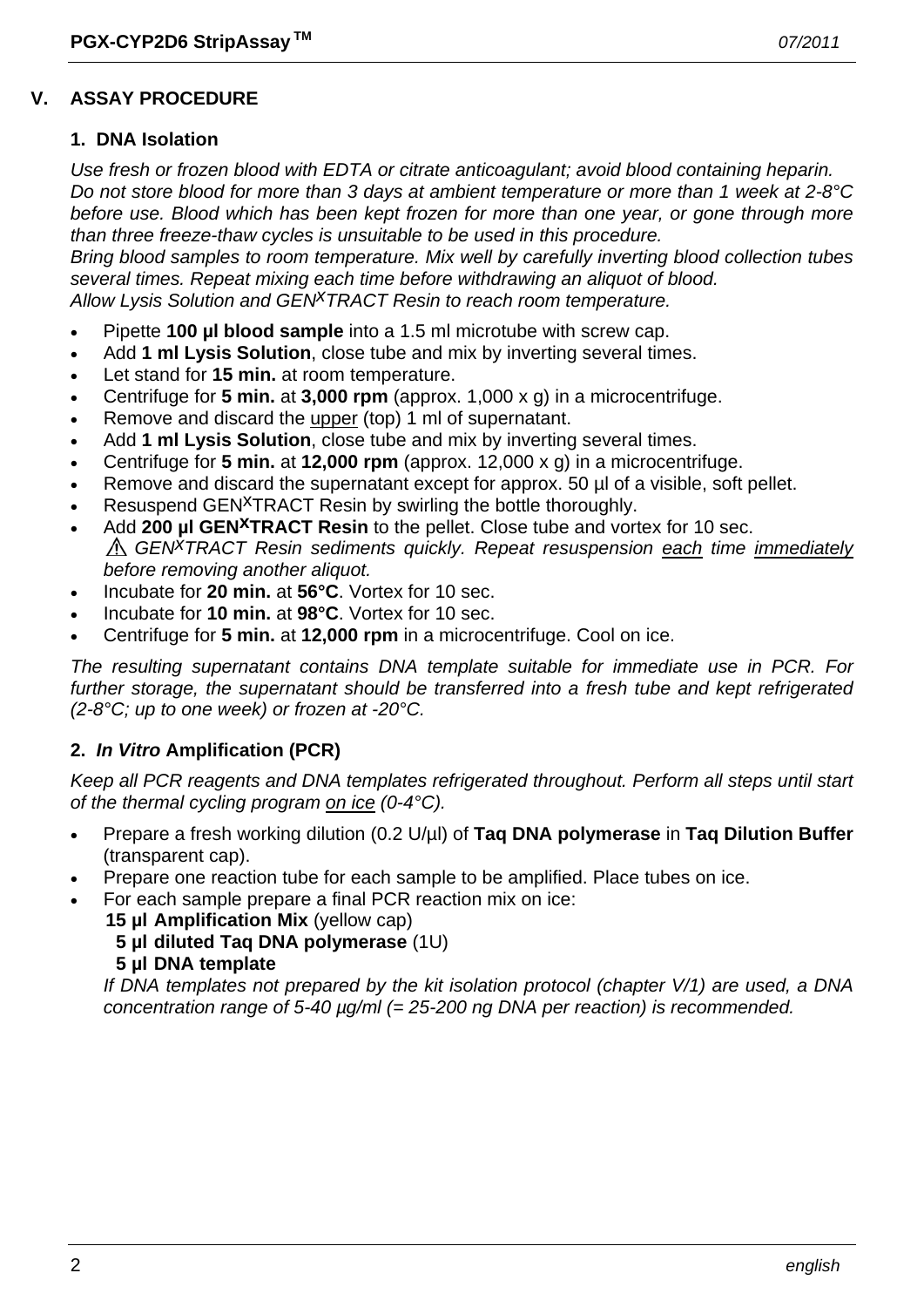- Cap tubes tightly. Preheat the thermocycler to 94°C.
- Insert reaction tubes and run the following thermocycling program:

pre-PCR: 94°C/2 min.

 thermocycling: 94°C/15 sec. - 58°C/30 sec. - 72°C/30 sec. (35 cycles) final extension: 72°C/3 min.

*Store amplification products on ice or at 2-8°C for further use.* 

*Optional: Analyze amplification products by gel electrophoresis (e.g. 3% agarose gel). Fragment lengths: 175, 347 bp* 

# **3. Hybridization** (45°C; shaking waterbath)

*Adjust the water level of the waterbath to approx. ½ of the height of the Typing Tray.* 

*Heat the waterbath to exactly 45°C (± 0.5°C). Check water temperature with a calibrated thermometer.* 

*Prewarm Hybridization Buffer and Wash Solution A to 45°C. (Take care that all precipitates formed at 2-8°C become completely dissolved.)* 

*Allow Teststrips, DNAT, Conjugate Solution, Wash Solution B and Color Developer to reach room temperature. Prepare Typing Tray(s).* 

*Remove one Teststrip for each sample using clean tweezers. (Touch Teststrips with gloves only!) Label Teststrips outside of the marker lines with a pencil. (No ballpoint pens, markers, etc.)* 

- Pipette **10 µl DNAT** (blue cap) into the lower corner of each lane to be used in the Typing Trays (one lane per sample).
- Add **10 µl amplification product** into the corresponding drop of DNAT. Mix thoroughly with a pipette. *(The solution will remain blue.)*
- Let stand for **5 min.** at room temperature.
- Add **1 ml Hybridization Buffer** (prewarmed to 45°C) into each lane. Gently agitate tray. *(The blue color will disappear.)*
- Insert **Teststrips** with marked side up (lines visible!) into the respective lanes. Submerge completely.
- Incubate for **30 min.** at **45°C** on the shaking platform of the waterbath.  *Set moderate shaking frequency (approx. 50 rpm) to avoid spilling. Keep the cover of the waterbath closed to avoid variations in temperature.*
- At the end of incubation remove hybridization solutions by vacuum aspiration.  *Proceed immediately. Do not allow Teststrips to run dry during the entire procedure.*
- **4. Stringent Wash** (45°C; shaking waterbath)
- Add **1 ml Wash Solution A** (prewarmed to 45°C). Rinse briefly (10 sec.). Remove liquids by vacuum aspiration.
- Add **1 ml Wash Solution A** (45°C).
- Incubate for **15 min.** at **45°C** in the shaking waterbath. Remove liquids by vacuum aspiration.
- Add **1 ml Wash Solution A** (45°C).
- Incubate for **15 min.** at **45°C** in the shaking waterbath. Remove liquids by vacuum aspiration.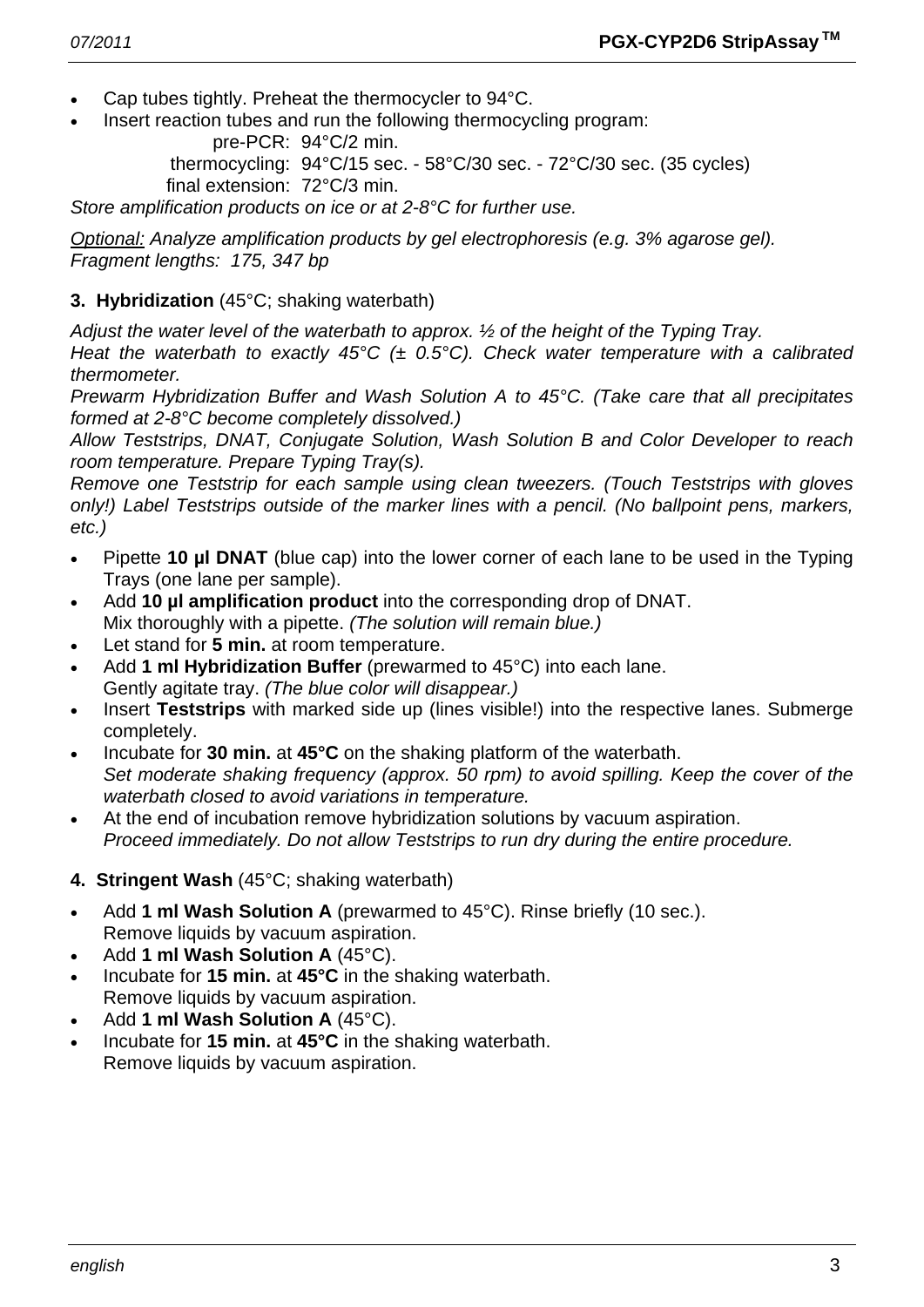- **5. Color development** (room temperature)
- Add **1 ml Conjugate Solution**.
- Incubate for **15 min.** at **room temperature** on a rocker or orbital shaker. Remove liquids by vacuum aspiration.
- Add 1 ml Wash Solution B. Rinse briefly (10 sec.). Remove liquids by vacuum aspiration.
- Add **1 ml Wash Solution B**.
- Incubate for **5 min.** at **room temperature** on a rocker or orbital shaker. Remove liquids by vacuum aspiration.
- Add **1 ml Wash Solution B**.
- Incubate for **5 min.** at **room temperature** on a rocker or orbital shaker. Remove liquids by vacuum aspiration.
- Add **1 ml Color Developer**.
- Incubate for **15 min.** at **room temperature** in the dark on a rocker or orbital shaker.  *A purple staining will appear upon positive reaction.*
- Wash Teststrips several times with distilled water. Let strips dry in the dark on absorbent paper.  *Do not expose Teststrips to intense light after Color Development.*

# **VI. INTERPRETATION OF RESULTS**

The genotype of a sample is determined using the enclosed Collector<sup>TM</sup> sheet.

Place the processed Teststrip into one of the designated fields, align it to the schematic drawing using the red marker line (top) and the green marker line (bottom), and fix it with adhesive tape.

A positive reaction of the uppermost Control line indicates the correct function of Conjugate Solution and Color Developer. This line should always stain positive.

For each polymorphic position, one of the following staining patterns should be obtained: *Note: Staining intensities of positive lines may vary. This is of no significance for the result.* 



|            | wild type line | mutant line | genotype          |
|------------|----------------|-------------|-------------------|
| <b>NOR</b> | positive       | negative    | normal            |
| HET        | positive       | positive    | heterozygous      |
| <b>HOM</b> | negative       | positive    | homozygous mutant |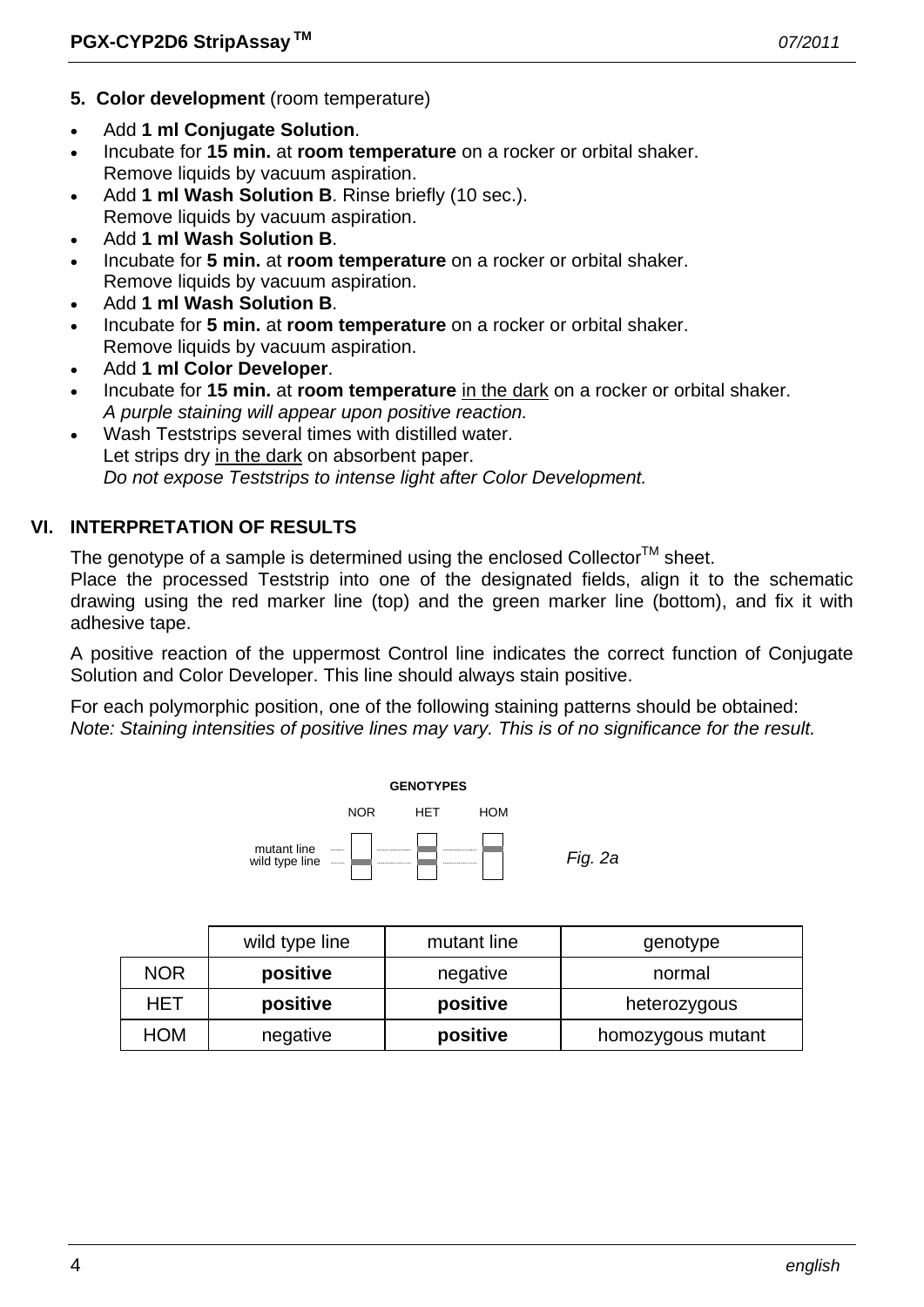The CYP2D6 alleles \*1 (wild type), \*3, \*4, \*6, and the resulting homozygous and heterozygous genotypes (\*1/\*1, \*1/\*3, etc.) are determined by probes for mutations 2637delA, 1934 G>A and 1795delT, respectively (Fig. 2b).



The PGX-CYP2D6 StripAssay  $TM$  does not differentiate homozygosity for each of these alleles from compound heterozygosity with allele \*5, which represents a deletion of the entire CYP2D6 gene (e.g. \*3/\*3 versus \*3/\*5). With respect to drug-metabolizing phenotype (extensive versus poor) a discrimination is not necessary, since both respective genotypes will fall into the same category. In case of homozygous \*5 allele (\*5/\*5), no CYP2D6 PCR products will be generated, and all corresponding wild type and mutant signals will be missing (see example K, page III).

In all these cases the CYP2D6 gene deletion (\*5 allele) is only indirectly demonstrated; however, it can be further confirmed by suitable long-range PCR approaches (e.g. Steen et al. 1995, Pharmacogenomics 5, 215-23).

| phenotype                  | CYP2D6 genotype                                                                         |  |
|----------------------------|-----------------------------------------------------------------------------------------|--|
| extensive metabolizer (EM) | $*1/1$ , $*1/13$ , $*1/14$ , $*1/15$ , $*1/16$                                          |  |
| poor metabolizer (PM)      | $*3/3$ , $*3/4$ , $*3/5$ , $*3/6$ , $*4/4$ , $*4/5$ , $*4/6$ , $*5/5$ , $*5/6$ , $*6/6$ |  |

See examples of StripAssay results on page III (Fig. 3).

Advise on troubleshooting may be obtained by contacting ViennaLab through the local distributor or directly at the address provided on page I.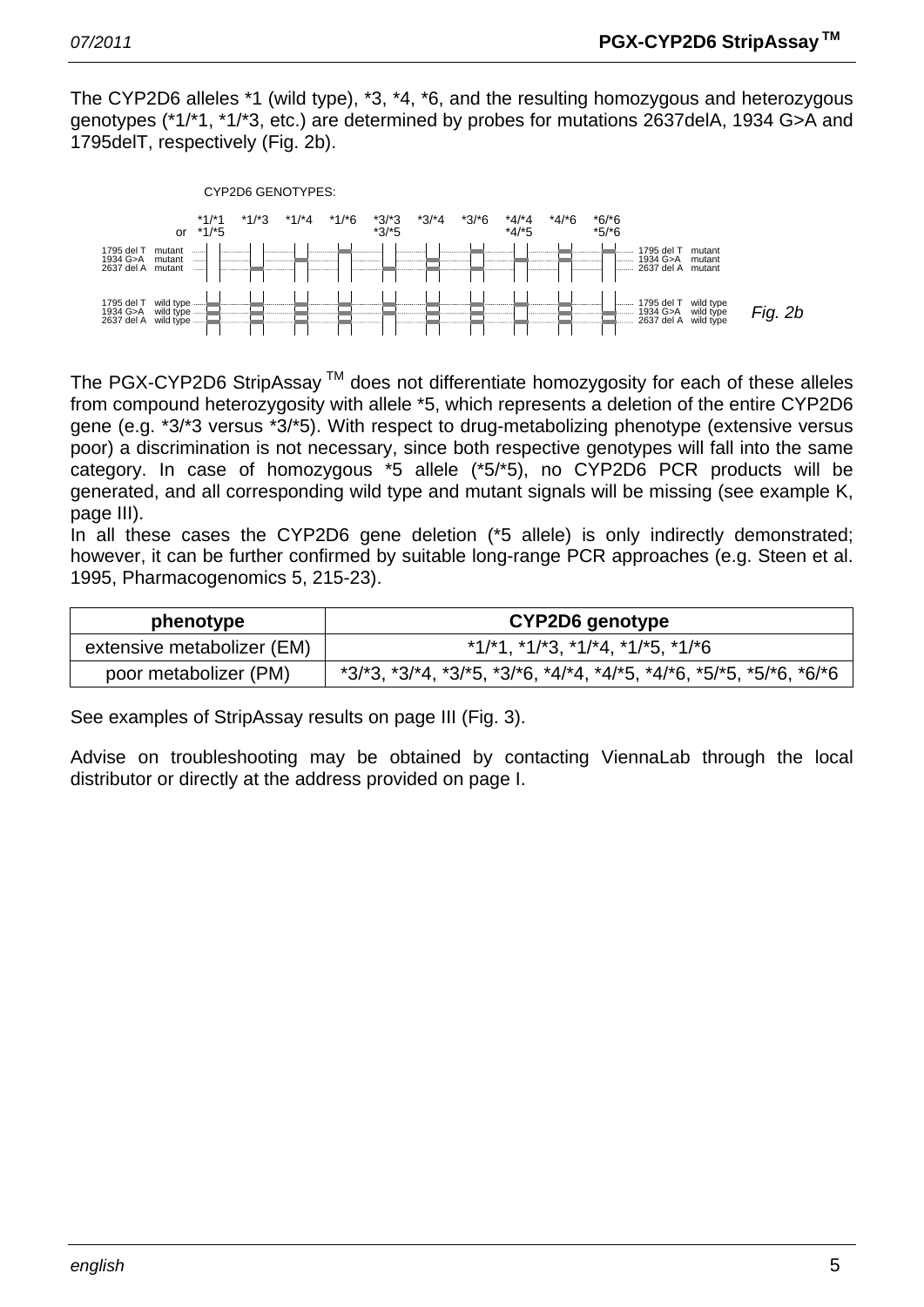### **VII. QUALITY CONSIDERATIONS**

- A thorough understanding of the procedure outlined here, and precise laboratory equipment and techniques are required to obtain reliable results. Use of the StripAssay for human *in vitro* diagnostics needs to be limited to appropriately trained personnel.
- Do not use StripAssay components beyond the expiration date printed on the outside of the kit box. Do not mix reagents from different lots.
- Avoid microbial contamination and cross-contamination of reagents or samples by using sterile disposable pipette tips throughout. Do not interchange bottle caps.
- The Control line immobilized on each Teststrip allows a performance control of the chromogenic detection system. To monitor and validate the specificity of the hybridization and washing steps, control DNAs of known genotype should be included into each individual experiment.

#### **VIII. SAFETY**

- Do not drink, eat, smoke, or apply cosmetics in designated work areas. Wear laboratory coats and disposable gloves when handling specimens and kit reagents. Wash hands thoroughly afterwards.
- Handle specimens as if capable of transmitting infectious agents. Thoroughly clean and disinfect all materials and surfaces that have been in contact with specimens. Discard all waste associated with clinical specimens in a biohazard waste container.
- Avoid contact of DNAT with skin, eyes, or mucous membranes. If contact does occur, immediately wash with large amounts of water. If spilled, dilute with water before wiping dry.
- Adhere to all local and federal safety and environmental regulations which may apply.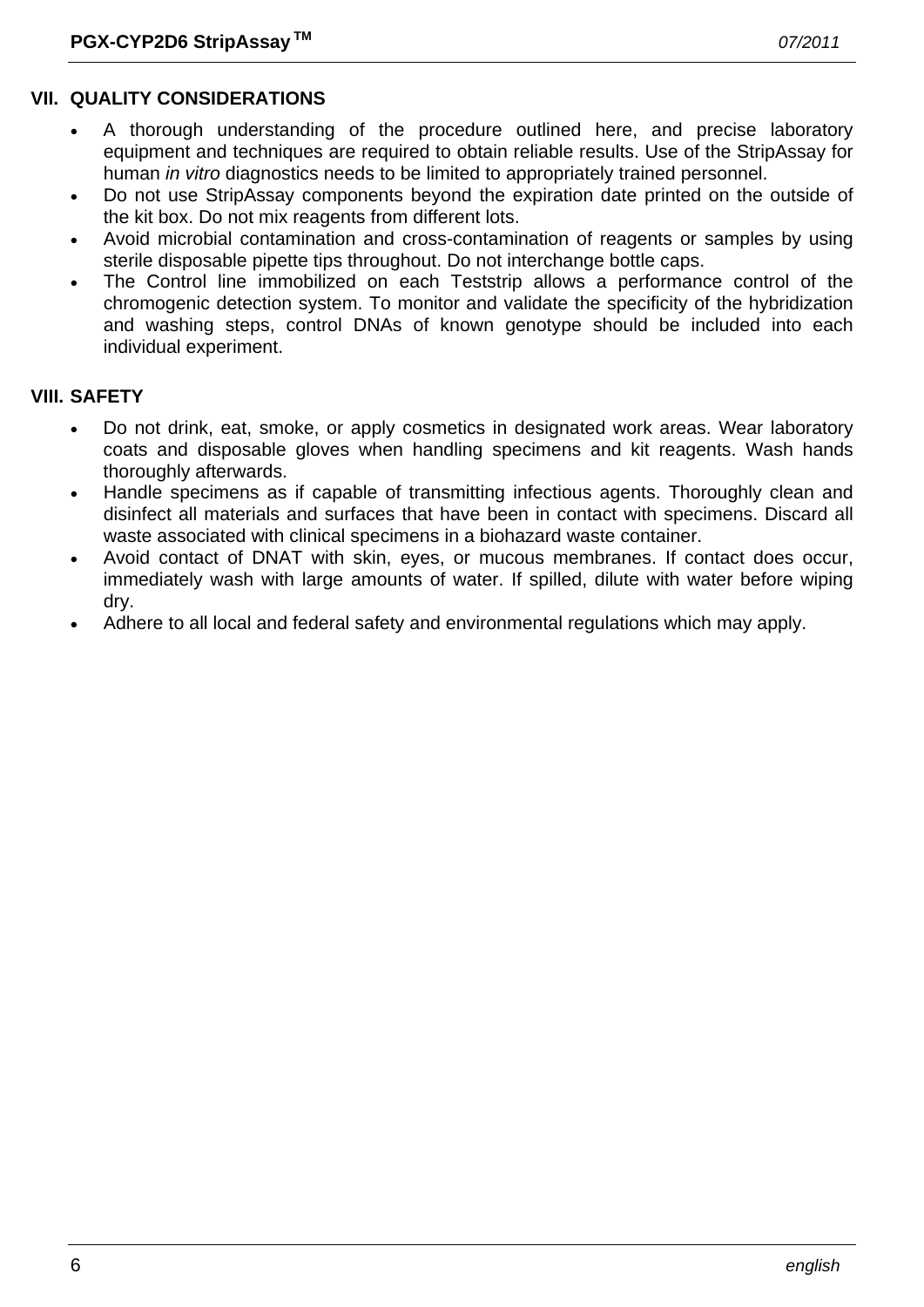# Gebrauchsanweisung

# **I. VERWENDUNGSZWECK**

Test zum Nachweis von CYP2D6 Gen-Mutationen basierend auf Polymerase-Kettenreaktion (PCR) und reverser Hybridisierung.

# **II. METHODIK**

Das Verfahren besteht aus drei Schritten: (1) DNA Isolierung, (2) PCR Amplifizierung mittels biotin-markierter Primer, (3) Hybridisierung der Amplifizierungsprodukte an allel-spezifische Oligonukleotid-Sonden, welche als parallele Linien auf einem Teststreifen fixiert vorliegen (Fig. 1). Gebundene, biotin-markierte Sequenzen werden mittels Streptavidin-Alkalischer Phosphatase und Farbsubstraten nachgewiesen.

Der Test erfasst 3 polymorphe Loci: 1795delT (2D6\*6), 1934 G>A (2D6\*4), 2637delA (2D6\*3). Darüberhinausgehende genetische Information unter OMIM Online Mendelian Inheritance in Man: www.ncbi.nlm.nih.gov/omim

# **III. KIT BESTANDTEILE**

Siehe Liste aller Bestandteile des Kits auf Seite I.

**X** DNAT enthält 1.6% NaOH (R 36/38).

Amplification Mix, Taq Dilution Buffer, Conjugate Solution, Wash Solution B enthalten 0,05% NaN3. Conjugate Solution enthält Streptavidin-Alkalische Phosphatase. Color Developer enthält Nitro Blue Tetrazolium (NBT) und 5-Brom-4-Chlor-3-Indolylphosphat (BCIP).

# *Alle Bestandteile sind bei 2-8°C aufzubewahren wenn sie nicht in Gebrauch sind !*

# **IV. ERFORDERLICHE ABER NICHT BEREITGESTELLTE MATERIALIEN**

Über die in einem Molekularbiologielabor gebräuchliche Basisausrüstung hinaus benötigt man:

- Tischzentrifuge mit variabler Drehzahl von 3.000-12.000 U/min (1.000-12.000 x g)
- Inkubator (z.B. Heizblock, Wasserbad) für 56°C und 98°C ( $\pm 2$ °C)
- Thermocycler und passende dünnwandige Plastik-Reaktionsgefässe bzw. -strips
- Taq DNA Polymerase
- Schüttelwasserbad mit einstellbarer Temperatur (45°C ± 0,5°C)
- Vakuum-Absaugapparatur
- Schüttler (Wippe oder Kreisschüttler)
- • *Optional: Ausrüstung für Agarose-Gelelektrophorese (Kontrolle der Amplifikate)*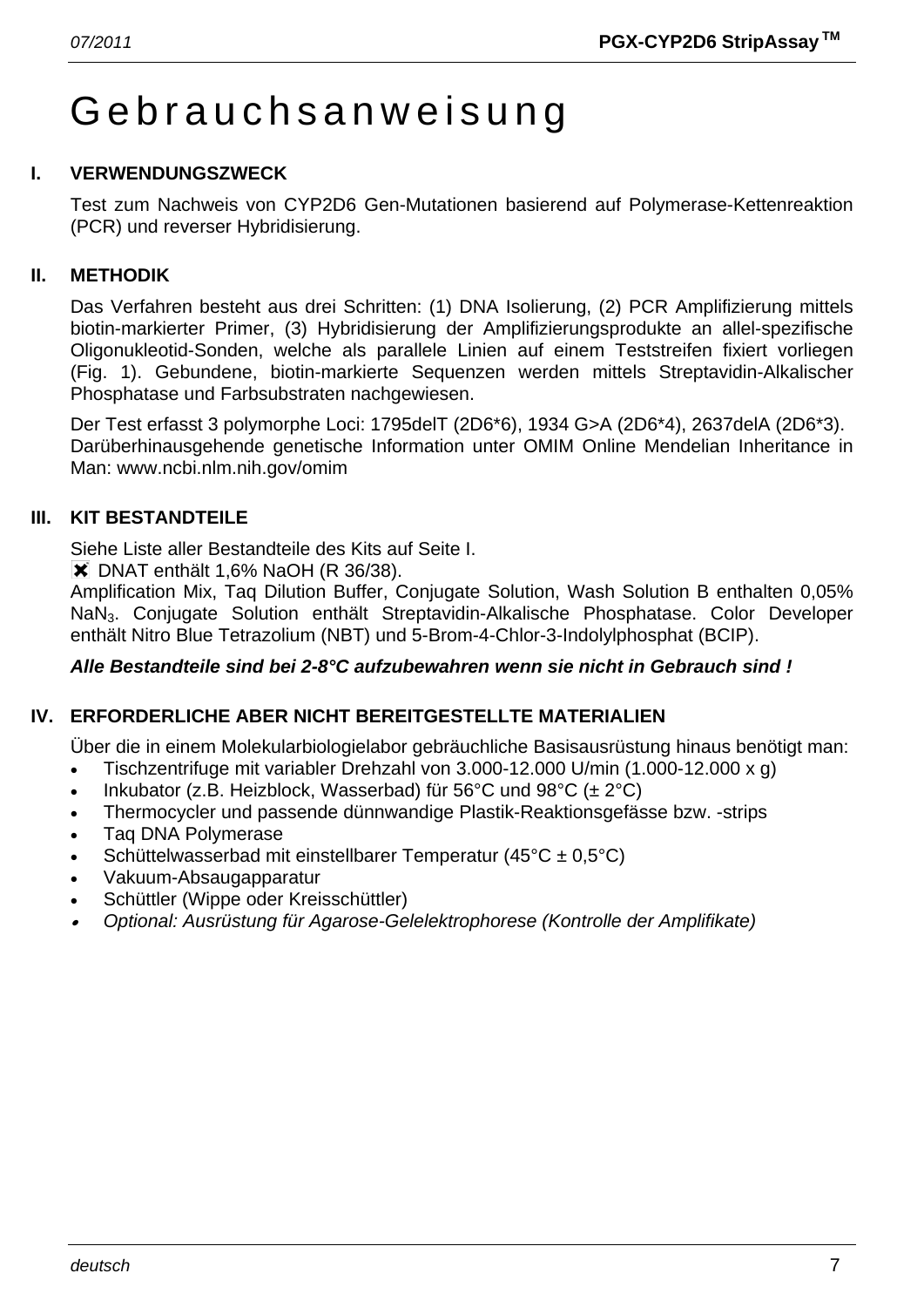#### **V. ARBEITSANLEITUNG**

#### **1. DNA Isolierung**

*Verwenden Sie frisches oder gefrorenes Blut mit EDTA oder Zitrat als Antikoagulans; vermeiden Sie Blut das Heparin enthält.* 

*Lagern Sie Blut vor der Verarbeitung nicht länger als 3 Tage bei Raumtemperatur oder nicht länger als 1 Woche bei 2-8°C. Blut das länger als ein Jahr tiefgefroren aufbewahrt, oder mehr als dreimal aufgetaut und wieder eingefroren wurde ist für die folgende Methode ungeeignet. Bringen Sie die Blutproben auf Raumtemperatur. Durchmischen Sie die Proben sorgfältig* 

*indem Sie die Blutabnahme-Röhrchen mehrmals kippen. Wiederholen Sie das Mischen jedesmal vor Entnahme eines Aliquots an Blut.* 

*Bringen Sie Lysis Solution und GEN<sup>X</sup>TRACT Resin auf Raumtemperatur.* 

- **100 µl Blutprobe** in ein 1,5 ml verschraubbares Reaktionsgefäss pipettieren.
- **1 ml Lysis Solution** zugeben, Deckel aufschrauben und zum Mischen mehrmals kippen.
- **15 min.** bei Raumtemperatur stehen lassen.
- **5 min.** bei **3.000** U/min (ca. 1.000 x g) in einer Tischzentrifuge abzentrifugieren.
- Den obersten 1 ml Überstand abheben und verwerfen.
- **1 ml Lysis Solution** zugeben, Deckel aufschrauben und zum Mischen mehrmals kippen.
- **5 min.** bei **12.000** U/min (ca. 12.000 x g) in einer Tischzentrifuge abzentrifugieren.
- Den Überstand bis auf ca. 50 µl sichtbares, lockeres Pellet abheben und verwerfen.
- GENxTRACT Resin gründlich aufwirbeln.
- **200 µl GENxTRACT Resin** zum Pellet zugeben, Deckel aufschrauben und 10 sec. vortexen.

*GENxTRACT Resin sedimentiert rasch. Das Aufwirbeln muss jedesmal unmittelbar vor Entnahme eines Aliquots wiederholt werden.* 

- **20 min.** bei **56°C** inkubieren. 10 sec. vortexen.
- **10 min.** bei **98°C** inkubieren. 10 sec. vortexen.
- **5 min.** bei **12.000** U/min in einer Tischzentrifuge abzentrifugieren. Auf Eis abkühlen.

*Der gewonnene Überstand enthält DNA Vorlage die unmittelbar für PCR geeignet ist. Für darüberhinausgehende Lagerung sollte der Überstand in ein frisches Gefäss übergeführt werden und darin gekühlt (2-8°C; max. eine Woche) oder bei -20°C gefroren aufbewahrt werden.* 

# **2.** *In Vitro* **Amplifizierung (PCR)**

*Verwahren Sie sämtliche PCR Reagenzien und DNA Vorlagen permanent gekühlt. Führen Sie alle Schritte bis zum Start des Thermocycling-Programms auf Eis (0-4°C) aus.* 

- Eine frische gebrauchsfertige Verdünnung (0,2 U/µl) von **Taq DNA Polymerase** in **Taq Dilution Buffer** (transparenter Deckel) herstellen.
- Für jede zu amplifizierende Probe ein Reaktionsgefäss auf Eis bereitstellen.
- Pro Probe einen PCR Reaktionsmix auf Eis ansetzen:
	- **15 µl Amplification Mix** (gelber Deckel)

# **5 µl verd. Taq DNA Polymerase** (1U)

**5 µl DNA Vorlage**

Falls DNA Vorlagen verwendet werden, die nicht nach dem Kit Isolierungsprotokoll *(Kap. V/1) gewonnen wurden, wird empfohlen die DNA in einem Konzentrationsbereich von 5-40 µg/ml (= 25-200 ng DNA pro Reaktion) einzusetzen.*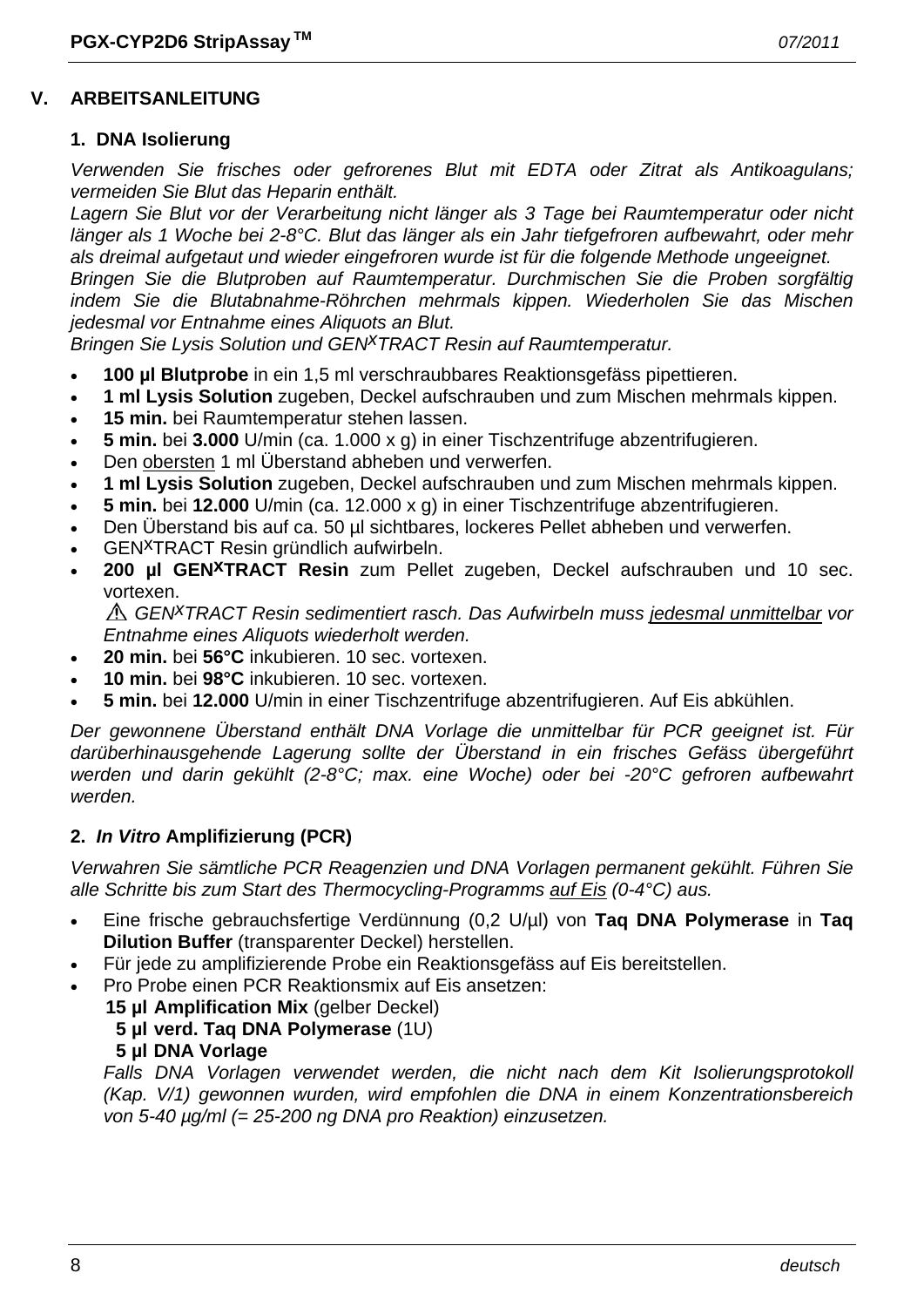- Reaktionsgefässe dicht verschliessen. Den Thermocycler auf 94°C vorheizen.
- Reaktionsgefässe einsetzen und das folgende Thermocycling-Programm starten: prä-PCR: 94°C/2 min.

 Thermocycling: 94°C/15 sec. - 58°C/30 sec. - 72°C/30 sec. (35 Zyklen) Finale Extension: 72°C/3 min.

*Amplifizierungsprodukte auf Eis oder bei 2-8°C für weitere Verwendung aufbewahren.* 

*Optional: Amplifizierungsprodukte mittels Gelelektrophorese (z.B. 3% Agarose-Gel) analysieren.* 

*Fragmentlängen: 175, 347 bp* 

# **3. Hybridisierung** (45°C; Schüttelwasserbad)

*Befüllen Sie das Wasserbad bis etwa zur halben Höhe eines Typing Trays.* 

*Heizen Sie das Wasserbad auf exakt 45°C (± 0,5°C) auf. Überprüfen Sie die Wassertemperatur mit einem geeichten Thermometer.* 

*Wärmen Sie Hybridization Buffer und Wash Solution A auf 45°C vor. (Achten Sie darauf dass sämtliche bei 2-8°C gebildeten Trübungen vollständig aufgelöst werden.)* 

*Bringen Sie Teststrips, DNAT, Conjugate Solution, Wash Solution B und Color Developer auf Raumtemperatur. Stellen Sie Typing Tray(s) bereit.* 

*Entnehmen Sie mit Hilfe einer sauberen Pinzette für jede Probe einen Teststrip. (Berühren Sie Teststrips nur mit Handschuhen!) Beschriften Sie die Teststrips ausserhalb der Markerlinien mit einem Bleistift. (Keine Kugelschreiber, Filzstifte, etc.)* 

- **10 µl DNAT** (blauer Deckel) in die untere Ecke jeder Vertiefung, die in den Typing Trays benutzt werden soll, pipettieren (eine Vertiefung pro Probe).
- **10 µl Amplifizierungsprodukt** zum entsprechenden DNAT Tropfen zugeben. Mit Hilfe einer Pipette gründlich durchmischen. *(Die Lösung bleibt dabei blau gefärbt.)*
- **5 min.** bei Raumtemperatur stehen lassen.
- **1 ml Hybridization Buffer** (vorgewärmt auf 45°C) in jede Vertiefung zugeben. Das Typing Tray vorsichtig hin- und herbewegen. *(Die blaue Färbung verschwindet dabei.)*
- **Teststrips** mit der markierten Seite nach oben (Linien sichtbar!) in die entsprechenden Vertiefungen einlegen und vollständig untertauchen.
- **30 min.** bei **45°C** auf der Schüttelplattform des Wasserbads inkubieren.  *Eine mässige Schüttelfrequenz (ca. 50 U/min) einstellen um ein Überlaufen zu verhindern. Deckel des Wasserbads geschlossen halten um Temperaturschwankungen zu vermeiden.*
- Am Ende der Inkubation Hybridisierlösungen mittels Vakuumabsaugung entfernen.  *Fahren Sie zügig fort. Achten Sie darauf dass die Teststrips während des gesamten Ablaufs nicht austrocknen.*

# **4. Stringente Waschschritte** (45°C; Schüttelwasserbad)

- **1 ml Wash Solution A** (vorgewärmt auf 45°C) zugeben. Kurz (10 sec.) schwenken. Flüssigkeiten mittels Vakuumabsaugung entfernen.
- **1 ml Wash Solution A** (45°C) zugeben.
- **15 min.** bei **45°C** im Schüttelwasserbad inkubieren. Flüssigkeiten mittels Vakuumabsaugung entfernen.
- **1 ml Wash Solution A** (45°C) zugeben.
- **15 min.** bei **45°C** im Schüttelwasserbad inkubieren. Flüssigkeiten mittels Vakuumabsaugung entfernen.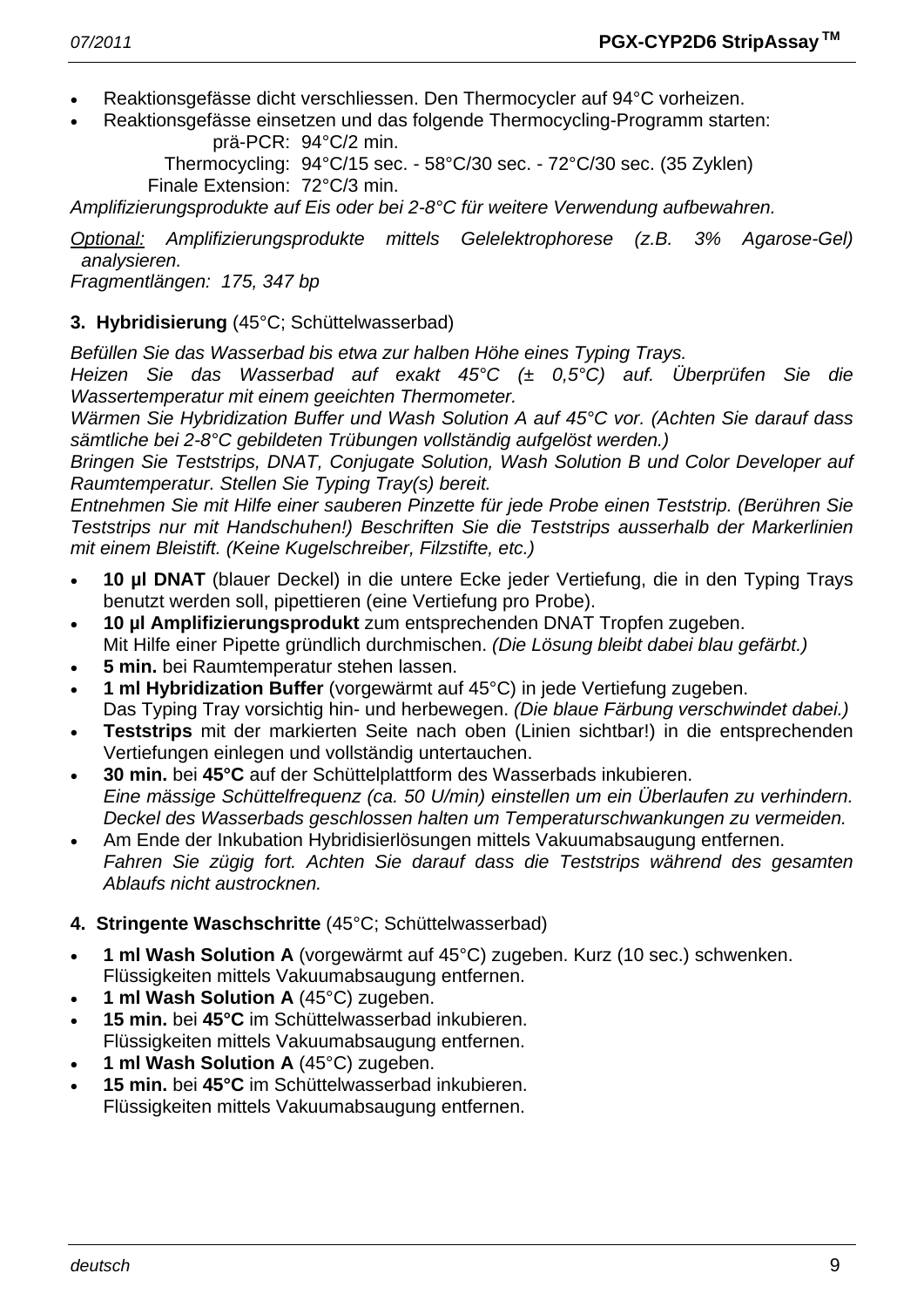- **5. Farbentwicklung** (Raumtemperatur)
- **1 ml Conjugate Solution** zugeben.
- **15 min.** bei **Raumtemperatur** auf einer Wippe oder einem Kreisschüttler inkubieren. Flüssigkeiten mittels Vakuumabsaugung entfernen.
- **1 ml Wash Solution B** zugeben. Kurz (10 sec.) schwenken.
- Flüssigkeiten mittels Vakuumabsaugung entfernen.
- **1 ml Wash Solution B** zugeben.
- **5 min.** bei **Raumtemperatur** auf einer Wippe oder einem Kreisschüttler inkubieren. Flüssigkeiten mittels Vakuumabsaugung entfernen.
- **1 ml Wash Solution B** zugeben.
- **5 min.** bei **Raumtemperatur** auf einer Wippe oder einem Kreisschüttler inkubieren. Flüssigkeiten mittels Vakuumabsaugung entfernen.
- **1 ml Color Developer** zugeben.
- **15 min.** bei **Raumtemperatur** im Dunkeln auf einer Wippe oder einem Kreisschüttler inkubieren.
	- *Bei positiver Reaktion erscheint dabei eine violette Färbung.*
- Teststrips mehrmals mit destilliertem Wasser spülen. Anschliessend Teststrips im Dunkeln auf Saugpapier trocknen lassen.  *Setzen Sie Teststrips nach der Farbentwicklung keiner intensiven Lichtstrahlung aus.*

# **VI. INTERPRETATION DER ERGEBNISSE**

Der Genotyp einer Probe wird mit Hilfe des beiliegenden Collector™ Blattes ermittelt. Legen Sie den entwickelten Teststrip in eines der vorgesehenen Felder, richten Sie ihn entlang der schematischen Zeichnung mit Hilfe der roten (oben) und grünen (unten) Markerlinie aus, und fixieren Sie ihn mit Klebeband.

Ein positives Signal der obersten Control Linie zeigt das einwandfreie Funktionieren von Conjugate Solution und Color Developer an. Diese Linie sollte immer positiv reagieren.

Für jede polymorphe Position sollte eines der folgenden Färbemuster erhalten werden: *Achtung: Farbintensitäten der positiven Linien können variieren. Dies ist ohne Bedeutung für das Ergebnis.* 



|            | Linie "wild type" | Linie "mutant" | Genotyp           |
|------------|-------------------|----------------|-------------------|
| <b>NOR</b> | positiv           | negativ        | normal            |
| HET        | positiv           | positiv        | heterozygot       |
| HOM        | negativ           | positiv        | homozygot mutiert |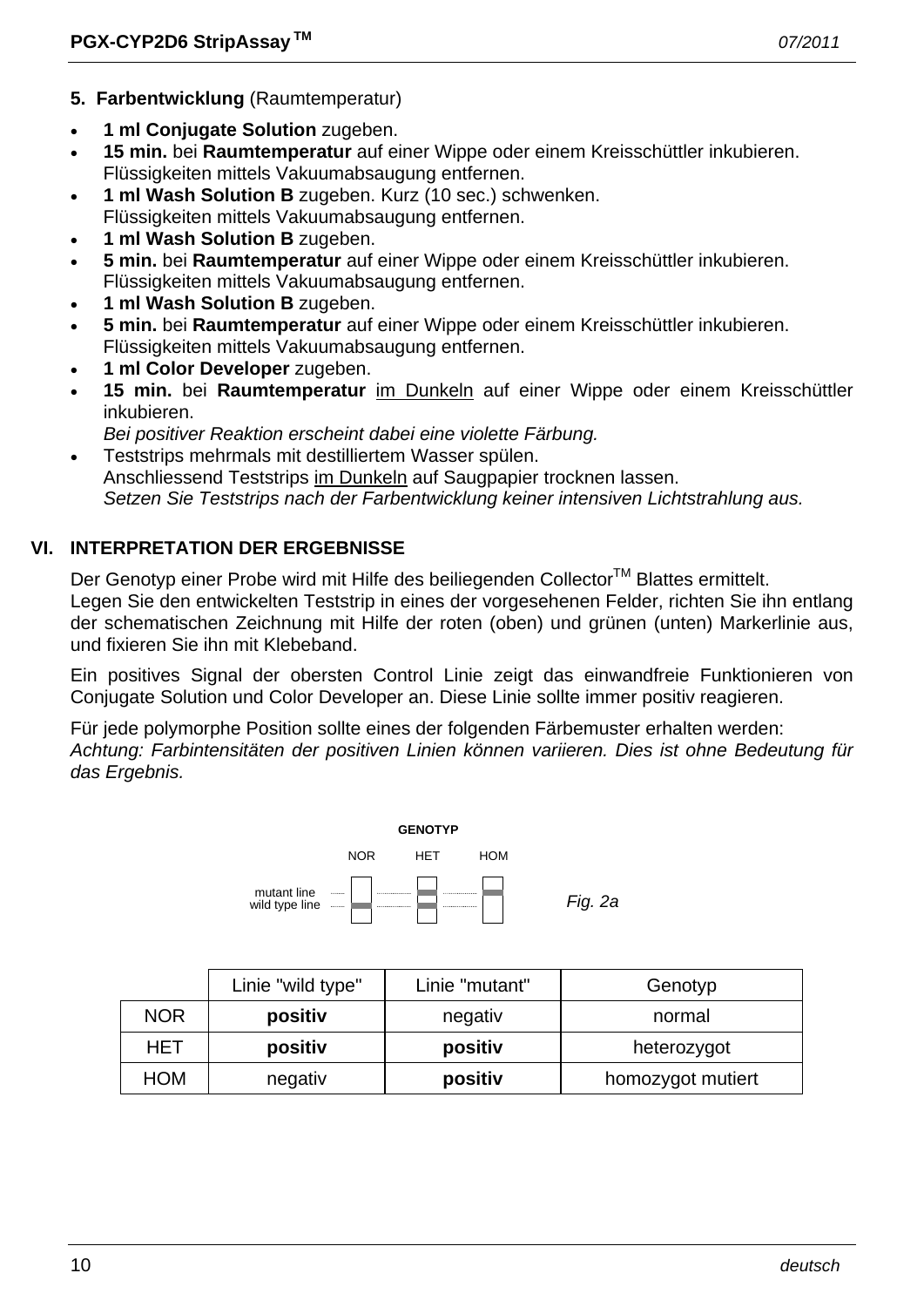Die CYP2D6 Allele \*1 ("wild type"), \*3, \*4, \*6, und die daraus resultierenden homozygoten und heterozygoten Genotypen (\*1/\*1, \*1/\*3, etc.) werden durch Sonden für die Mutationen 2637delA, 1934 G>A und 1795delT festgelegt (Fig. 2b).



Der PGX-CYP2D6 StripAssay<sup>™</sup> unterscheidet den homozygoten Status für jedes dieser Allele nicht vom gemischt-heterozygoten Status mit Allel \*5, welches einer Deletion des gesamten CYP2D6 Gens entspricht (z.B. \*3/\*3 von \*3/\*5). In Hinblick auf den "drug-metabolizer" Phänotyp ("extensive" oder "poor") ist eine Unterscheidung nicht notwendig, da jeweils beide entsprechenden Genotypen in dieselbe Kategorie fallen. Im Falle eines homozygoten \*5 Allels (\*5/\*5) wird kein CYP2D6 PCR Produkt gebildet, und daher fehlen alle entsprechenden "wild type" und "mutant" Signale (siehe Beispiel K, Seite III).

In allen diesen Fällen wird die Deletion des CYP2D6 Gens (\*5 Allel) nur indirekt nachgewiesen. Sie kann allerdings durch geeignete "long-range" PCR Verfahren (e.g. Steen et al. 1995, Pharmacogenomics 5, 215-23) bestätigt werden.

| <b>Phänotyp</b>            | <b>CYP2D6 Genotyp</b>                                                                   |  |
|----------------------------|-----------------------------------------------------------------------------------------|--|
| extensive metabolizer (EM) | $*1/1$ , $*1/13$ , $*1/14$ , $*1/15$ , $*1/16$                                          |  |
| poor metabolizer (PM)      | $*3/3$ , $*3/4$ , $*3/5$ , $*3/6$ , $*4/4$ , $*4/5$ , $*4/6$ , $*5/5$ , $*5/6$ , $*6/6$ |  |

Siehe Beispiele von StripAssay Ergebnissen auf Seite III (Fig. 3).

Ratschläge zur Problembehebung erhalten Sie durch Kontaktaufnahme mit ViennaLab über den lokalen Distributor oder direkt unter der auf Seite I angegebenen Adresse.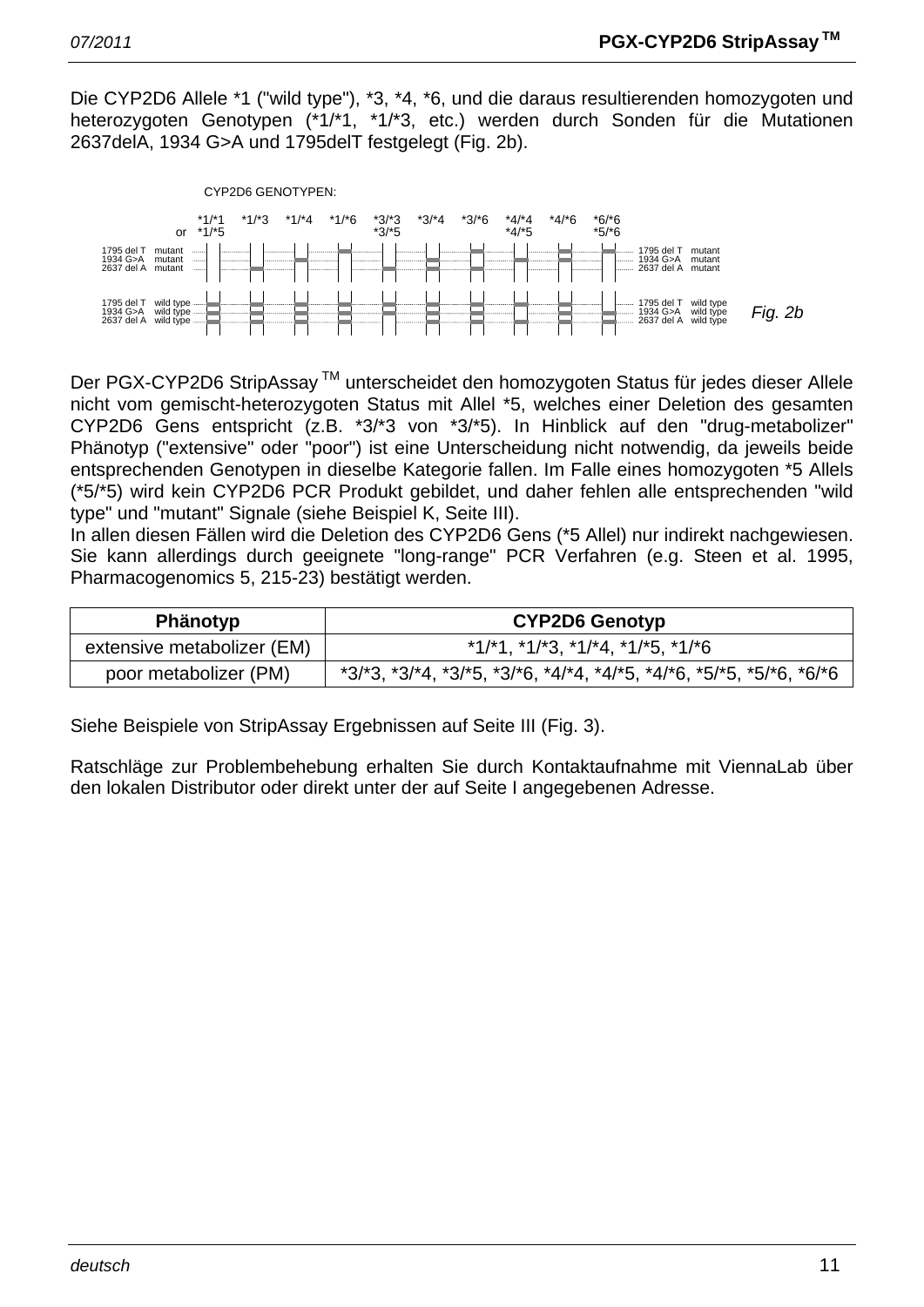# **VII. QUALITÄTSÜBERLEGUNGEN**

- Gründliches Verständnis des hier beschriebenen Verfahrens, sowie präzise Laborausrüstung und Techniken sind erforderlich um zuverlässige Ergebnisse zu erhalten. Die Verwendung des StripAssays für humane *in vitro* Diagnostik ist ausschliesslich entsprechend ausgebildetem Laborpersonal vorbehalten.
- Verwenden Sie StripAssay Komponenten nicht nach dem auf dem Schachteletikett aufgedruckten Ablaufdatum. Mischen Sie keine Reagenzien aus unterschiedlichen Lots.
- Vermeiden Sie mikrobielle Kontamination und Querverunreinigung von Reagenzien und Proben, indem Sie durchgehend sterile Einweg-Pipettenspitzen verwenden. Vertauschen Sie keine Flaschenverschlüsse.
- Die Control Linie auf jedem Teststrip ermöglicht eine Funktionskontrolle des Farb-Detektionssystems. Um die Spezifität der Hybridisier- und Waschschritte zu überwachen und zu bestätigen, sollten bei jedem einzelnen Experiment Kontroll-DNAs mit bekanntem Genotyp mitgeführt werden.

### **VIII. SICHERHEIT**

- In den vorgesehenen Arbeitsräumen ist Essen, Trinken und Rauchen, sowie die Anwendung von Kosmetika untersagt. Tragen Sie Labormäntel und Einweghandschuhe wenn Sie Proben und Reagenzien handhaben. Waschen Sie sich anschliessend gründlich die Hände.
- Behandeln Sie Proben als potentiell infektiös. Säubern und desinfizieren Sie alle Materialien und Oberflächen gründlich, die mit Proben in Kontakt waren. Entsorgen Sie sämtlichen Müll in Zusammenhang mit klinischen Proben in spezielle Müllcontainer für biologische Risikoabfälle.
- Bringen Sie DNAT nicht in Berührung mit Haut, Augen und Schleimhäuten. Falls dennoch Kontakt erfolgt, waschen Sie es sofort mit viel Wasser ab. Sollten Sie DNAT verschütten, verdünnen Sie es vor dem Aufwischen mit Wasser.
- Befolgen Sie alle gültigen lokalen und staatlichen Sicherheits- und Umweltbestimmungen.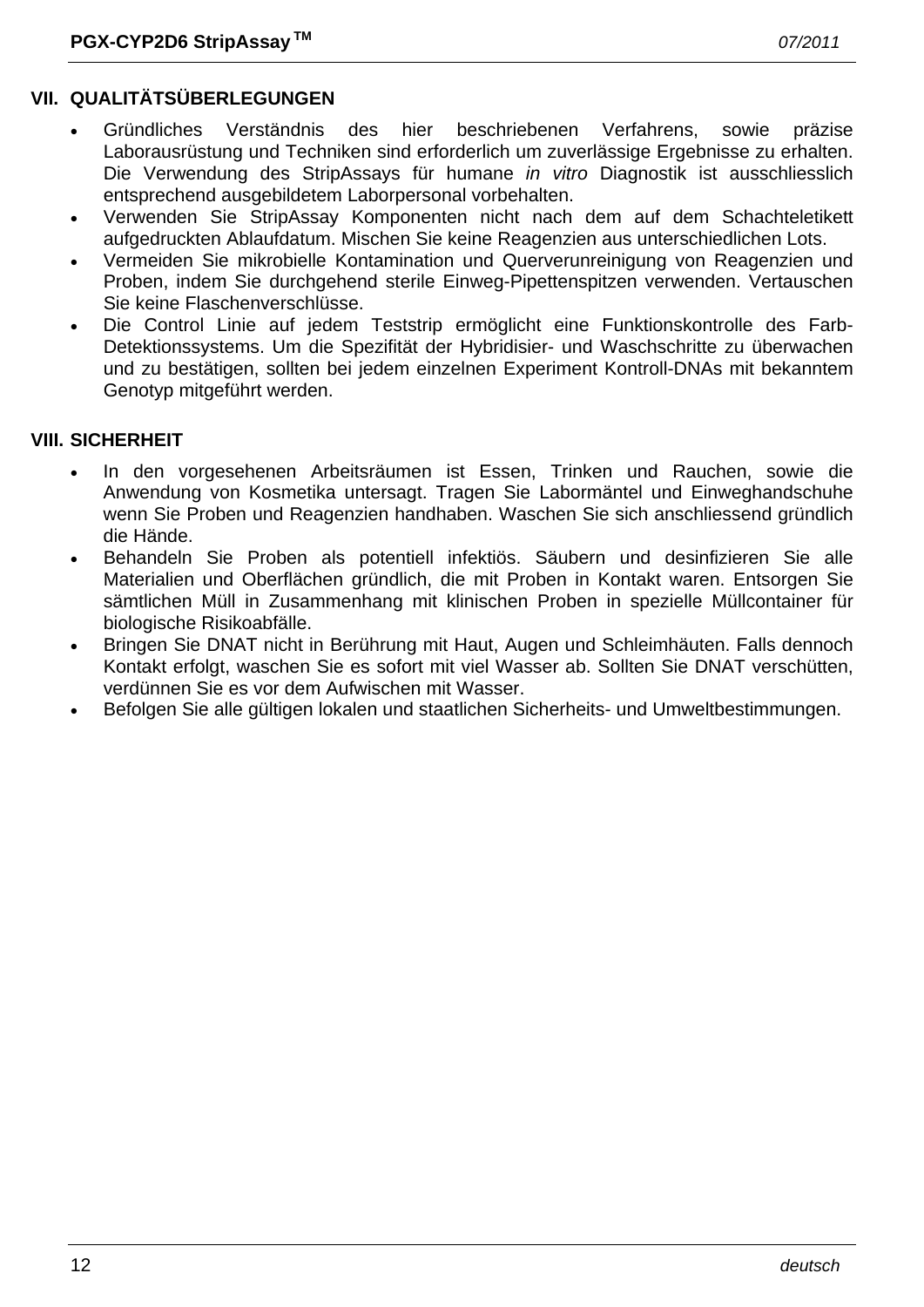# Instructions

# **I. UTILISATION**

Coffret pour l'identification des mutations génétiques de CYP2D6, basé sur la réaction en chaîne de polymérase (PCR) et l'hybridation réverse.

# **II. METHODE**

Trois étapes sont incluses à la procédure: (1) isolation de l'ADN, (2) amplification PCR en utilisant des primers biotinylés, (3) hybridisation des produits d'amplification sur une bandelette contenant des sondes allèle-spécifiques, immobilisées sur un arrangement de bandes parallèles (fig. 1). Des séquences biotinylées liées à la bandelette sont détectées en utilisant de la streptavidine-phosphatase alcaline et des substrats chromogènes.

Le test comprend 3 loci polymorphiques: 1795delT (2D6\*6), 1934 G>A (2D6\*4), 2637delA (2D6\*3).

D'autres informations d'ordre génétique se trouvent chez OMIM Online Mendelian Inheritance in Man: www.ncbi.nlm.nih.gov/omim

# **III. CONTENU DU COFFRET**

Voir page I pour la liste des composants du coffret.

 $\overline{\mathsf{X}}$  « DNAT » contient 1.6% NaOH (R 36/38).

« Amplification Mix », « Taq Dilution Buffer », « Conjugate Solution » et « Wash Solution B » contiennent 0.05% NaN<sub>3</sub>. « Conjugate Solution » contient de la streptavidine-phosphatase alcaline. « Color Developer » contient du Nitro Bleu de Tetrazolium (NBT) et du 5-bromo-4 chloro-3-indolyl phosphate (BCIP).

#### *Conserver tous les réactifs à 2-8°C jusqu'à l'utilisation !*

# **IV. MATERIEL NECESSAIRE MAIS NON FOURNI**

En plus de l'équipement standard d'un laboratoire de biologie moléculaire le matériel suivant est nécessaire:

- Micro-centrifugeuse réglable de 3'000 à 12'000 rpm (1'000 à 12'000 x g)
- Incubateur (p.ex. bloc chauffant, bain-marie) de 56°C à 98°C ( $\pm$  2°C)
- Thermocycleur et bandelettes ou tubes à réaction à parois minces adéquats
- Taq DNA Polymerase
- Bain-marie avec agitateur et température réglable (45°C ± 0.5°C)
- Appareil pour l'aspiration à vide
- Agitateur (agitateur basculant ou rotatif)
- • *Facultatif: équipement pour l'électrophorèse sur gel d'agarose (pour le contrôle des produits d'amplification)*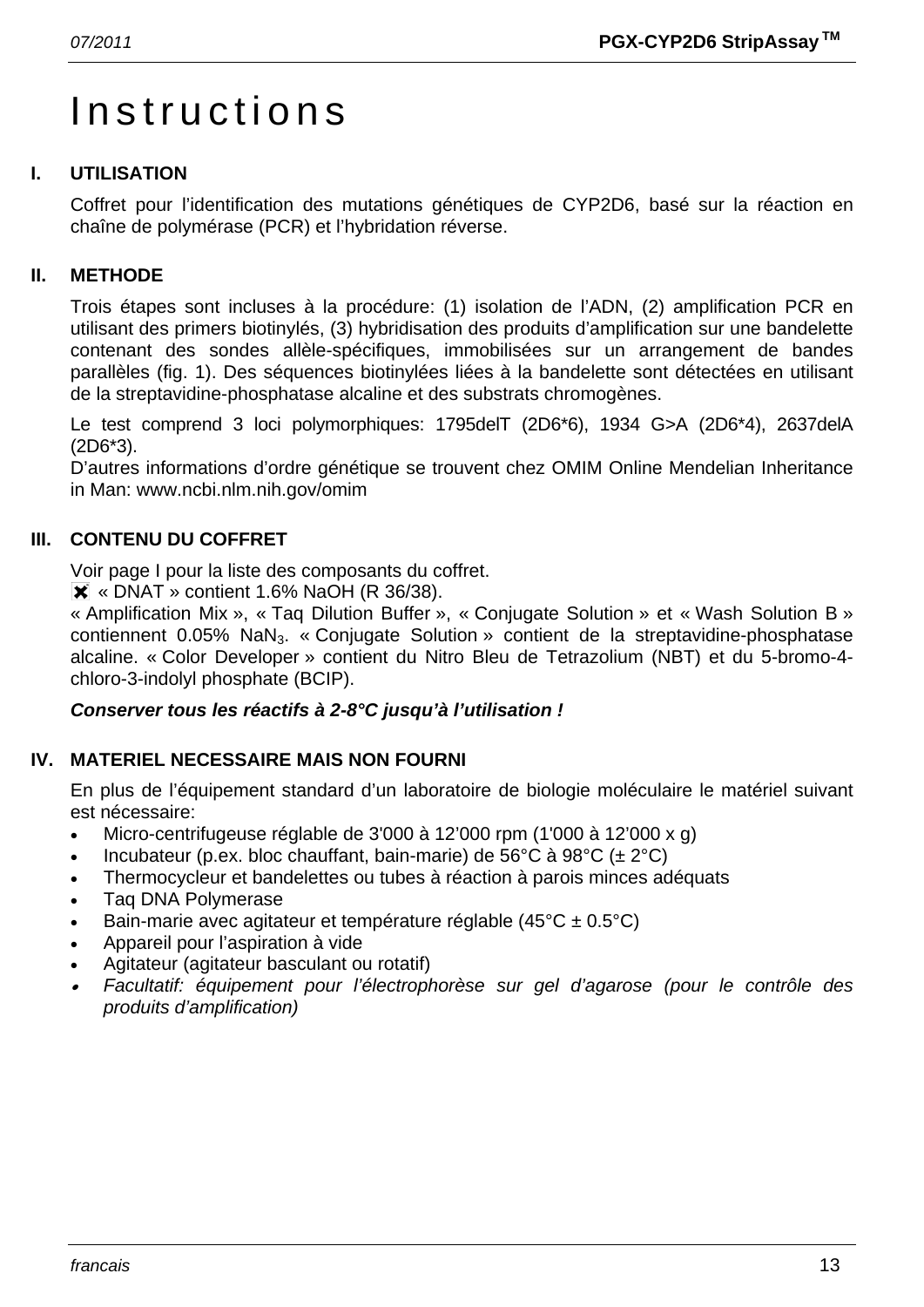#### **V. PROCEDURE**

#### **1. Isolation de l'ADN**

*Utiliser du sang frais ou congelé prélevé sur EDTA ou anticoagulant citraté; éviter le sang contenant de l'héparine.* 

*Ne pas conserver le sang pendant plus de 3 jours à température ambiante ou plus d'une semaine à 2-8°C avant usage. Le sang conservé pendant plus d'un an au congélateur, ou congelé et décongelé plus d'une fois n'est pas approprié à ce procédé.* 

*Amener les échantillons de sang à température ambiante. Bien mixer en retournant avec précaution plusieurs fois les tubes à prélèvement. Agiter chaque fois avant le prélèvement d'un aliquot de sang.* 

*Amener la « Lysis Solution » et le « GENxTRACT Resin » à température ambiante.*

- Pipeter **100 µl** d'**échantillon de sang** dans un microtube de 1.5 ml à couvercle fileté.
- Ajouter **1 ml** de **« Lysis Solution »**, fermer le tube et agiter en retournant plusieurs fois.
- Laisser reposer pendant **15 min** à température ambiante.
- Centrifuger pendant **5 min** à **3'000 rpm** (env. 1'000 x g) dans une micro-centrifugeuse.
- Enlever et éliminer 1 ml de la partie supérieure du surnageant
- Ajouter **1 ml** de **« Lysis Solution »**, fermer le tube et agiter en retournant plusieurs fois.
- Centrifuger pendant **5 min** à **12'000 rpm** (env. 12'000 x g) dans une micro-centrifugeuse.
- Enlever et éliminer le surnageant à l'exception d'environ 50 µl d'un culot cellulaire.
- Remettre en suspension le « GEN<sup>X</sup>TRACT Resin » en agitant le flacon soigneusement.
- Ajouter **200 µl** de **« GENxTRACT Resin »** au culot.
- Fermer le tube et vortexer pendant 10 sec.

*« GENxTRACT Resin » sédimente vite. Répéter la remise en suspension à chaque traitement d'un nouveau aliquot.* 

- Incuber pendant **20 min** à **56°C**. Vortexer pendant 10 sec.
- Incuber pendant **10 min** à **98°C**. Vortexer pendant 10 sec.
- Centrifuger pendant **5 min** à **12'000 rpm** dans une micro-centrifugeuse. Refroidir sur de la glace pilée.

*Le surnageant résultant contient de la matrice d'ADN approprié à l'usage immédiat avec PCR. Pour un stockage ultérieur, transférer le surnageant dans un nouveau tube et garder au frais (à 2-8°C jusqu'à une semaine) ou congelé (à -20°C).* 

#### **2. Amplification** *In Vitro* **(PCR)**

*Tenir tous les réactifs PCR et la matrice d'ADN au frais pendant la procédure. Exécuter toutes les étapes jusqu'au commencement du programme du thermocycleur sur glace pilée (0-4°C).* 

- Préparer une nouvelle solution de travail (0.2 U/µl) de **Taq DNA Polymerase** dans du **« Taq Dilution Buffer »** (couvercle transparent).
- Préparer un tube à réaction par échantillon à amplifier. Placer les tubes sur glace pilée.
- Préparer sur glace un mix de réaction PCR final par échantillon:
	- **15 µl Amplification Mix** (couvercle jaune)
		- **5 µl Taq DNA Polymerase diluée** (1U)
		- **5 µl matrice d'ADN**

 *Si de la matrice d'ADN préparé autrement que selon le protocole d'isolation de ce coffret (chapitre V/1) est utilisé, une série de concentrations ADN de 5-40 µg/ml (= 25-200 ng DNA par réaction) est recommandée.*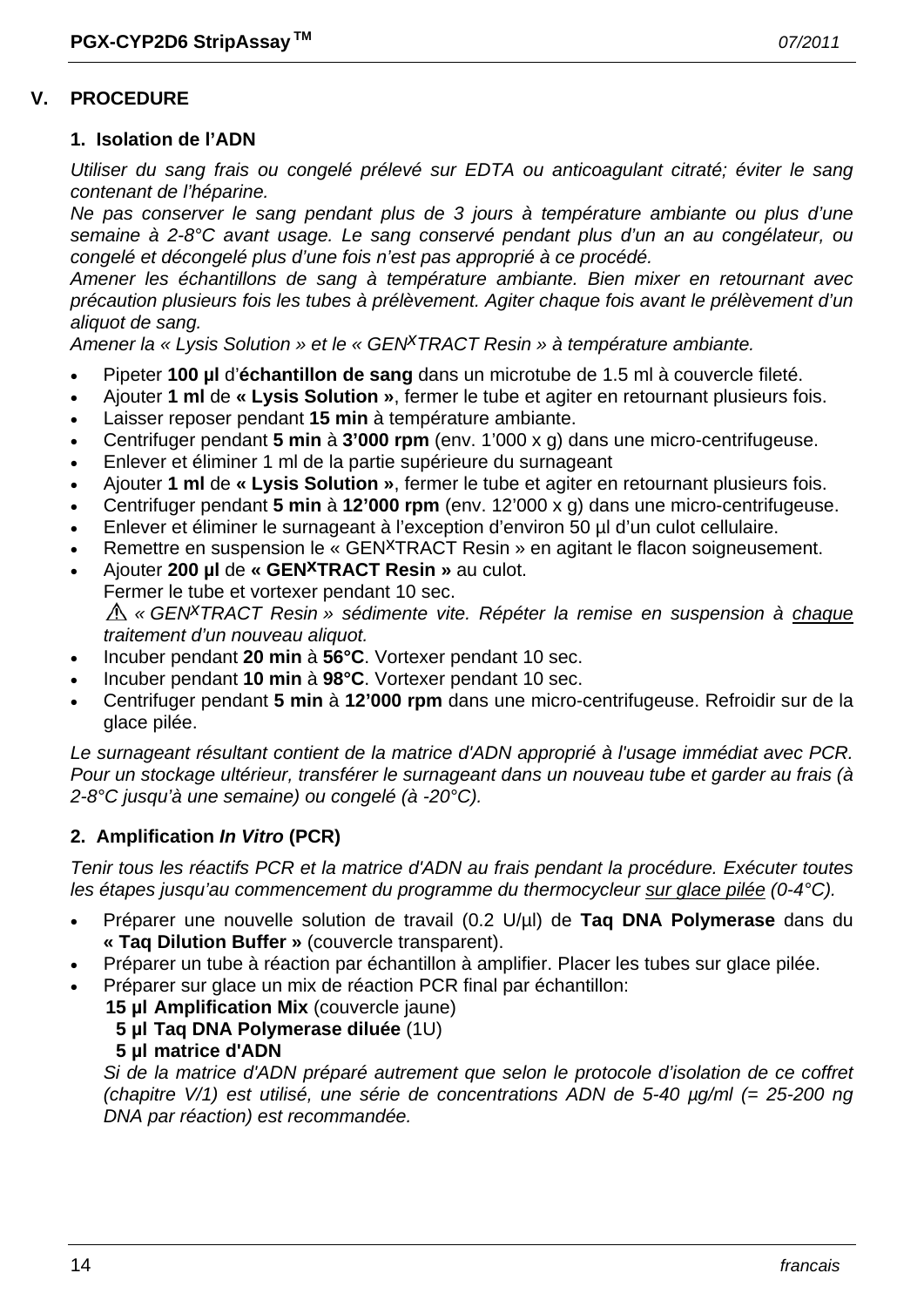- Bien fermer les tubes. Préchauffer le thermocycleur à 94°C.
- Introduire les tubes à réaction et dérouler le programme thermocycleur comme suit: pré-PCR: 94°C/2 min

 thermocyclage: 94°C/15 sec - 58°C/30 sec - 72°C/30 sec (35 cycles) extension finale: 72°C/3 min

*Conserver les produits d'amplification sur glace ou à 2-8°C pour un usage ultérieur.* 

*Facultatif: Analyser les produits d'amplification par gel électrophorèse (p.ex. 3% gel d'agarose).* 

*Longueur des fragments: 175, 347 bp* 

### **3. Hybridisation** (45°C; bain-marie agitant)

*Ajuster le niveau d'eau du bain-marie à environ ½ de la hauteur du plateau de typage.* 

*Chauffer le bain-marie à exactement 45°C (± 0.5°C). Contrôler la température d'eau avec un thermomètre calibré.* 

*Préchauffer « Hybridization Buffer » et « Wash Solution A » à 45°C. (Attention: Toutes les précipitations formées à 2-8°C doivent être complètement solubilisèes.)* 

*Amener les « Teststrips », le « DNAT », le « Conjugate Solution », la « Wash Solution B » et le « Color Developer » à température ambiante. Préparer les plateaux de typage.* 

*Sortir une « Teststrip » par échantillon de l'emballage en utilisant des pinces propres. (Ne toucher les « Teststrips » qu'avec des gants!) Etiqueter les « Teststrips » en dehors des bandes de marquage avec un crayon. (Pas de stylo à bille, pas de marqueurs etc.)* 

- Pipeter **10 µl** de **« DNAT »** (couvercle bleu) au bas de chaque couloir prévu pour l'utilisation dans les plateaux de typage (un couloir par échantillon).
- Ajouter **10 µl** de **produit d'amplification** à la goutte correspondante de « DNAT ». Mélanger soigneusement en utilisant une pipette. *(La solution restera bleue.)*
- Laisser pendant **5 min** à température ambiante.
- Ajouter **1 ml** de **« Hybridization Buffer »** (préchauffé à 45°C) à chaque couloir. Agiter le plateau délicatement. *(La couleur bleue disparaîtra.)*
- Insérer les **« Teststrips »** avec la face marquée vers le haut (bandes visibles!) aux compartiments correspondants. Immerger complètement.
- Incuber pendant **30 min** à **45°C** sur la plaque d'agitation du bain-marie. *Mettre une fréquence d'agitation modérée (env. 50 rpm) pour éviter les pertes. Laisser fermé le couvercle du bain-marie pour éviter des variations de température.*
- A la fin de l'incubation, enlever les solutions d'hybridisation par aspiration à vide.  *Continuer immédiatement. Eviter l'assèchement des « Teststrips » durant la totalité de la procédure.*

# **4. Lavage rigoureux** (45°C; bain-marie agitant)

- Ajouter **1 ml** de **« Wash Solution A »** (préchauffé à 45°C). Rincer brièvement (10 sec). Enlever les liquides par aspiration à vide.
- Ajouter **1 ml** de **« Wash Solution A »** (45°C).
- Incuber pendant **15 min** à **45°C** dans le bain-marie. Enlever les liquides par aspiration à vide.
- Ajouter **1 ml** de **« Wash Solution A »** (45°C).
- Incuber pendant **15 min** à **45°C** dans le bain-marie. Enlever les liquides par aspiration à vide.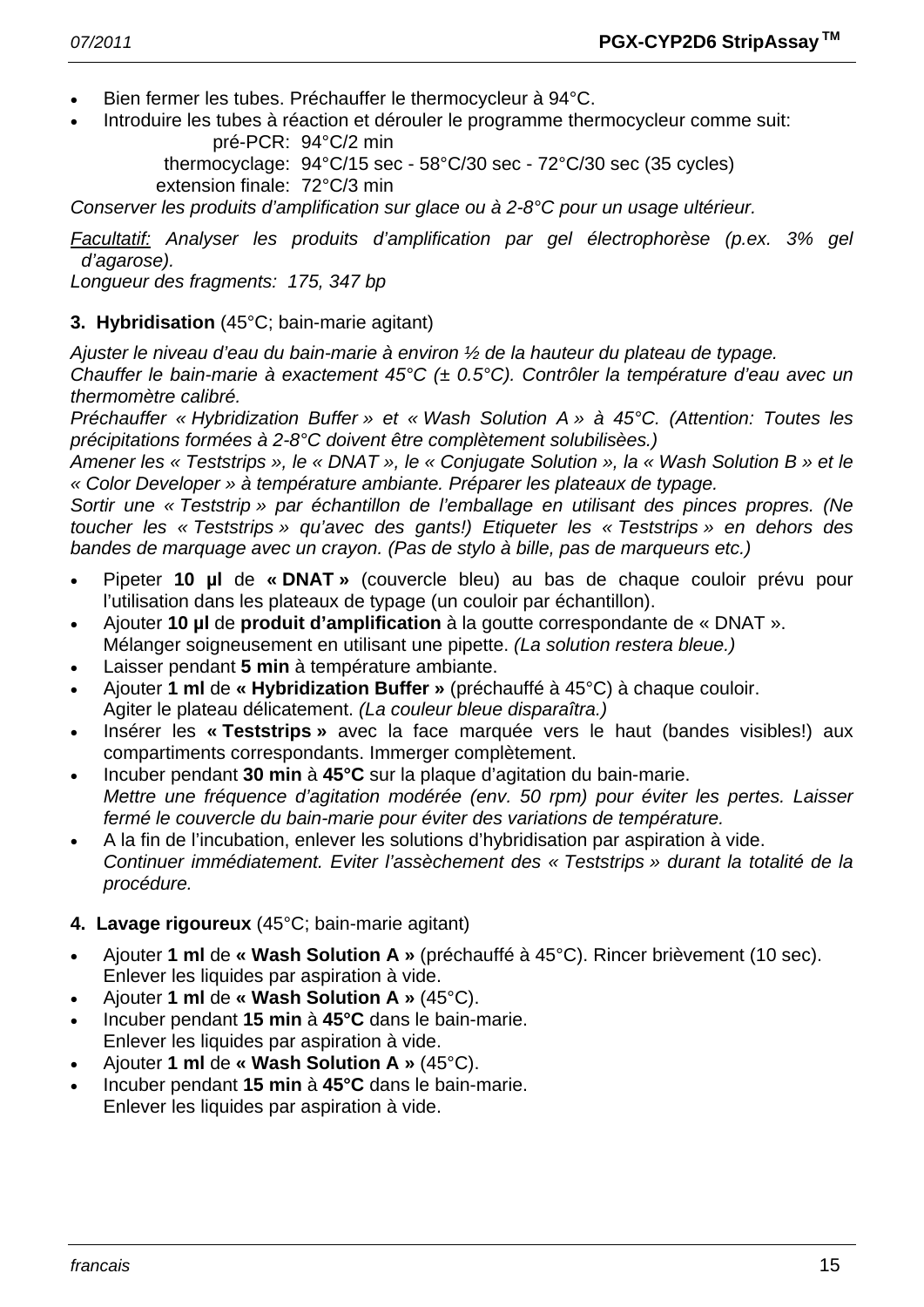- **5. Développement de la coloration** (température ambiante)
- Ajouter **1 ml** de **« Conjugate Solution »**.
- Incuber pendant **15 min** à **température ambiante** sur un agitateur basculant ou rotatif. Enlever les liquides par aspiration à vide.
- Ajouter **1 ml** de **« Wash Solution B »**. Rincer brièvement (10 sec). Enlever les liquides par aspiration à vide.
- Ajouter **1 ml** de **« Wash Solution B »**.
- Incuber pendant **5 min** à **température ambiante** sur un agitateur basculant ou rotatif. Enlever les liquides par aspiration à vide.
- Ajouter **1 ml** de **« Wash Solution B »**.
- Incuber pendant **5 min** à **température ambiante** sur un agitateur basculant ou rotatif. Enlever les liquides par aspiration à vide.
- Ajouter **1 ml** de **« Color Developer »**.
- Incuber pendant **15 min** à **température ambiante** à l'obscurité sur un agitateur basculant ou rotatif
- *Une couleur pourpre apparaîtra comme résultat d'une réaction positive.*
- Laver les « Teststrips » plusieurs fois avec de l'eau distillée. Laisser sécher les « Teststrips » à l'obscurité sur du papier absorbant.  *Eviter d'exposer les « Teststrips » à la pleine lumière après le développement de la coloration.*

# **VI. INTERPRETATION DES RESULTATS**

Le génotype d'un échantillon est déterminé en utilisant le « Collector™ » inclus au coffret. Placer la « Teststrip » traité dans une des zones désignées, aligner sur le schéma en utilisant la bande de marquage rouge (en haut) et la bande de marquage verte (en bas), et fixer avec du ruban adhésif.

Une réaction positive de la bande de contrôle tout en haut indique le bon fonctionnement des réactifs « Conjugate Solution » et « Color Developer ». Cette bande devrait toujours être colorée positive.

Pour chaque position polymorphique, un des types de coloration suivants devrait être obtenu: *Note: Les intensités de coloration des bandes positives peuvent varier. Cela est sans aucune importance pour le résultat.* 



|            | bande « wild type » | bande « mutant » | génotype            |
|------------|---------------------|------------------|---------------------|
| <b>NOR</b> | positive            | négative         | normal              |
| HET        | positive            | positive         | hétérozygote        |
| HOM        | négative            | positive         | mutation homozygote |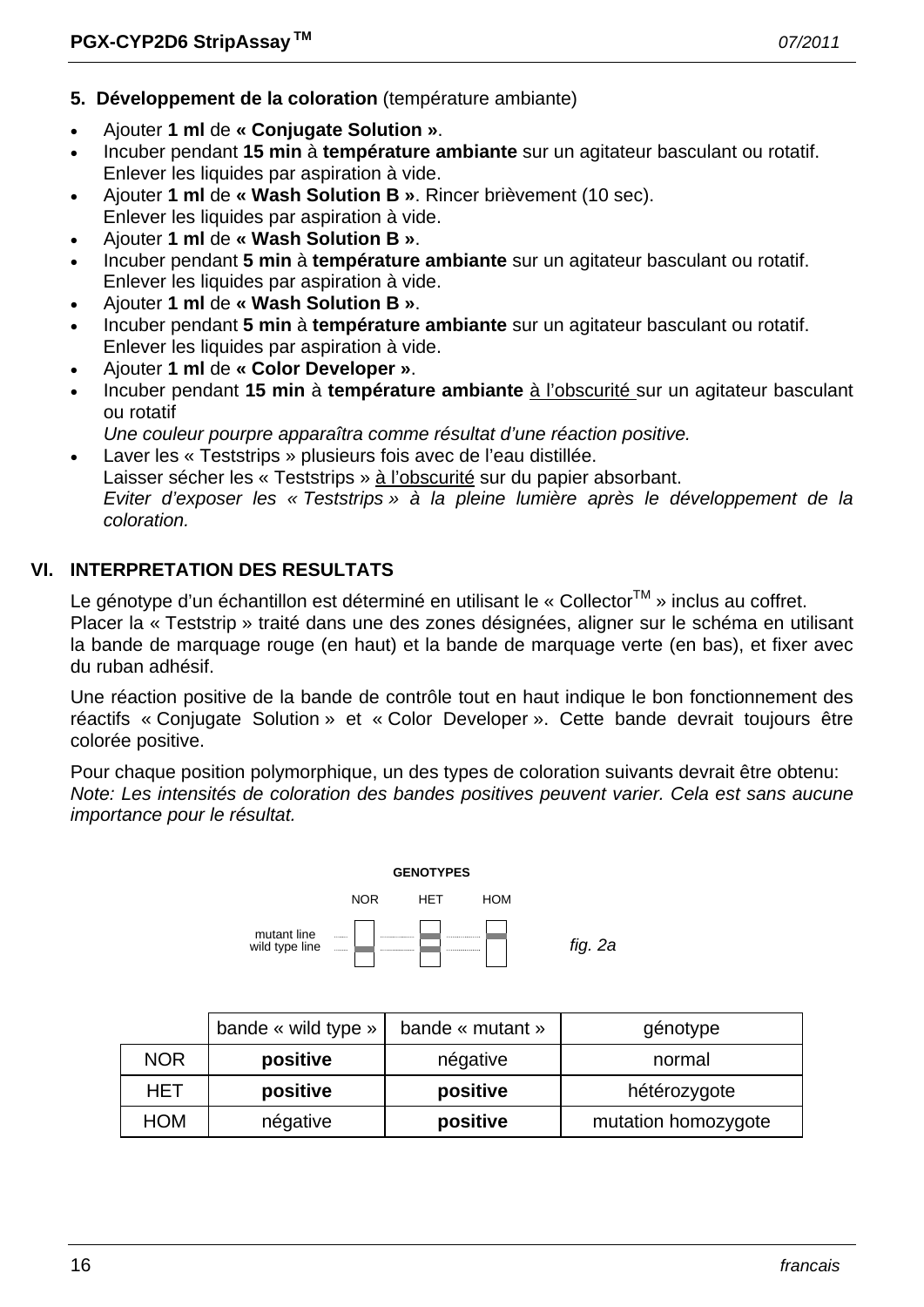Les allèles CYP2D6 \*1 (« wild type »), \*3, \*4, \*6, et les génotypes homozygotes et hétérozygotes résultants (\*1/\*1, \*1/\*3, etc.) ont été déterminés à l'aide de sondes pour les mutations suivantes: 2637delA, 1934 G>A et 1795delT (fig. 2b).



Le PGX-CYP2D6 StripAssay ™ ne différencie pas l'homozygotie pour chacun de ces allèles de l'hétérozygotie composée avec allèle \*5, qui caractérise une délétion sur tout le gène CYP2D6 (p.ex. \*3/\*3 voir \*3/\*5). En ce qui concerne le phénotype du métabolisme des médicaments (extensif voir faible), une différentiation n'est pas nécessaire puisque les deux génotypes respectifs se classeront dans la même catégorie. Dans le cas d'homozygotes - allèle 5 (5/\*5), aucun produit PCR - CYP2D6 ne sera généré et tous les signaux « wild type » et « mutant » seront absents (voir exemple K, page III).

Dans tous ces cas, la délétion du gène CYP2D6 (allèle \*5) est seulement indirectement démontrée; cependant elle peut être confirmée en utilisant des techniques PCR plus approfondies (p.ex. Steen et al. 1995, Pharmacogenomics 5, 215-23).

| phénotype                  | CYP2D6 génotype                                                                         |  |
|----------------------------|-----------------------------------------------------------------------------------------|--|
| métabolisant extensif (EM) | $*1/*1, *1/*3, *1/*4, *1/*5, *1/*6$                                                     |  |
| métabolisant faible (PM)   | $*3/3$ , $*3/4$ , $*3/5$ , $*3/6$ , $*4/4$ , $*4/5$ , $*4/6$ , $*5/5$ , $*5/6$ , $*6/6$ |  |

Voir exemples des résultats du StripAssay sur page III (fig. 3).

Des conseils sur les erreurs constatées peuvent être obtenus en contactant ViennaLab par l'intermédiaire du distributeur local ou directement sous l'adresse qui se trouve sur page I.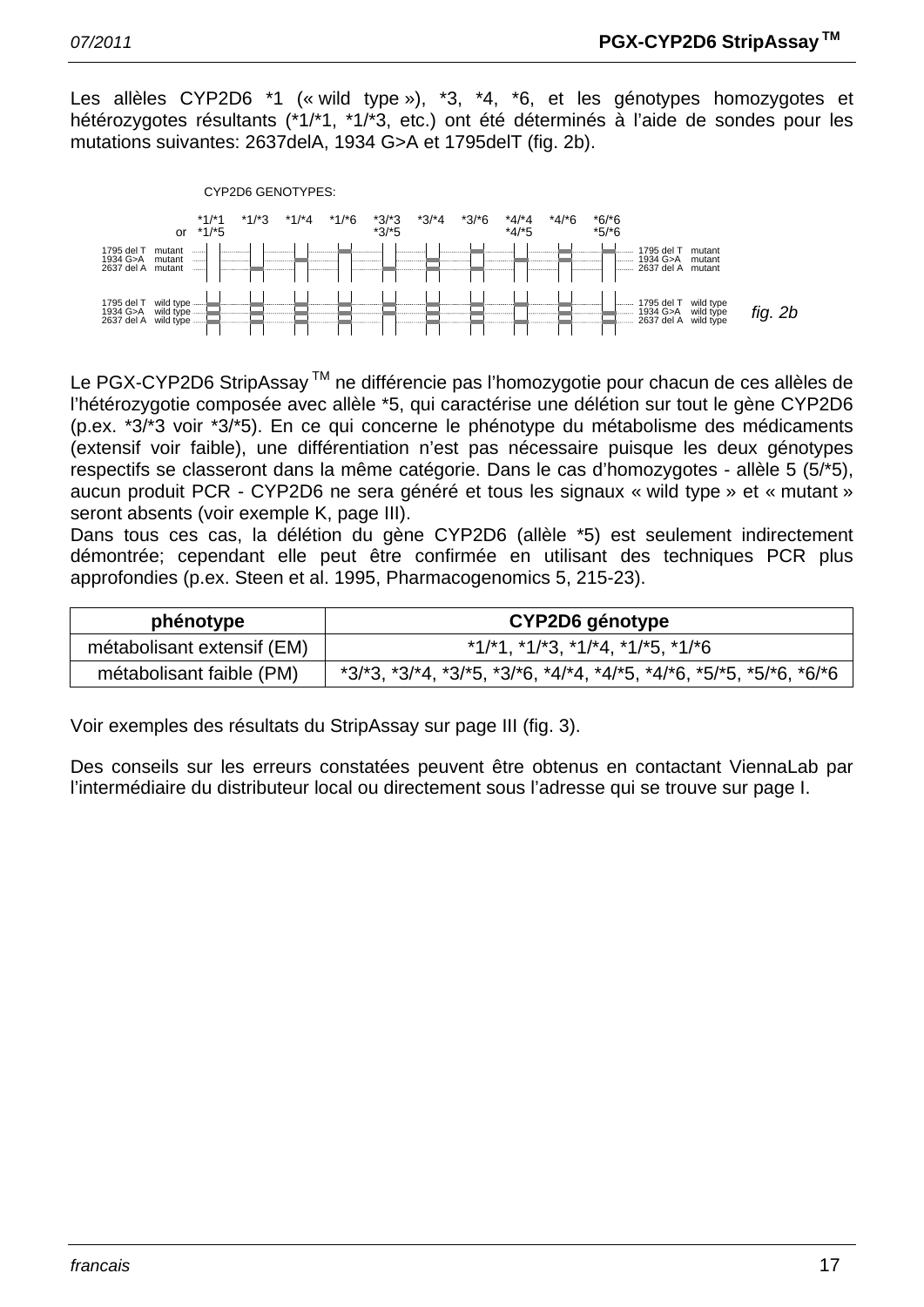#### **VII. PRECAUTIONS D'EMPLOI**

- Une compréhension détaillée de la procédure décrite ici, ainsi qu'un équipement de laboratoire et des techniques précises sont nécessaires pour obtenir des résultats fiables. L'usage du StripAssay pour le diagnostic *in vitro* humain doit être limité au personnel bien entraîné.
- Ne pas utiliser des composants des StripAssay au-delà de la date de péremption imprimée sur le coffret. Ne pas mélanger les réactifs de différents lots.
- Utiliser des embouts de pipette stériles et jetables pendant toute la procédure pour éviter la contamination microbienne et la contamination croisée des réactifs et échantillons. Ne pas échanger les couvercles des flacons.
- La bande de contrôle immobilisée sur chaque « Teststrip » permet un contrôle performant du système de détection chromogénique. Pour surveiller et valider la spécificité des étapes de l'hybridisation et du lavage, des contrôles ADN d'un génotype connu devraient être inclus à chaque expérience individuelle.

#### **VIII. SECURITE**

- Ne pas boire, manger ou appliquer des cosmétiques dans les secteurs réservés au travail. Porter des blouses de laboratoire et des gants à usage unique pendant le travail avec des échantillons et des réactifs. Se laver les mains soigneusement après la procédure.
- Traiter des échantillons comme tous produits potentiellement capables de communiquer des agents infectieux. Soigneusement nettoyer et désinfecter tout matériel et toutes surfaces qui ont été en contact avec des échantillons. Eliminer tous déchets associés avec des échantillons cliniques dans un container prévu à cet effet.
- Eviter tout contact du « DNAT » avec la peau, les yeux ou les muqueuses. En cas de contact, laver immédiatement avec beaucoup d'eau. Si le produit est renversé, diluer avec de l'eau avant d'essuyer.
- Se référer à toutes les réglementations locales et fédérales en cours sur l'environnement.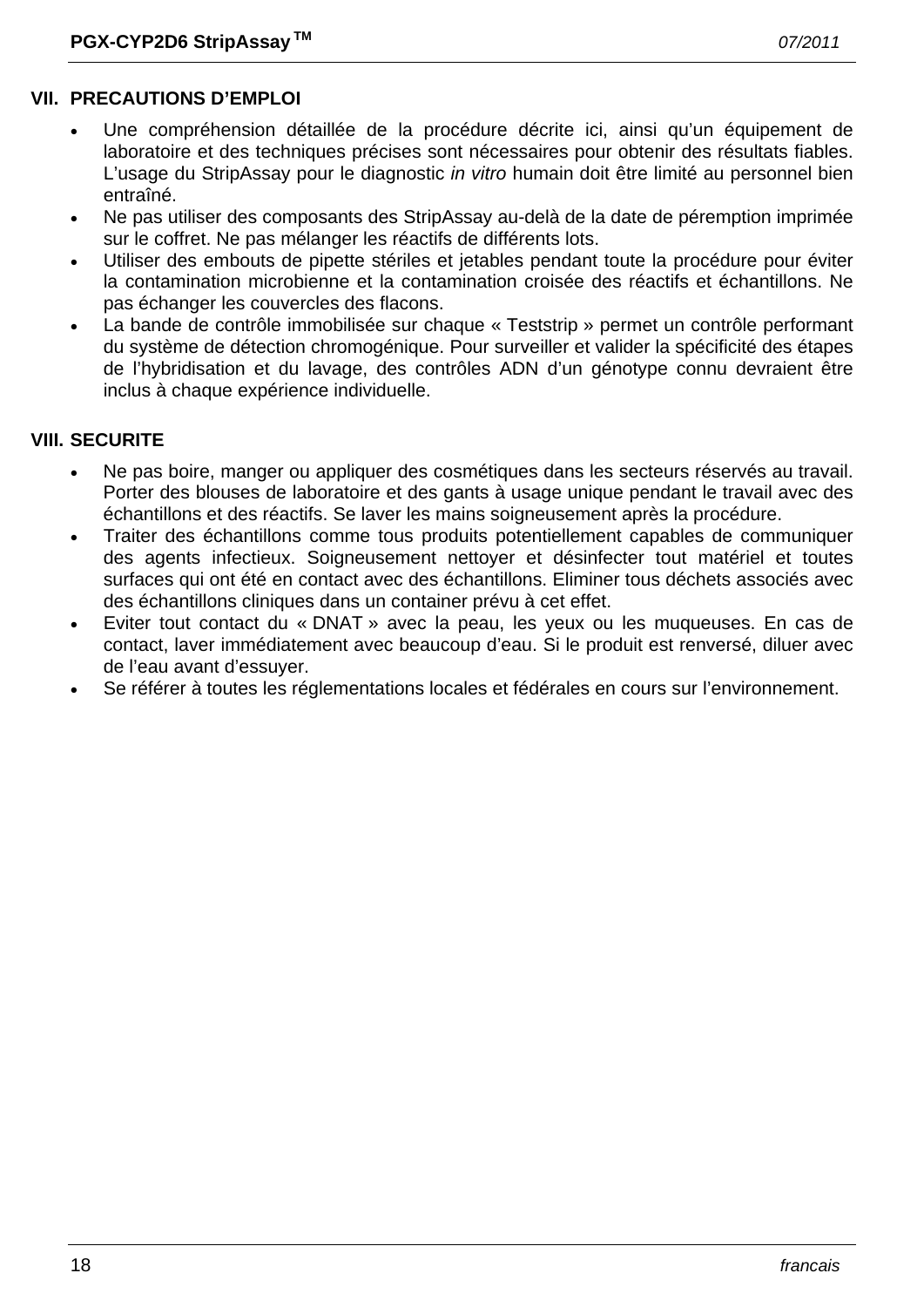# Istruzioni per l'uso

# **I. UTILIZZO**

Saggio per l'identificazione delle mutazioni del gene CYP2D6 basato sulla reazione a catena della polimerasi (PCR) e sull'ibridazione inversa.

### **II. METODICA**

La procedura si articola in tre passaggi: (1) isolamento del DNA, (2) amplificazione tramite PCR con primer biotinilati, (3) ibridazione dei prodotti amplificati su una striscia contenente sonde oligonucleotidiche allele-specifiche immobilizzate secondo uno schema di bande parallele (Fig. 1). Le sequenze biotinilate legate alle sonde sono rivelate utilizzando fosfatasi alcalina coniugata con streptavidina e, in seguito, il relativo substrato.

Il saggio copre 3 loci polimorfi: 1795delT (2D6\*6), 1934 G>A (2D6\*4), 2637delA (2D6\*3). Ulteriori informazioni sono disponibili su OMIM (Online Mendelian Inheritance in Man): www.ncbi.nlm.nih.gov/omim

### **III. COMPONENTI DEL KIT**

Vedi la lista di tutti i componenti a pagina I.

**X** DNAT contiene 1.6% NaOH (R 36/38).

Amplification Mix, Taq Dilution Buffer, Conjugate Solution, Wash Solution B contiene 0.05% NaN3. Conjugate Solution contiene fosfatasi alcalina coniugata con streptavidina. Color Developer contiene nitro blue tetrazolium (NBT) and 5-bromo-4-chloro-3-indolyl phosphate (BCIP).

#### *Conservare tutti i reagenti a 2-8°C quando non sono utilizzati !*

#### **IV. MATERIALE RICHIESTO MA NON FORNITO**

Oltre all'equipaggiamento standard per il laboratorio di biologia molecolare, è anche necessario:

- Microcentrifuga regolabile da  $3.000-12.000$  rpm  $(1.000-12.000 \times g)$
- Incubatori (es. termoblocco, bagnomaria) regolabili a 56°C e 98°C ( $\pm$  2°C)
- Thermociclatore e provette idonee per reazione in plastica sottile
- Taq DNA polymerase
- Bagnomaria con piattaforma basculante e temperatura regolabile (45 $^{\circ}$ C ± 0.5 $^{\circ}$ C)
- Pompa o sistema analogo aspirante
- Agitatore (orizzontale o orbitale)
- • *Opzionale: linea elettroforetica su gel di agarosio (per il controllo dei prodotti di amplificazione)*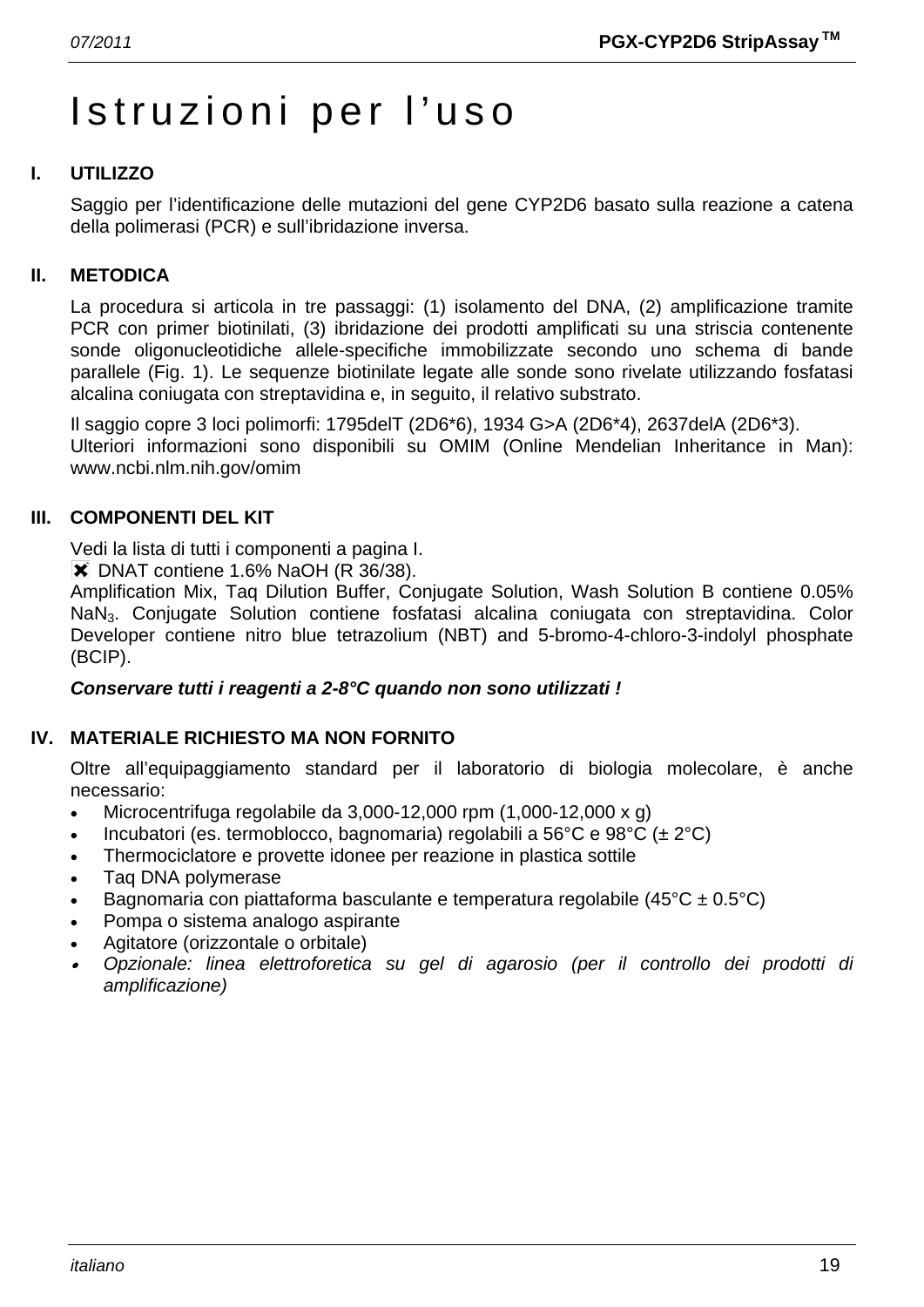#### **V. PROCEDURA**

#### **1. Isolamento del DNA**

*Utilizzare sangue fresco o congelato con EDTA o citrato come anticoagulante; non usare sangue contenente eparina.* 

*Non conservare il sangue per più di 3 giorni a temperatura ambiente o per più di 1 settimana a 2-8°C prima dell'uso. Il sangue tenuto congelato per più di 1 anno, o sottoposto a più di 3 cicli di congelamento/scongelamento non è adatto per essere utilizzato in questa procedura.* 

*Portare i campioni di sangue a temperatura ambiente. Miscelare invertendo delicatamente più volte le provette di raccolta del sangue. Ripetere la miscelazione prima di prelevare ogni aliquota di sangue.* 

Lasciare che Lysis Solution e GEN<sup>X</sup>TRACT Resin raggiungano la temperatura ambiente.

- Pipettare **100 µl** di **campione di sangue** in una provetta da 1.5 ml con tappo a vite.
- Aggiungere **1 ml Lysis Solution**, chiudere la provetta e miscelare per inversione diverse volte.
- Lasciare per **15 min.** a temperatura ambiente.
- Centrifugare per **5 min.** a **3,000 rpm** (ca. 1,000 x g) in una microcentrifuga.
- Rimuovere ed eliminare dalla parte superiore 1 ml di surnatante.
- Aggiungere **1 ml Lysis Solution**, chiudere la provetta e miscelare per inversione diverse volte.
- Centrifugare per **5 min.** a **12,000 rpm** (ca. 12,000 x g) in una microcentrifuga.
- Rimuovere ed eliminare il surnatante lasciando circa 50 µl di pellet visibile.
- Risospendere GEN<sup>X</sup>TRACT Resin agitando vigorosamente la bottiglia.
- Aggiungere **200 µl GENxTRACT Resin** al pellet. Chiudere la provetta e vortexare per 10 sec.

*GENxTRACT Resin si deposita rapidamente. Ripetere la risospensione ogni volta immediatamente prima di prelevare un'altra aliquota.* 

- Incubare per **20 min.** a **56°C**. Vortexare per 10 sec.
- Incubare per **10 min.** a **98°C**. Vortexare per 10 sec.
- Centrifugare per **5 min.** a **12,000 rpm** in una microcentrifuga. Raffreddare in ghiaccio.

*Il surnatante ottenuto contiene DNA idoneo per un uso immediato in PCR. Per essere conservato, il surnatante dovrebbe essere trasferito in una nuova provetta e tenuto refrigerato (2-8°C; fino a una settimana) o congelato a -20°C.* 

#### **2. Amplificazione** *In Vitro* **(PCR)**

*Conservare tutti i reagenti per la PCR e i DNA estratti refrigerati. Condurre tutti i passaggi fino alla partenza del programma del termociclatore in ghiaccio (0-4°C).* 

- Preparare una diluizione fresca (0.2 U/µl) di **Taq DNA polymerase** nel **Taq Dilution Buffer** (tappo trasparente).
- Preparare 1 provetta di reazione per ogni campione da amplificare. Mettere le provette in ghiaccio.
	- Per ogni campione preparare 1 mix di reazione per PCR in ghiaccio:
		- **15 µl Amplification Mix** (tappo giallo)
			- **5 µl Taq DNA polymerase diluita** (1U)

#### **5 µl DNA template**

 *Se i DNA estratti non sono stati ottenuti secondo il protocollo fornito (capitolo V/1), si raccomanda una concentrazione di DNA in un range di 5-40 µg/ml (= 25-200 ng DNA per reazione).*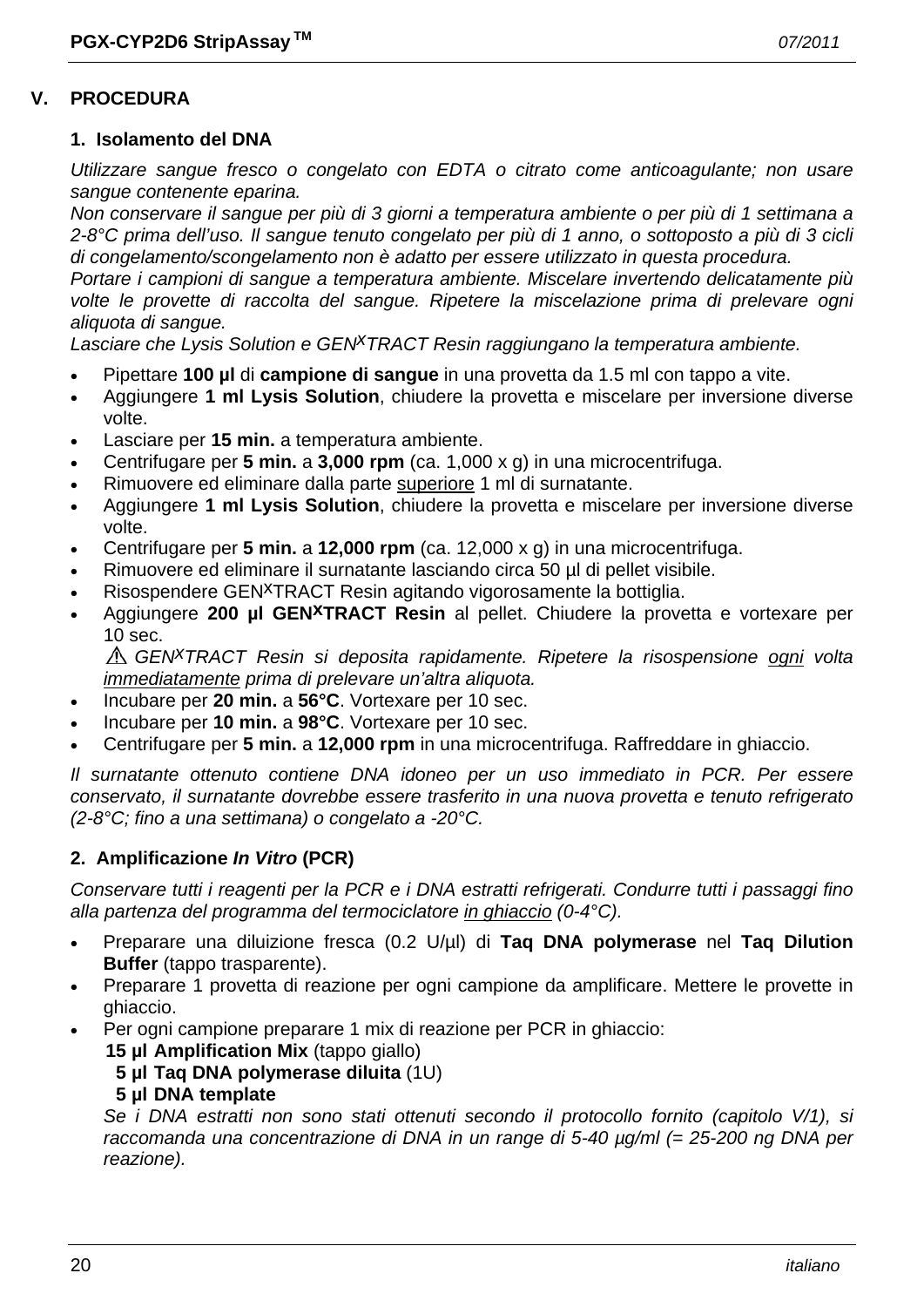- Chiudere bene le provette. Preriscaldare il termociclatore a 94°C.
- Inserire le provette e far partire il seguente programma:

```
 pre-PCR: 94°C/2 min.
```
cicli: 94°C/15 sec. - 58°C/30 sec. - 72°C/30 sec. (35 cicli)

estensione finale: 72°C/3 min.

*Conservare i prodotti amplificati in ghiaccio o a 2-8°C per utilizzi futuri.* 

*Opzionale: Analizzare i prodotti di amplificazione con elettroforesi su gel (e.g. 3% agarose gel). Lunghezze dei frammenti: 175, 347 bp* 

### **3. Ibridazione** (45°C; bagnomaria basculante)

*Regolare il livello dell'acqua a circa ½ dell'altezza del Typing Tray (vassoio porta strisce).* 

*Scaldare il bagnomaria esattamente a 45°C (± 0.5°C). Controllare la temperatura dell'acqua con un termometro calibrato.* 

*Preriscaldare Hybridization Buffer e Wash Solution A a 45°C. (Assicurarsi che tutti i precipitati formatisi a 2-8°C siano completamente disciolti.)* 

*Lasciare che Teststrips, DNAT, Conjugate Solution, Wash Solution B e Color Developer raggiungano la temperatura ambiente. Preparare Typing Tray(s).* 

*Prendere una Teststrip per ogni campione utilizzando pinzette pulite. (Toccare le Teststrip solo coi guanti!) Contrassegnare le Teststrip oltre le linee colorate con una matita. (Non penne a sfera, pennarelli, ecc.)* 

- Pipettare **10 µl DNAT** (tappo blu) nell'angolo in basso di ogni corsia del Typing Trays (una corsia per campione).
- Aggiungere **10 µl amplification product** nella corrispondente goccia di DNAT. Miscelare bene con una pipetta. *(La soluzione rimarrà blu.)*
- Incubare per **5 min.** a temperatura ambiente.
- Aggiungere **1 ml Hybridization Buffer** (preriscaldata a 45°C) in ogni corsia. Agitare delicatamente il vassoio. *(Il colore blu scomparirà.)*
- Inserire le **Teststrip** con il lato contrassegnato verso l'alto (linee visibili!) nelle rispettive corsie. Immergere completamente.
- Incubare per **30 min.** a **45°C** nella piattaforma basculante del bagnomaria.  *Selezionare una frequenza di agitazione moderata (ca. 50 rpm) per evitare fuoruscita del liquido. Tenere il coperchio del bagnomaria chiuso per evitare variazioni di temperatura.*
- Alla fine dell'incubazione rimuovere la soluzione di ibridazione tramite aspirazione a vuoto.  *Procedere immediatamente. Non fare seccare le Teststrip durante l'intera procedura.*
- **4. Lavaggio stringente** (45°C; bagnomaria basculante)
- Aggiungere **1 ml Wash Solution A** (preriscaldata a 45°C). Lavare brevemente (10 sec.). Rimuovere i liquidi tramite aspirazione a vuoto.
- Aggiungere **1 ml Wash Solution A** (45°C).
- Incubare per **15 min.** a **45°C** nel bagnomaria basculante. Rimuovere i liquidi tramite aspirazione a vuoto.
- Aggiungere **1 ml Wash Solution A** (45°C).
- Incubare per **15 min.** a **45°C** nel bagnomaria basculante. Rimuovere i liquidi tramite aspirazione a vuoto.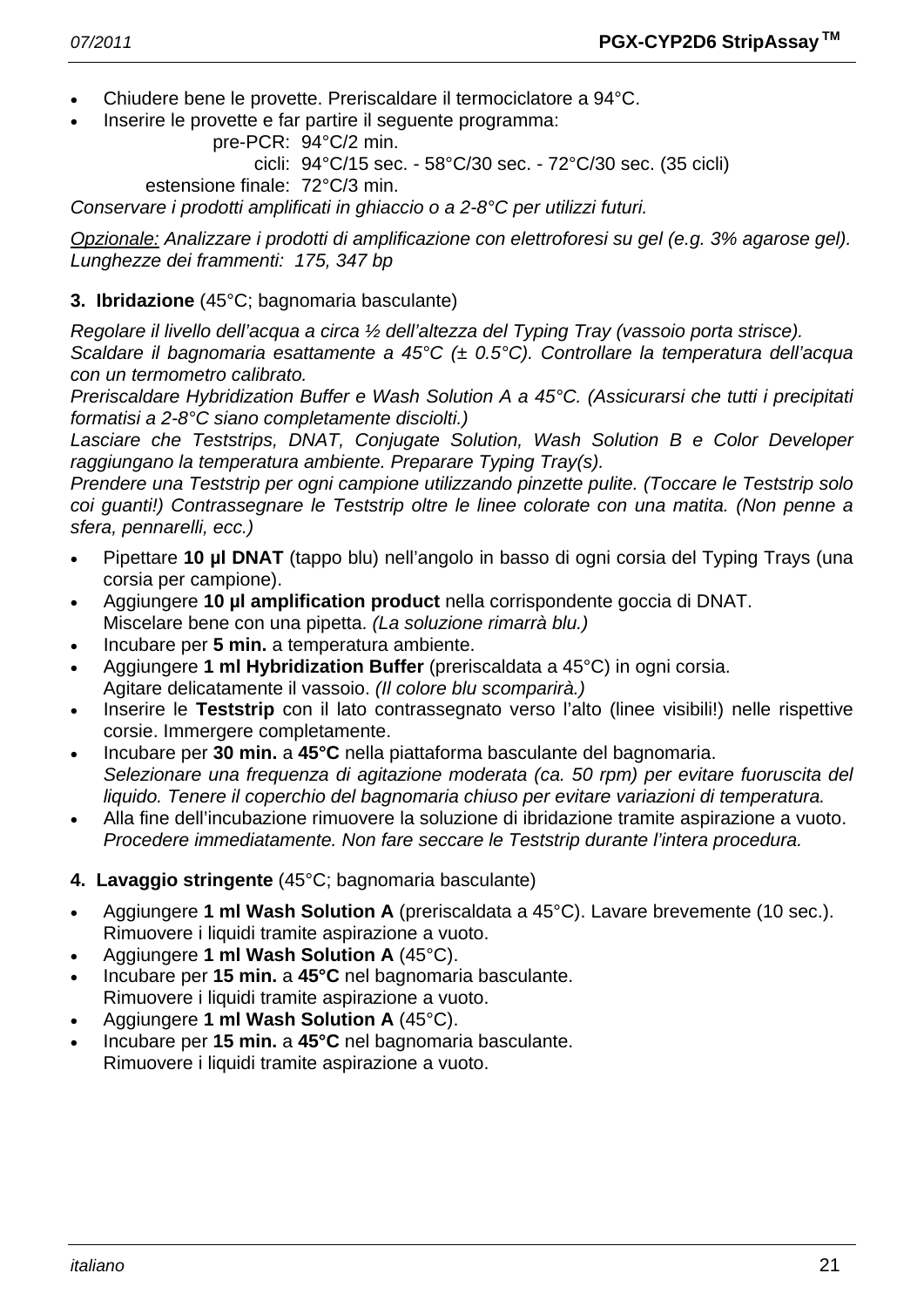- **5. Sviluppo del colore** (temperatura ambiente)
- Aggiungere **1 ml Conjugate Solution**.
- Incubare per **15 min.** a **temperatura ambiente** su un agitatore orizzontale o orbitale. Rimuovere i liquidi tramite aspirazione a vuoto.
- Aggiungere **1 ml Wash Solution B**. Lavare brevemente (10 sec.). Rimuovere i liquidi tramite aspirazione a vuoto.
- Aggiungere **1 ml Wash Solution B**.
- Incubare per **5 min.** a **temperatura ambiente** su un agitatore orizzontale o orbitale. Rimuovere i liquidi tramite aspirazione a vuoto.
- Aggiungere **1 ml Wash Solution B**.
- Incubare per **5 min.** a **temperatura ambiente** su un agitatore orizzontale o orbitale. Rimuovere i liquidi tramite aspirazione a vuoto.
- Aggiungere **1 ml Color Developer**.
- Incubare per **15 min.** a **temperatura ambiente** al buio su agitatore orizzontale o orbitale.  *Una colorazione viola apparirà in corrispondenza di una reazione positiva.*
- Lavare le Teststrip diverse volte con acqua distillata. Lasciare asciugare le Teststrip al buio su carta assorbente.  *Non esporre le Teststrip a luce intensa dopo lo sviluppo del colore.*

# **VI. INTERPRETAZIONE DEI RISULTATI**

Il genotipo di un campione si determina usando il « Collector<sup>TM</sup> » incluso nel kit.

Mettere la Teststrip sviluppata in uno degli spazi assegnati, allinearla allo schema disegnato utilizzando la linea rossa (alto) e la linea verde (basso) e fissarla con nastro adesivo.

Una reazione positiva nella banda di Controllo in alto indica il corretto funzionamento della Conjugate Solution e del Color Developer. Questa banda deve sempre risultare positiva.

Per ogni posizione polimorfica, si dovrebbe ottenere una delle seguenti combinazioni di colorazione:

*Nota: l'intensità di colorazione delle bande positive può variare. Questo non è significativo per il risultato.* 



|            | banda « wild type » | banda « mutant » | genotipo          |
|------------|---------------------|------------------|-------------------|
| <b>NOR</b> | positivo            | negativo         | normale           |
| <b>HET</b> | positivo            | positivo         | eterozigote       |
| <b>HOM</b> | negativo            | positivo         | omozigote mutante |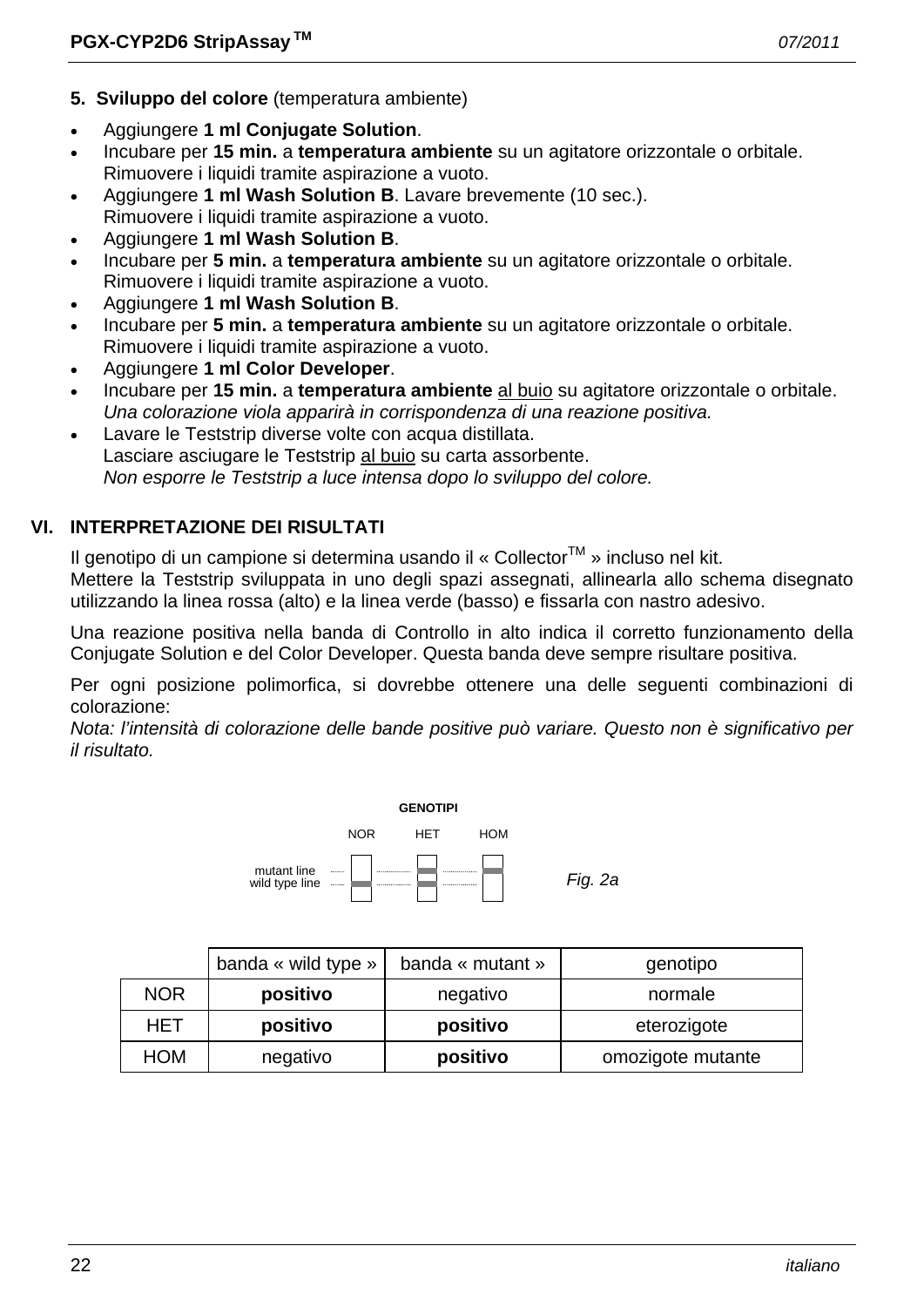Gli alleli CYP2D6 \*1 (« wild type »), \*3, \*4, \*6, e i genotipi risultanti omozigoti e eterozigoti (\*1/\*1, \*1/\*3, etc.) sono determinati dalle sonde per le mutazioni 2637delA, 1934 G>A e 1795delT, rispettivamente (Fig. 2b).



PGX-CYP2D6 StripAssay<sup>™</sup> non differenzia l'omozigosità per ognuno di questi alleli dall'eterozigosità composta con l'allele \*5, che rappresenta una delezione dell'intero gene CYP2D6 (es. \*3/\*3 verso \*3/\*5). Per quanto riguarda il fenotipo farmaco-metabolizzante (esteso verso ridotto) non serve la discriminazione in quanto entrambi i rispettivi genotipi ricadono nella stessa categoria. Nel caso dell'omozigosi (\*5/\*5), non verranno generati prodotti di amplificazione CYP2D6, e tutti i corrispondenti segnali « wild type » e « mutant » mancheranno (vedi esempio K, pagina III).

In tutti questi casi la delezione del gene CYP2D6 (l'allele \*5) è solo dimostrata indirettamente; tuttavia potrà essere ulteriormente confermata da PCR adatte a generare lunghi frammenti (es. Steen et al. 1995, Pharmacogenomics 5, 215-23).

| fenotipo                      | genotipo CYP2D6                                                                         |  |
|-------------------------------|-----------------------------------------------------------------------------------------|--|
| metabolizzazione estesa (EM)  | $*1/*1$ , $*1/*3$ , $*1/*4$ , $*1/*5$ , $*1/*6$                                         |  |
| metabolizzazione ridotta (PM) | $*3/3$ , $*3/4$ , $*3/5$ , $*3/5$ , $*4/4$ , $*4/5$ , $*4/5$ , $*5/5$ , $*5/6$ , $*6/6$ |  |

Vedi esempi dei risultati StripAssay a pagina III (Fig. 3).

Consigli sulla soluzione dei problemi possono essere ottenuti contattando il distributore locale della ViennaLab. In alternativa ci si può rivolgere direttamente all'indirizzo fornito a pagina I.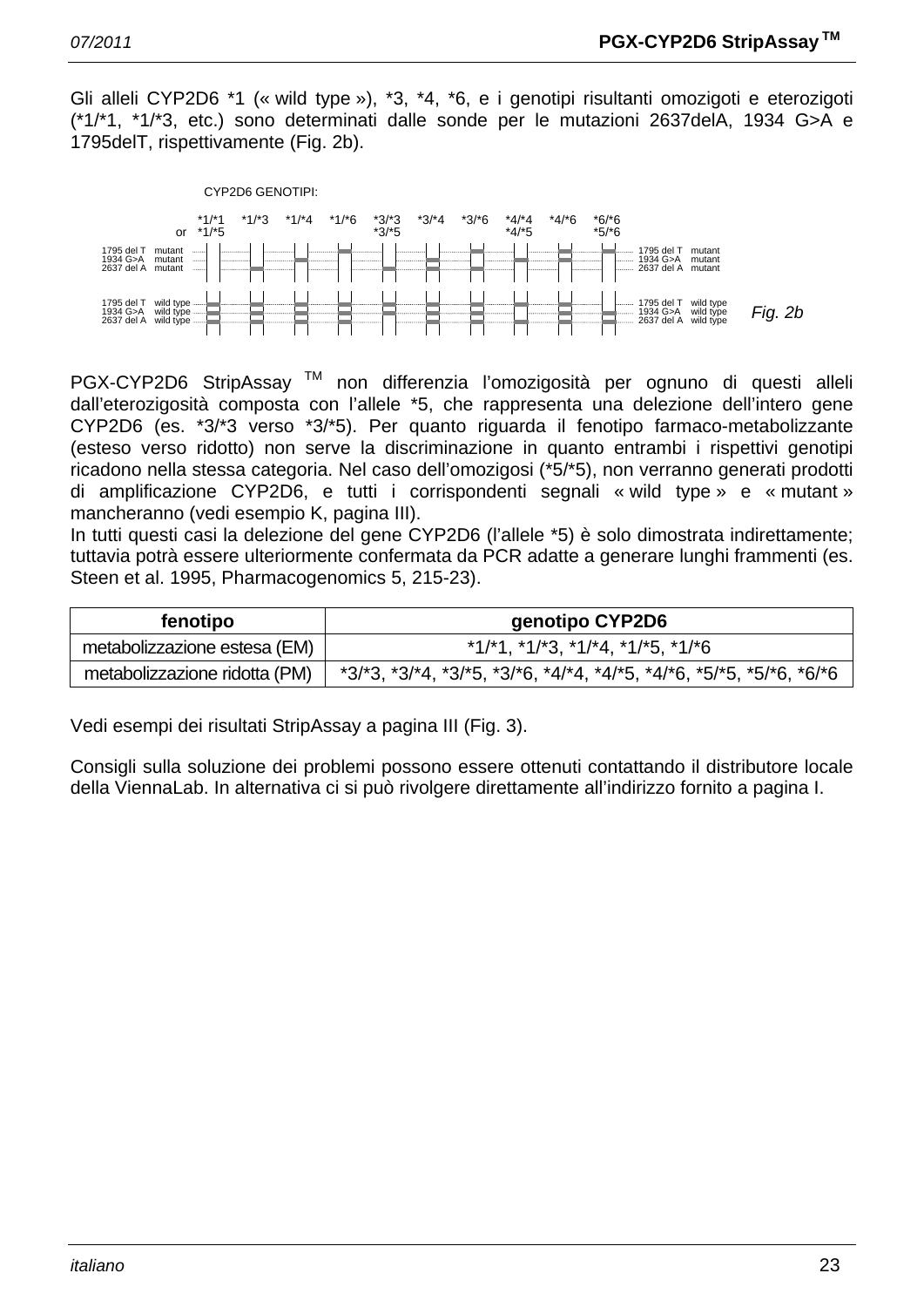# **VII. CONSIDERAZIONI SULLA QUALITA'**

- Una piena comprensione della procedura qui esposta e precisi equipaggiamenti e tecniche di laboratorio sono necessari per ottenere risultati affidabili. L'utilizzo del kit StripAssay per la diagnostica umana *in vitro* deve essere limitato a personale correttamente addestrato.
- Non usare i componenti del kit StripAssay oltre la data di scadenza riportata sull'esterno della scatola. Non mischiare reagenti di lotti diversi.
- Per evitare contaminazioni microbiche e cross-contaminazione dei reagenti o dei campioni utilizzare solo consumabili e puntali sterili. Non scambiare i tappi delle bottiglie tra di loro.
- La banda di controllo immobilizzata su ogni Teststrip consente un controllo di qualità del sistema di rivelazione colorimetrico. Per tenere sotto controllo e garantire la specificità dell'ibridazione e dei lavaggi, uno o più DNA di controllo a genotipo noto dovrebbero essere inseriti in ogni esperimento.

# **VIII. SICUREZZA**

- Non bere, mangiare, fumare o utilizzare cosmetici nelle apposite aree di lavoro. Indossare camici da laboratorio e guanti usa e getta quando si maneggiano i campioni e i reagenti del kit. Lavarsi accuratamente le mani alla fine del lavoro.
- Maneggiare tutti i campioni come se questi potessero trasmettere malattie infettive. Pulire e disinfettare accuratamente tutto il materiale e le superfici che sono entrati in contatto con i campioni. Eliminare tutti gli scarti inerenti i campioni in appositi contenitori per rischio biologico.
- Evitare il contatto del DNAT con pelle, occhi, o membrane mucose. Se il contatto avviene, lavare immediatamente con grandi quantità d'acqua. Se lo stesso si rovescia, diluire con acqua prima di asciugare.
- Aderire a tutte le regolamentazioni locali e federali che sono applicate in merito ai temi della sicurezza e dell'ambiente.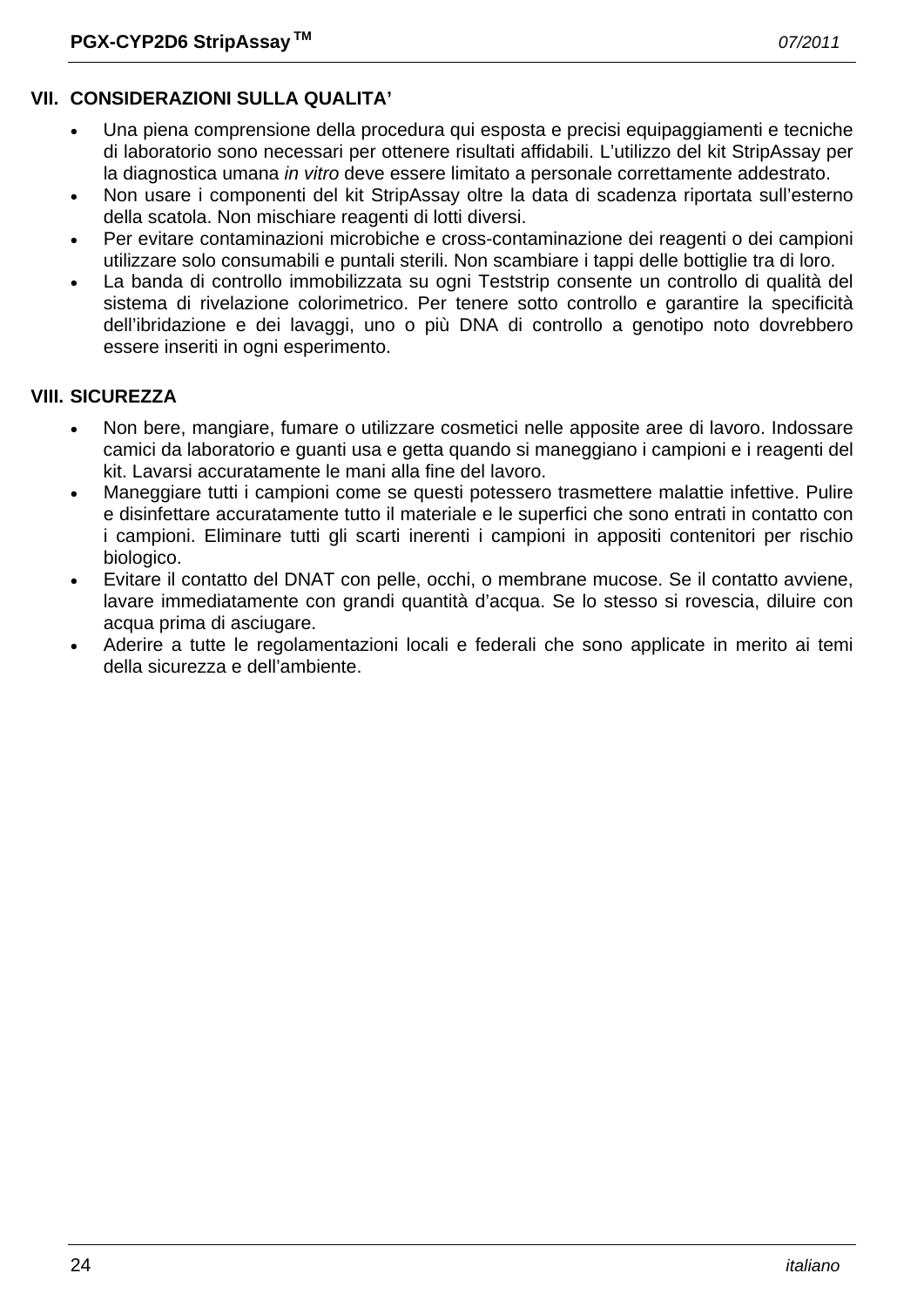# Instrucciones de uso

# **I. APLICACIÓN**

Ensayo para la identificación de mutaciones del gen CYP2D6 basado en la reacción en cadena de la polimerasa (PCR) e hibridación inversa.

# **II. METODOLOGÍA**

El procedimiento incluye tres pasos: (1) aislamiento del ADN, (2) amplificación PCR utilizando primers marcados con biotina, (3) hibridación de los productos de amplificación en una tira que contiene sondas de oligonucleótido alelo-específico fijadas en líneas paralelas (Fig. 1). Las secuencias marcadas con biotina unidas a la tira se detectan utilizando estreptavidinafosfatasa-alcalina y sustrato de color.

El test incluye 3 locis polimórficos: 1795delT (2D6\*6), 1934 G>A (2D6\*4), 2637delA (2D6\*3). Se puede encontrar más información sobre genética en OMIM (Online Mendelian Inheritance in Man): www.ncbi.nlm.nih.gov/omim

# **III. COMPONENTES DEL KIT**

Véase la lista de todos los componentes del kit en la página I.

**X** El DNAT contiene 1,6% NaOH (R 36/38).

Amplification Mix, Taq Dilution Buffer, Conjugate Solution, Wash Solution B contiene 0,05% NaN3. Conjugate Solution contiene estreptavidina-fosfatasa alcalina. Color Developer contiene nitroazul de tetrazolio (NBT) y 5-bromo-4-cloro-3-indolil fosfato (BCIP).

# *¡Conservar todos los reactivos a 2-8°C cuando no se estén utilizando!*

# **IV. MATERIALES REQUERIDOS PERO NO SUMINISTRADOS**

Aparte del equipamiento de un laboratorio de biología molecular estándar, se necesita:

- Microcentrifuga regulable de 3.000-12.000 rpm (1.000-12.000 x g)
- Incubador (p.e. bloque de calor, baño de agua) capaz de alcanzar 56°C y 98°C (± 2°C)
- Termociclador y tubos de reacción de plástico fino adecuados.
- Taq ADN polimerasa
- Baño de agua con plataforma de agitación y temperatura regulable (45 $^{\circ}$ C ± 0,5 $^{\circ}$ C)
- Aparato de aspiración al vacío
- Agitador (balanceo o agitador orbital)
- • *Opcional: equipo de electroforesis en gel de agarosa (para el control de los productos de amplificación)*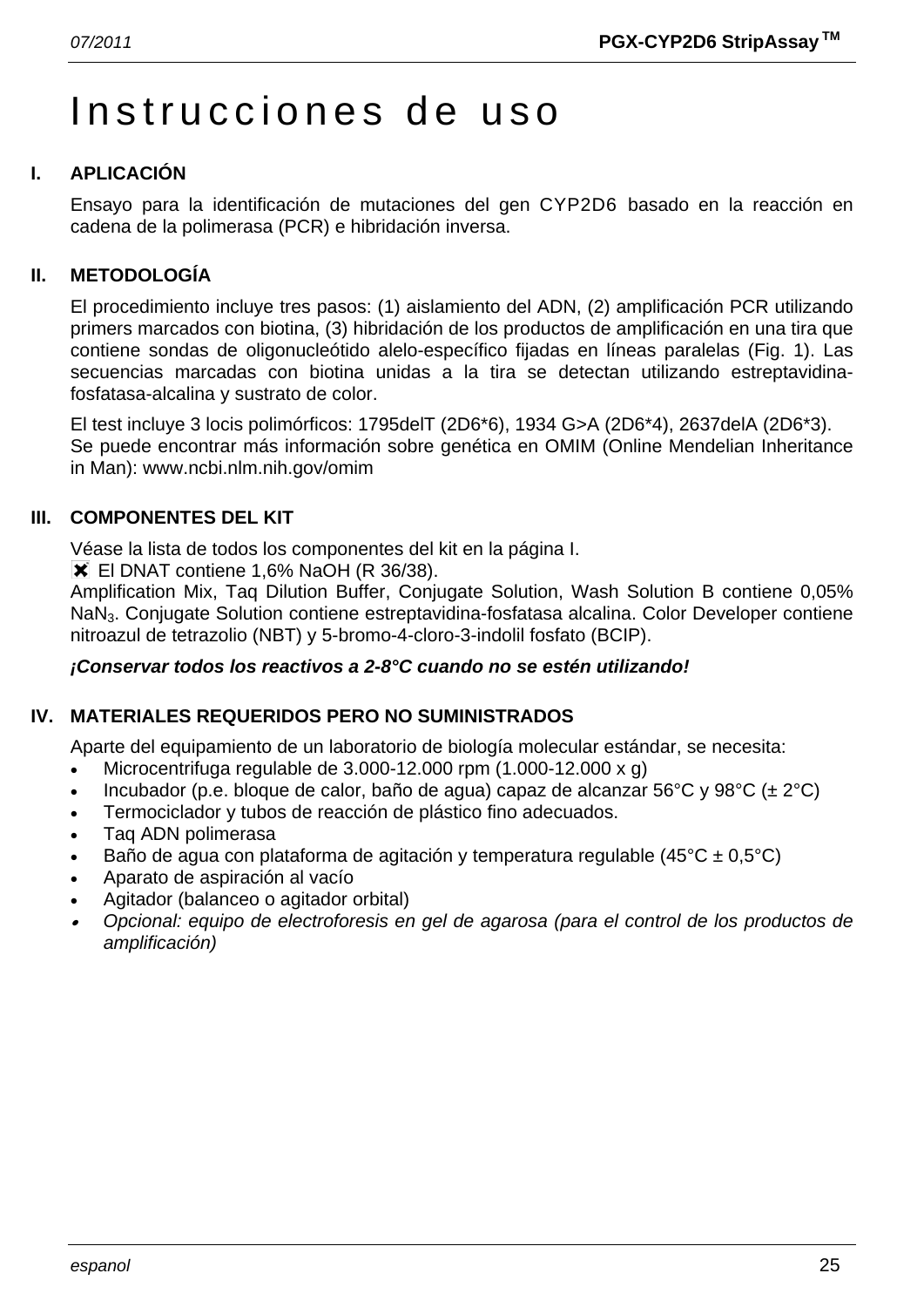### **V. PROCEDIMIENTO DEL ENSAYO**

#### **1. Aislamiento del ADN**

*Utilizar sangre fresca o congelada con EDTA o anticoagulante citrato; evitar sangre que contenga heparina.* 

*No conservar la sangre durante más de tres días a temperatura ambiente o más de 1 semana a 2-8°C antes de utilizarla. La sangre que se ha mantenido congelada durante más de un año o que ha pasado más de tres ciclos de congelación-descongelación no se puede utilizar en este procedimiento.* 

*Esperar a que las muestras de sangre alcancen la temperatura ambiente. Mezclar bien invirtiendo con cuidado los tubos de extracción de sangre varias veces. Repetir el proceso de mezclado cada vez que se vaya a extraer una alícuota de sangre.* 

*Esperar a que la Lysis Solution y la GENxTRACT Resin alcancen la temperatura ambiente.*

- Pipetear **100 µl** de **sangre** en un microtubo de 1,5 ml con tapón de rosca.
- Añadir **1 ml** de la **Lysis Solution** , cerrar el tubo y mezclar invirtiéndolo varias veces.
- Dejar reposar durante **15 min.** a temperatura ambiente.
- Centrifugar durante **5 min.** a **3.000 rpm** (apox. 1.000 x g) en una microcentrífuga.
- Aspirar y desechar la parte superior (1 ml) del sobrenadante.
- Añadir **1 ml** de la **Lysis Solution**, cerrar el tubo y mezclar invirtiéndolo varias veces.
- Centrifugar durante **5 min.** a **12.000 rpm** (aprox. 12.000 x g) en una microcentrífuga.
- Aspirar y desechar el supernadante exceptuando aprox. 50 µl de un precipitado visible y esponjoso.
- Resuspender la GEN<sup>X</sup>TRACT Resin agitando el frasco.
- Añadir **200 µl** de **GENxTRACT Resin** al precipitado. Cerrar el tubo y mezclar en un agitador tipo vortex durante 10 seg.

*La GENxTRACT Resin sedimenta rápidamente. Repetir la resuspensión cada vez inmediatamente antes de aspirar otra alícuota.* 

- Incubar durante **20 min.** a **56°C**. Mezclar en un agitador tipo vortex durante 10 seg.
- Incubar durante **10 min.** a **98°C**. Mezclar en un agitador tipo vortex durante 10 seg.
- Centrifugar durante **5 min.** a **12.000 rpm** en una microcentrífuga. Enfriar en hielo.

*El sobrenadante resultante contiene ADN adecuado para ser utilizado inmediatamente en la PCR. Para conservarlo de cara al futuro, el sobrenadante debería transferirse a un tubo nuevo y guardarse en un frigorífico (a 2-8°C hasta una semana) o en un congelador a -20°C.* 

#### **2. Amplificación** *In Vitro* **(PCR)**

*Conservar todos los reactivos PCR y el ADN en frío durante todo el proceso. Realizar todos los pasos hasta el inicio de la amplificación en hielo (0-4°C).* 

- Preparar una dilución de trabajo fresca (0,2 U/µl) de **Taq ADN polimerasa** en **Taq Dilution Buffer** (tapón transparente).
- Preparar un tubo de reacción para cada muestra a amplificar. Colocar los tubos en hielo.
- Para cada muestra, preparar una mezcla de reacción PCR final en hielo:
	- **15 µl** de **Amplification Mix** (tapón amarillo)
		- **5 µl** de **Taq ADN polimerasa diluida** (1U)
		- **5 µl** de **ADN**

 *Si no se utilizan ADN preparado siguiendo el protocolo de aislamiento del kit (capítulo V/1), se recomienda utilizar un rango de concentración del ADN de 5-40 µg/ml (= 25-200 ng de ADN por reacción).*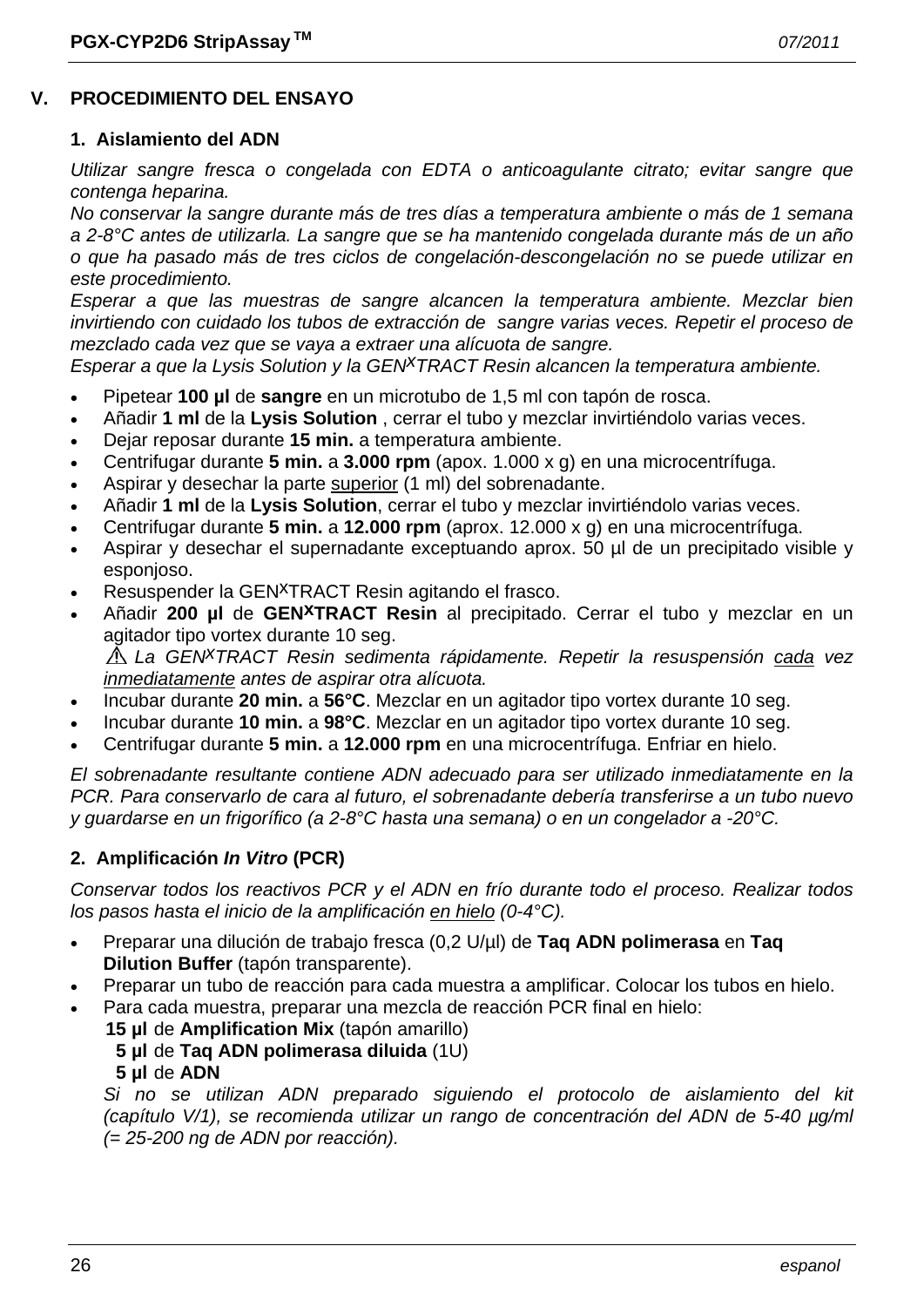- Tapar fuertemente los tubos. Precalentar el termociclador a 94°C.
- Introducir los tubos de reacción y ejecutar el siguiente programa de termociclado: Pre-PCR: 94°C/2 min.

 Termociclado: 94°C/15 seg. - 58°C/30 seg. - 72°C/30 seg. (35 ciclos) Exensión final: 72°C/3 min.

*Conservar los productos de amplificación en hielo a 2-8°C para utilizarlos más adelante.* 

*Opcional: Analizar los productos de amplificación mediante electroforesis en gel (p.e. 3% gel de agarosa).* 

*Longitudes de fragmento: 175, 347 bp* 

#### **3. Hibridación** (45°C; baño de agua con agitación)

*Ajustar el nivel de agua del baño a aprox. ½ de la altura de la Typing Tray.* 

*Calentar el baño de agua a exactamente 45°C (± 0,5°C). Comprobar la temperatura del agua con un termómetro calibrado.* 

*Precalentar el Hybridization Buffer y la Wash Solution A a 45°C. (Fijarse en que todos los precipitados formados a 2-8°C se disuelvan completamente.)* 

*Esperar a que los Teststrips, el DNAT, la Conjugate Solution, la Wash Solution B y el Color Developer alcancen la temperatura ambiente. Preparar la/s Typing Tray/s.* 

*Extraer un Teststrip para cada muestra utilizando unas pinzas limpias. (¡Tocar siempre los Teststrips con guantes!) Identificar los Teststrips fuera de las líneas marcadas con lápiz. (No utilizar bolígrafos, rotuladores etc.)* 

- Pipetear **10 µl** de **DNAT** (tapón azul) en la esquina inferior de cada compartimento que se vaya a utilizar en las Typing Trays (un compartimento por muestra).
- Añadir **10 µl** del **producto de amplificación** sobre la gota correspondiente de DNAT. Mezclar bien con una pipeta. *(La solución permanecerá azul.)*
- Incubar durante **5 min.** a temperatura ambiente.
- Añadir **1 ml** de **Hybridization Buffer** (precalentado a 45°C) en cada compartimento. Agitar la Typing Tray con suavidad. *(Desaparecerá el color azul.)*
- Introducir los **Teststrips** con el lado marcado hacia arriba (¡líneas visibles!) en los compartimentos correspondientes. Sumergir completamente.
- Incubar durante **30 min.** a **45°C** en la plataforma de agitación del baño de agua.  *Ajustar una frecuencia de agitación moderada (aprox. 50 rpm) para evitar derrames. Mantener cerrada la tapa del baño de agua para evitar variaciones en la temperatura.*
- Al final de la incubación, aspirar las soluciones de hibridación mediante aspiración al vacío.

 *Hacerlo inmediatamente. No permitir que las tiras se sequen durante el proceso.* 

- **4. Lavado riguroso** (45°C; baño de agua con agitación)
- Añadir **1 ml** de **Wash Solution A** (precalentada a 45°C). Lavar brevemente (10 seg.). Aspirar los líquidos mediante aspiración al vacío.
- Añadir **1 ml** de **Wash Solution A** (45°C).
- Incubar durante **15 min.** a **45°C** en el baño de agua con agitación. Aspirar los líquidos mediante aspiración al vacío.
- Añadir **1 ml** de **Wash Solution A** (45°C).
- Incubar durante **15 min.** a **45°C** en el baño de agua con agitación. Aspirar los líquidos mediante aspiración al vacío.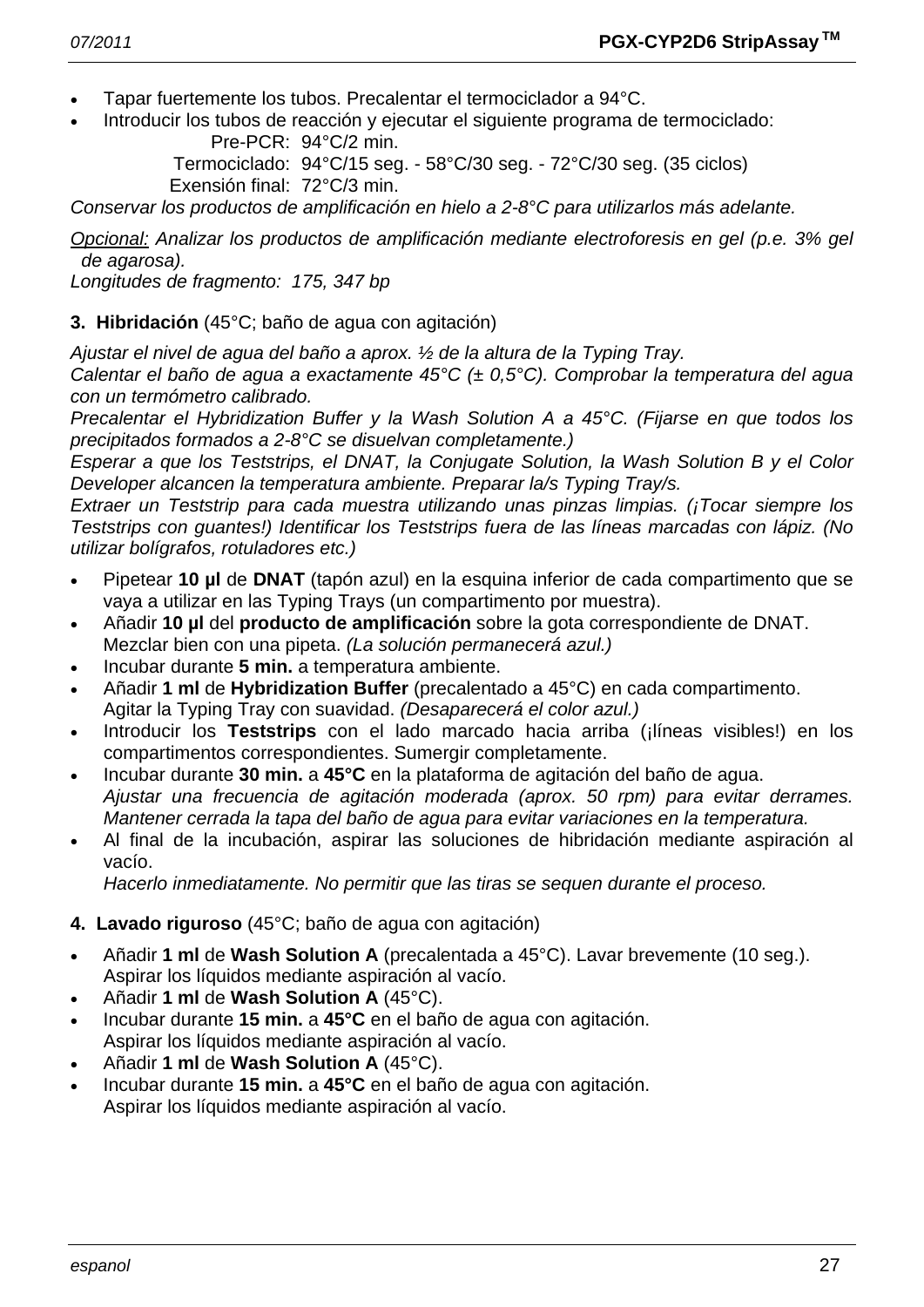- **5. Revelado del color** (temperatura ambiente)
- Añadir **1 ml** de **Conjugate Solution**.
- Incubar durante **15 min.** a **temperatura ambiente** en un agitador de balanceo u orbital. Aspirar los líquidos mediante aspiración al vacío.
- Añadir **1 ml** de **Wash Solution B**. Lavar brevemente (10 seg.). Aspirar los líquidos mediante aspiración al vacío.
- Añadir **1 ml** de **Wash Solution B**.
- Incubar durante **5 min.** a **temperatura ambiente** en un agitador de balanceo u orbital. Aspirar los líquidos mediante aspiración al vacío.
- Añadir **1 ml** de **Wash Solution B**.
- Incubar durante **5 min.** a **temperatura ambiente** en un agitador de balanceo u orbital. Aspirar los líquidos mediante aspiración al vacío.
- Añadir **1 ml** de **Color Developer**.
- Incubar durante **15 min.** a **temperatura ambiente** en la oscuridad en un agitador de balanceo u orbital.
- *Si se produce una reacción positiva, aparecerá un color morado.*
- Lavar varias veces los Teststrips con agua destilada. Dejar que los Teststrips se sequen en oscuridad sobre papel absorbente.  *No exponer los Teststrips a una luz intensa después del revelado del color.*

# **VI. INTERPRETACIÓN DE LOS RESULTADOS**

El genotipo de la muestra se determina utilizando el « Collector<sup>TM</sup> » suministrada.

Colocar el Teststrip procesado dentro de uno de los campos diseñados, alinearla con el dibujo esquemático utilizando la línea roja (arriba) y la línea verde (abajo), y pegarla con cinta adhesiva.

Una reacción positiva de la línea de Control superior indica el funcionamiento correcto de la Conjugate Solution y del Color Developer. Esta línea siempre debería dar positivo.

Para cada posición polimórfica, se debería obtener uno de los siguientes patrones de bandas: *Nota: Las intensidades de las bandas positivas pueden variar. Esto no tiene ningún significado para los resultados.* 



|            | banda « wild type » | banda « mutant » | genotipo           |
|------------|---------------------|------------------|--------------------|
| <b>NOR</b> | positivo            | negativo         | normal             |
| HET        | positivo            | positivo         | heterocigoto       |
| <b>HOM</b> | negativo            | positivo         | homocigoto mutante |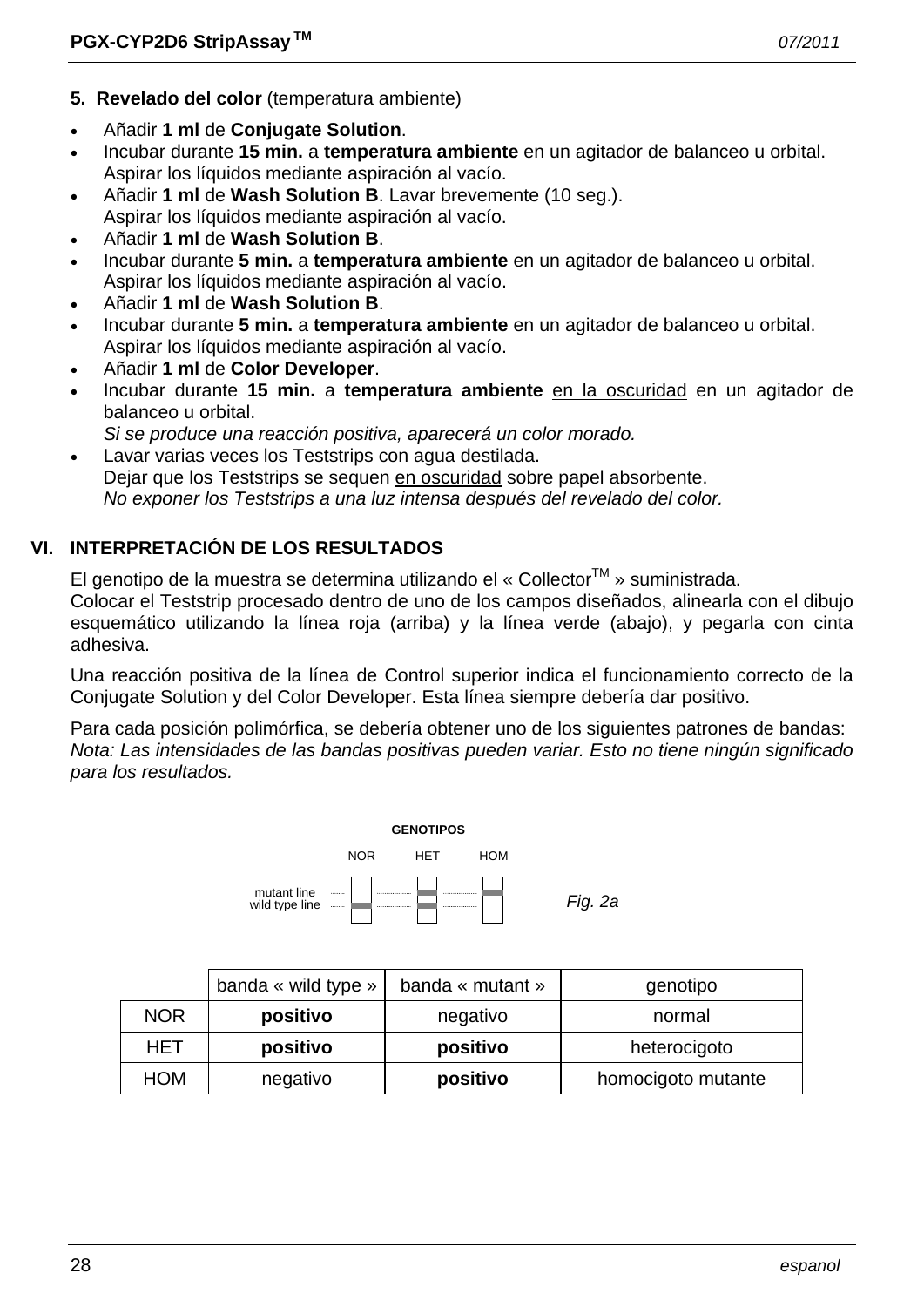Los alelos CYP2D6 \*1 (« wild type »), \*3, \*4, \*6, y los genotipos resultantes homocigotos y heterocigotos (\*1/\*1, \*1/\*3, etc.) son detectados por sondas para las mutaciones 2637delA, 1934 G>A y 1795delT, respectivamente (Fig. 2b).



PGX-CYP2D6 StripAssay<sup>™</sup> no distingue el homocigoto de cada uno de estos alelos del componente heterocigoto con el alelo \*5, el cual representa una delección del gen entero CYP2D6 (ej. \*3/\*3 versus \*3/\*5). Con respecto al fenotipo del metabolismo del fármaco (extenso versus pobre) la discriminación no es necesaria, puesto que los dos respectivos genotipos pertenecerán a una misma categoría. En el caso del alelo homocigoto \*5 (\*5/\*5), no se generarán productos PCR de CYP2D6, y las correspondientes bandas « wild type » y « mutant » no estarán presentes (ver ejemplo K, página III).

En todos estos casos la delección del gen CYP2D6 (\*5 allele) es indirectamente demostrada; sin embargo, puede ser confirmada por una adecuada PCR de rango largo (ej. Steen et al. 1995, Pharmacogenomics 5, 215-23).

| fenotipo                   | genotipo CYP2D6                                                                         |  |
|----------------------------|-----------------------------------------------------------------------------------------|--|
| metabolizador extenso (EM) | $*1/1$ , $*1/13$ , $*1/14$ , $*1/15$ , $*1/16$                                          |  |
| metabolizador pobre (PM)   | $*3/3$ , $*3/4$ , $*3/5$ , $*3/6$ , $*4/4$ , $*4/5$ , $*4/6$ , $*5/5$ , $*5/6$ , $*6/6$ |  |

Véanse los ejemplos sobre los resultados del StripAssay de la página III (Fig. 3).

Se pueden encontrar consejos sobre los problemas que pueden surgir poniéndose en contacto con ViennaLab a través del distribuidor local o directamente en la dirección facilitada en la página I.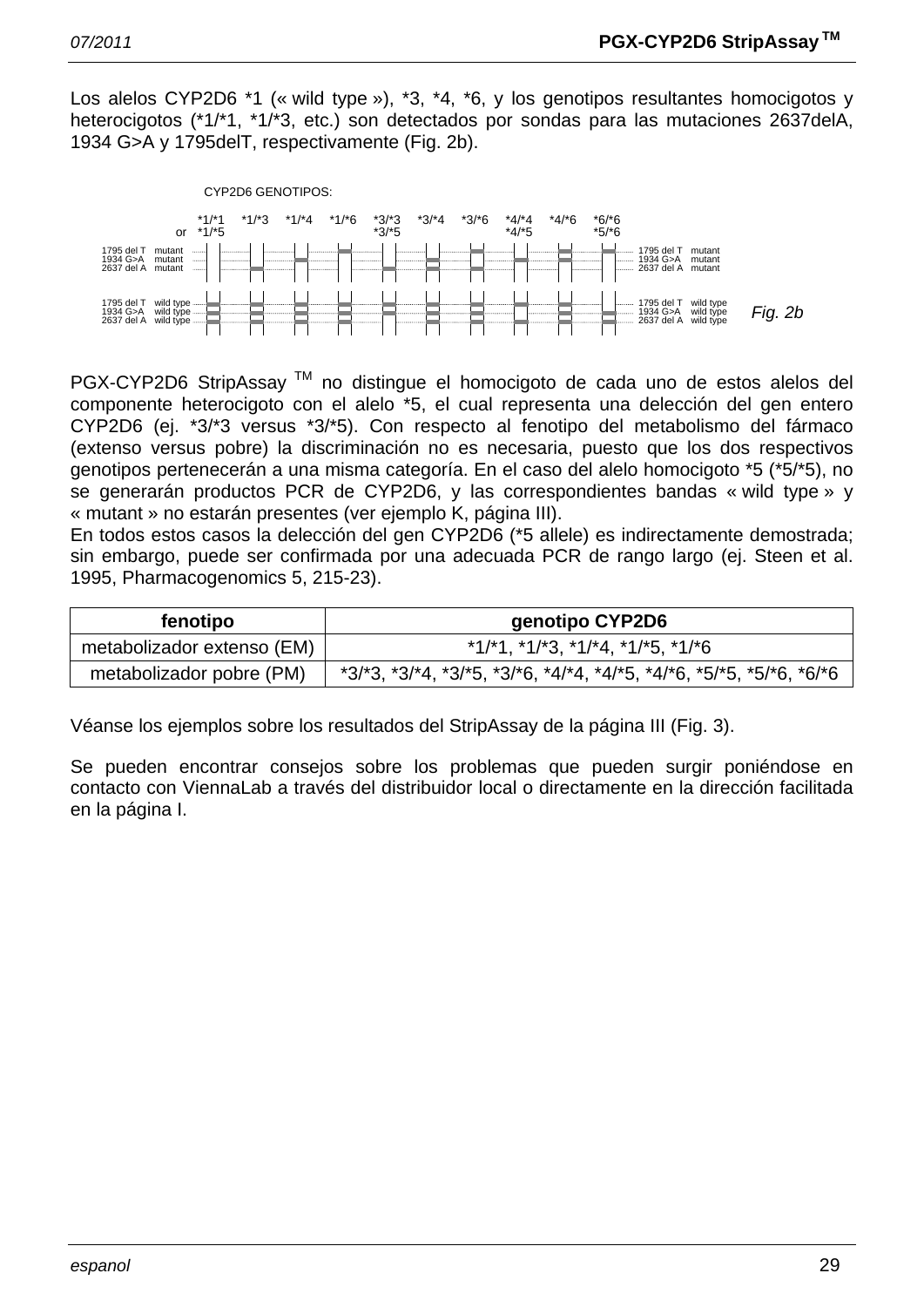# **VII. CONSIDERACIONES SOBRE LA CALIDAD**

- Para obtener resultados fiables, es preciso entender perfectamente el procedimiento aquí resumido, así como disponer de un equipo y técnicas de laboratorio precisos. El uso del StripAssay para diagnóstico humano in vitro debe estar limitado al personal adecuadamente formado y experimentado.
- No utilizar los componentes del StripAssay pasada la fecha de caducidad impresa en el exterior de la caja. No mezclar reactivos pertenecientes a lotes diferentes.
- Evitar la contaminación microbiana y la contaminación cruzada de los reactivos o de las muestras utilizando puntas de pipetas estériles y desechables durante todo el proceso. No intercambiar los tapones de los frascos.
- La línea de control de cada Teststrip permite realizar un control del rendimiento del sistema de detección cromógena. Para monitorizar y validar la especificidad de los pasos de hibridación y lavado, se deberían incluir controles de genotipos conocidos cada dvez que se realizaran estudios genéticos.

# **VIII. SEGURIDAD**

- No beber, comer, fumar o utilizar productos cosméticos en las áreas de trabajo designadas. Llevar ropa de laboratorio y guantes desechables mientras se manipulan las muestras y los reactivos del kit. Lavarse bien las manos al finalizar.
- Manipular las muestras como si fueran capaces de transmitir agentes infecciosos. Limpiar y desinfectar a fondo todos los materiales y superficies que hayan entrado en contacto con las muestras. Eliminar todos los residuos asociados a las muestras clínicas en un contenedor para residuos biológicos potencialmente peligrosos.
- Evitar el contacto del DNAT con la piel, los ojos o las membranas mucosas. Si se produce el contacto, lavar inmediatamente con mucha agua. En caso de derrame, diluir con agua antes de secar el área afectada con un trapo.
- Seguir la normativa de seguridad medioambiental local y estatal vigente.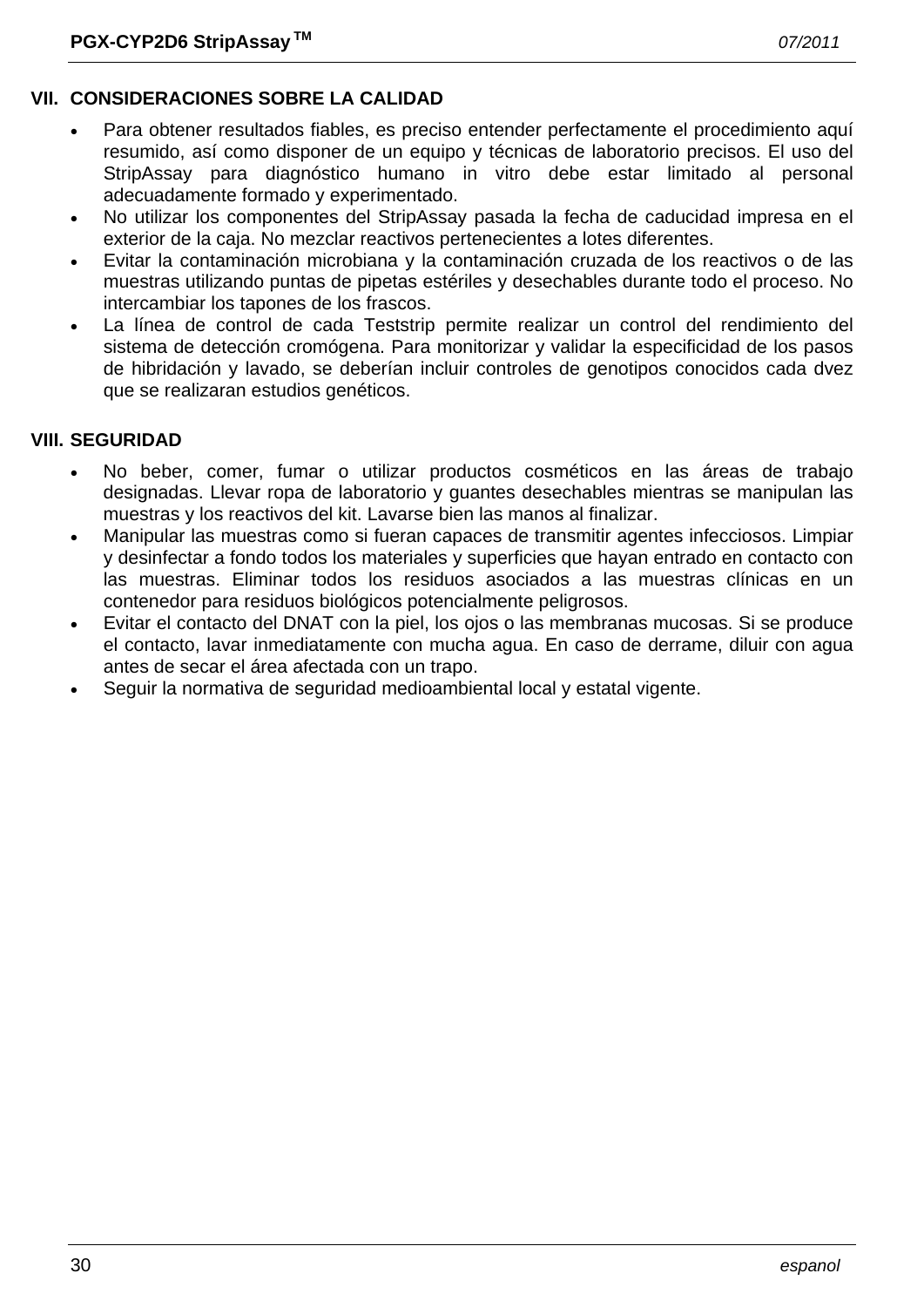# Instruções de utilização

# **I. UTILIZAÇÃO PREVISTA**

Ensaio para a identificação das mutações do gene CYP2D6 baseado na reacção em cadeia da polimerase (PCR) e hibridação reversa.

### **II. METHODOLOGY**

O procedimento incluí três passos: (1) isolamento do DNA, (2) amplificação por PCR utilizando *primers* biotinilados, (3) hibridação de produtos de amplificação numa tira de teste com sondas oligonucleotidicas específicas de alelo num *array* de linhas paralelas (Fig. 1). As sequências biotiniladas ligadas são detectadas usando fosfatase alcalina-estreptavidina e substratos de cor.

O teste engloba 3 loci polimórficos: 1795delT (2D6\*6), 1934 G>A (2D6\*4), 2637delA (2D6\*3). Masi informação genética está disponível na OMIM (Online Mendelian Inheritance in Man): www.ncbi.nlm.nih.gov/omim

### **III. COMPONENTES DO KIT**

Ver lista de todos os components do kit na página I.

 $\blacktriangleright$  DNAT contém 1.6% NaOH (R 36/38).

Amplification Mix, Taq Dilution Buffer, Conjugate Solution, Wash solution B contém 0.05% NaN3. Conjugate Solution contém fosfatase alcalina-estreptavidina. Color Developer contém Nitroazul de tetrazólio (NBT) e 5-bromo-4-cloro-3-indolil fosfato (BCIP).

#### *Conserve todos os reagentes a 2-8°C quando não estiverem a ser utilizados !*

# **IV. MATERIAIS NECESSÁRIOS MAS NÃO FORNECIDOS**

Adicionalmente ao material padrão do laboratório de biologia molecular, é necessário:

- Microcentrífuga ajustável com capacidade para 3,000-12,000 rpm (1,000-12,000 x g)
- Incubadora (ex. bloco de aquecimento, banho de água) de 56°C e 98°C ( $\pm$  2°C)
- Aparelho de termociclos e tubos adequados de paredes de plástico finas/tiras
- Taq DNA polimerase
- Banho de água com plataforma de agitação e temperatura ajustável (45°C ± 0.5°C)
- Aparelho de aspiração de vácuo
- Agitador (de leito ou orbital)
- • *Opcional: equipamento de electroforese em gel de agarose (para controlo dos produtos da amplificação)*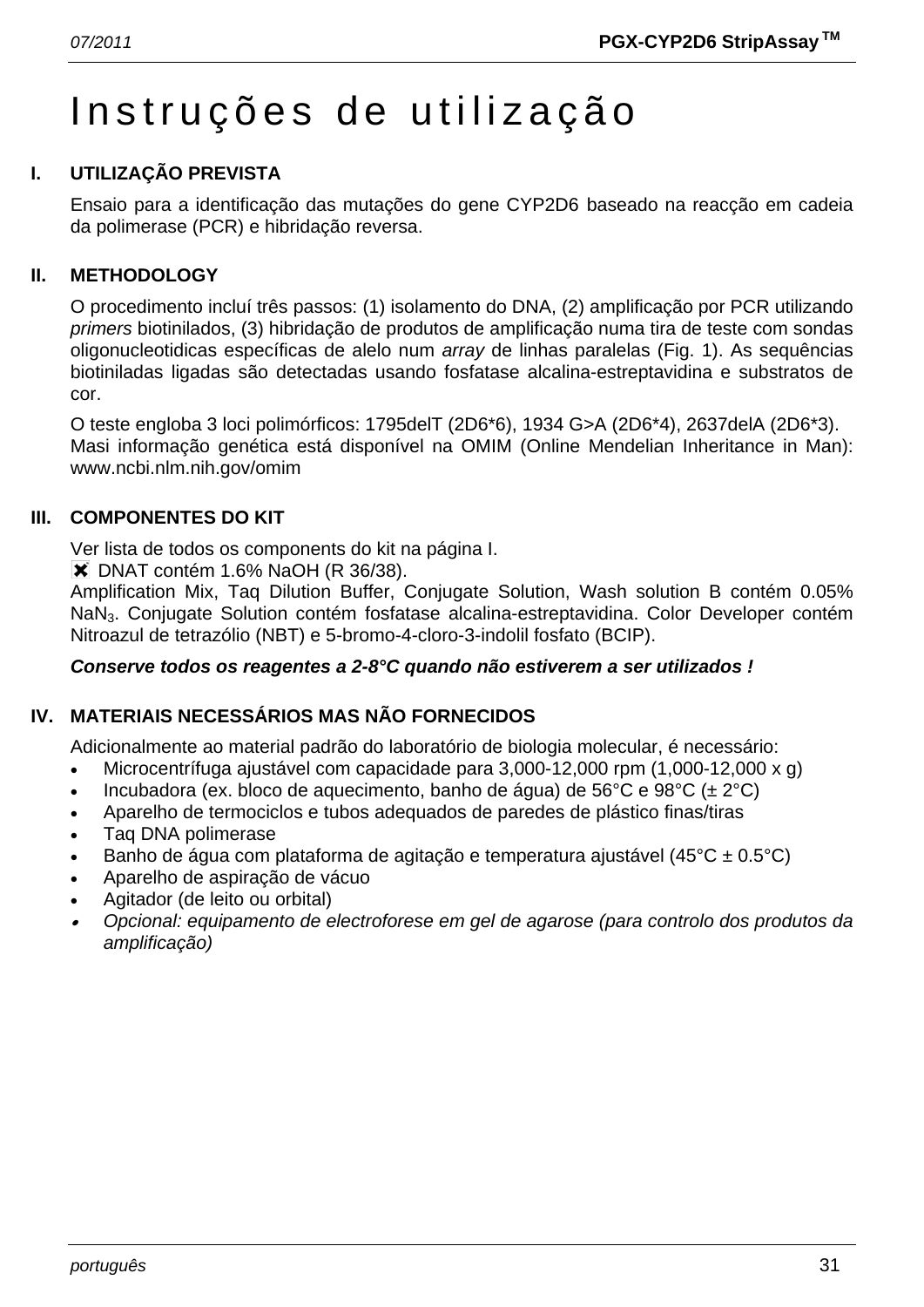#### **V. PROCEDIMENTO DO ENSAIO**

#### **1. Isolamento do DNA**

*Utilize sangue fresco ou congelado com EDTA ou anticoagulante citrato; evite sangue com heparina.* 

*Não conserve o sangue durante mais do que 3 dias à temperatura ambiente ou mais do que uma semana a 2-8°C antes de utilizar. O sangue que foi mantido congelado durante mais do que um ano, ou que esteve sujeito a mais do que três ciclos de congelação/descongelação é inapropriado para ser utilizado neste procedimento.* 

*Deixe as amostras estabilizar à temperatura ambiente. Misture bem invertendo cuidadosamente, várias vezes, os tubos de sangue. Repita a mistura cada vez, antes de retirar uma aliquota do sangue.* 

*Deixe que a Lysis Solution e a GENxTRACT Resin estabilizem à temperatura ambiente.*

- Pipete **100 µl** da **amostra de sangue** para um microtubo de 1.5 ml com tampa de enroscar.
- Adicione **1 ml** da **Lysis Solution**, feche o tubo e misture várias vezes por inversão.
- Deixe estabilizar **15 min.** à temperatura ambiente.
- Centrifugue **5 min.** a **3,000 rpm** (aprox. 1,000 x g) numa microcentrifuga.
- Remova e rejeite a porção de cima (topo) 1 ml de sobrenadante.
- Adicione **1 ml** de **Lysis Solution**, feche o tubo e misture várias vezes por inversão.
- Centrifugue **5 min.** a **12,000 rpm** (aprox. 12,000 x g) numa microcentrifuga.
- Remova e rejeite o sobrenadante excepto aprox. 50 µl de um pellet suave e vísivel.
- Resuspenda a GEN<sup>X</sup>TRACT Resin por rotação insistente do recipiente.
- Adicione **200 µl** da **GENxTRACT Resin** ao pellet. Feche o tubo e agite no vortex 10 seg. *A GENxTRACT Resin sedimenta rapidamente. Repita a resuspensão de cada vez e imediatamente antes de remover outra aliquota.*
- Incube **20 min.** a **56°C**. Agite no vortex 10 seg.
- Incube **10 min.** a **98°C**. Agite no vortex 10 seg.
- Centrifugue **5 min.** a **12,000 rpm** numa microcentrifuga. Arrefeça no gelo.

*O sobrenadante resultante contém um template de DNA adequado para uso imediato em PCR. Para manter conservado, o sobrenadante deve ser transferido para um tubo novo arrefecido e manter a refrigeração (2-8°C; até uma semana) ou congelado a -20°C.* 

#### **2. Amplificação** *In Vitro* **(PCR)**

*Mantenha todos os reagentes de PCR e os templates de DNA sempre refrigerados ao longo do procedimento. Realize todos os passos até ao inicio do programa de termociclos em gelo (0-4°C).* 

- Prepare uma diluição de trabalho nova (0.2 U/µl) de **Taq DNA polimerase** no **Taq Dilution Buffer** (tampa transparente).
- Prepare um tubo de reacção para cada amostra a ser amplificada. Coloque os tubos no gelo.
	- Para cada amostra prepare a mistura de reacção final de PCR no gelo:
		- **15 µl Amplification Mix** (tampa amarela)
			- **5 µl Taq DNA polimerase diluida** (1U)

#### **5 µl template de DNA**

 *Se os templates de DNA utilizados não foram preparados de acordo com o protocolo do kit de isolamento (capítulo V/1), é recomendada a utilização de um intervalo de concentração de DNA de 5-40 µg/ml (= 25-200 ng DNA por reacção).*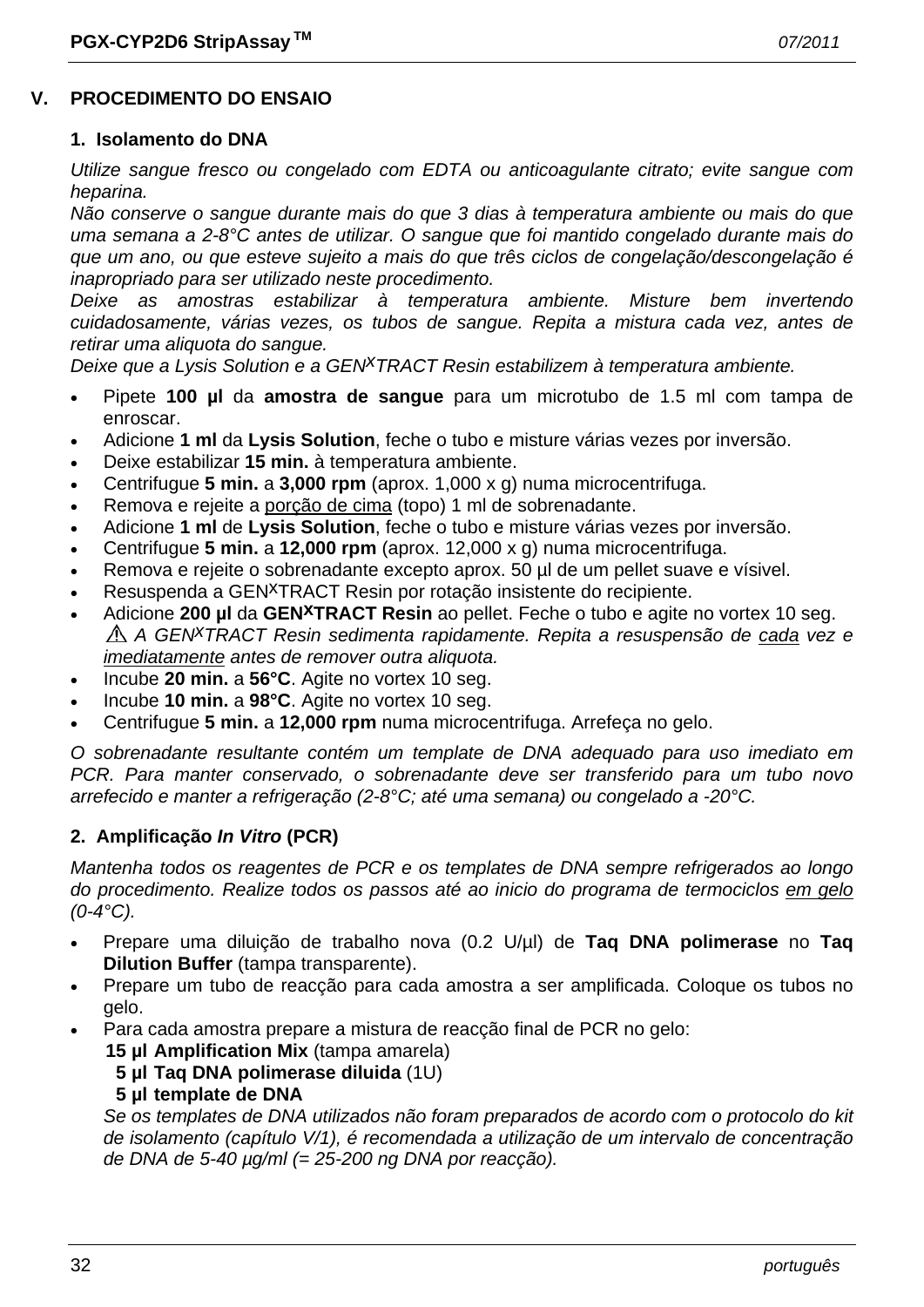- Coloque bem as tampas nos tubos. Pré-aqueça o aparelho de termociclos a 94°C.
- Insira os tubos de reacção e ponha a funcionar o seguinte programa de termociclos: pré-PCR: 94°C/2 min.

 termociclos: 94°C/15 seg. - 58°C/30 seg. - 72°C/30 seg. (35 ciclos) extensão final: 72°C/3 min.

*Conserve os produtos de amplificação no gelo ou a 2-8°C para utilização futura.* 

*Opcional: Analise os produtos de amplificação por electroforese em gel de agarose (ex. gel de agarose a 3%).* 

*Comprimentos dos fragmentos: 175, 347 bp* 

**3. Hibridação** (45°C; banho de água com agitação)

*Ajuste o nível de água no banho até aprox. ½ da altura do Typing Tray.* 

*Aqueça banho de água a exactamente 45°C (± 0.5°C). Verifique a temperatura da água com termómetro calibrado* 

*Pré-aqueça o Hybridization Buffer e a Wash Solution A a 45°C. (Tenha atenção, que todos os precipitados formados a 2-8°C sejam completamente dissolvidos.)* 

*Deixe que as Teststrips, DNAT, Conjugate Solution, Wash Solution B e o Color Developer estabilizem à temperatura ambiente. Prepare o Typing Tray(s).* 

*Remova uma Teststrip para cada amostra usando uma pinça limpa. (Toque nas Teststrips apenas com luvas!). Identifique as Teststrips fora das zonas marcadas com um lápis. (Não utilize esferográficas, marcadores, etc)* 

- Pipete **10 µl DNAT** (tampa azul) para o canto inferior de cada pista a ser utilizada nos Typing Trays (uma pista por amostra).
- Adicione **10 µl** de **produto de amplificação** à gota correspondente de DNAT. Misture bem com pipeta. *(A solução deverá permanecer azul.)*
- Deixe em repouso durante **5 min.** à temperatura ambiente.
- Adicione **1 ml** de **Hybridization Buffer** (pré-aquecido a 45°C) em cada pista. Agite o tabuleiro (tray) cuidadosamente. *(A cor azul vai desaparecer.)*
- Insira **Teststrips** com os lados marcados para cima (linhas vísiveis!) nas pistas respectivas. Submerja completamente.
- Incube **30 min.** a **45°C** na plataforma de agitação do banho de água.  *Programe uma velocidade de agitação moderada (aprox. 50 rpm) para evitar salpicos. Mantenha a tampa do banho fechada para evitar variações de temperatura.*
- No final da incubação remova as soluções de hibridação por aspiração de vácuo.  *Continue imediatamente. Não deixe que as Teststrips sequem durante todo o procedimento.*
- **4. Lavagem de estringência** (45°C; banho de água com agitação)
- Adicione **1 ml** de **Wash Solution A** (pré-aquecido a 45°C). Lave ligeiramente (10 seg.). Remova os liquidos por aspiração de vácuo.
- Adicione **1 ml** de **Wash Solution A** (45°C).
- Incube **15 min.** a **45°C** no banho de água com agitação. Remova os liquidos por aspiração de vácuo.
- Adicione **1 ml** de **Wash Solution A** (45°C).
- Incube **15 min.** a **45°C** no banho de água com agitação. Remova os liquidos por aspiração de vácuo.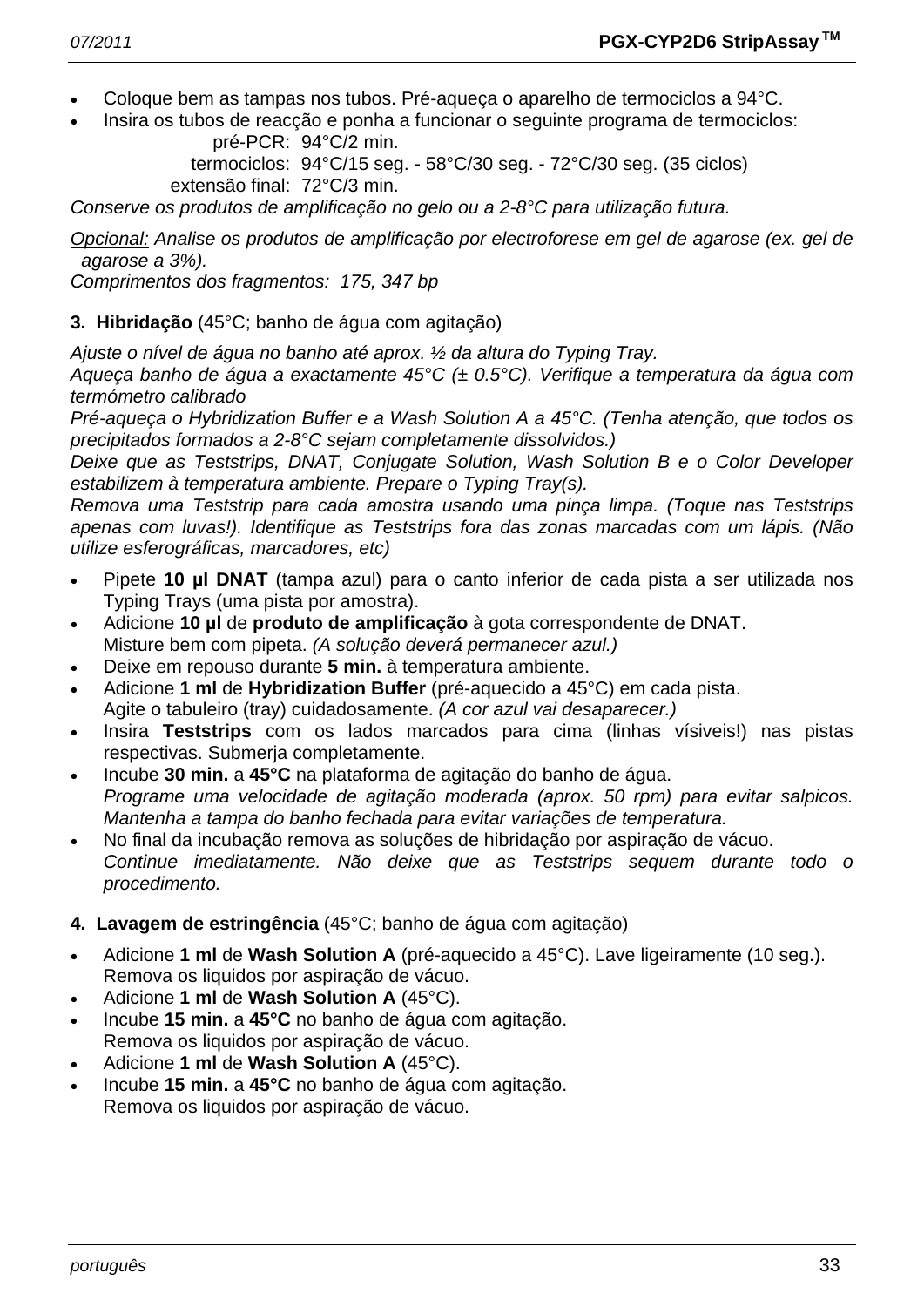- **5. Desenvolvimento de cor** (temperatura ambiente)
- Adicione **1 ml** de **Conjugate Solution**.
- Incube **15 min.** à **temperatura ambiente** num leito com agitação ou agitador orbital. Remova os liquidos por aspiração de vácuo.
- Adicione **1 ml** de **Wash Solution B**. Lave ligeiramente (10 seg.). Remova os liquidos por aspiração de vácuo.
- Adicione **1 ml** de **Wash Solution B**.
- Incube **5 min.** à **temperatura ambiente** num leito com agitação ou agitador orbital. Remova os liquidos por aspiração de vácuo.
- Adicione **1 ml** de **Wash Solution B**.
- Incube **5 min.** à **temperatura ambiente** num leito com agitação ou agitador orbital. Remova os liquidos por aspiração de vácuo.
- Adicione **1 ml** de **Color Developer**.
- Incube **15 min.** à **temperatura ambiente** no escuro num leito com agitação ou agitador orbital.
- *Vai surgir uma coloração púrpura depois da reacção positiva.*
- Lave várias vezes as Teststrips com água destilada. Deixe que as tiras sequem no escuro em papel absorvente.  *Não exponha a luz intensa as Teststrips depois do Desenvolvimento de cor.*

# **VI. INTERPRETAÇÃO DOS RESULTADOS**

O genótipo da amostra é determinado usando a folha Collector<sup>™</sup> inclusa.

Coloque a Teststrip processada num dos campos designados, alinhe-a ao desenho esquemático usando a linha marcadora vermelha (topo) e a linha marcadora verde (fundo), e cole-a com fita adesiva.

Uma reacção positiva da linha de controlo mais acima indica o funcionamento correcto da Conjugate Solution e do Color Developer. Esta linha deve sempre colorir-se de modo positivo.

Para cada posição polimórfica, um dos segunites padrões de coloração deve ser obtido: *Nota: As intensidades de coloração das linhas positivas podem variar. Tal não tem significado para o resultado.* 



|            | linha « wild type » | linha « mutant » | genótipo             |
|------------|---------------------|------------------|----------------------|
| <b>NOR</b> | positivo            | negativo         | normal               |
| <b>HET</b> | positivo            | positivo         | heterozigótico       |
| <b>HOM</b> | negativo            | positivo         | mutante homozigótico |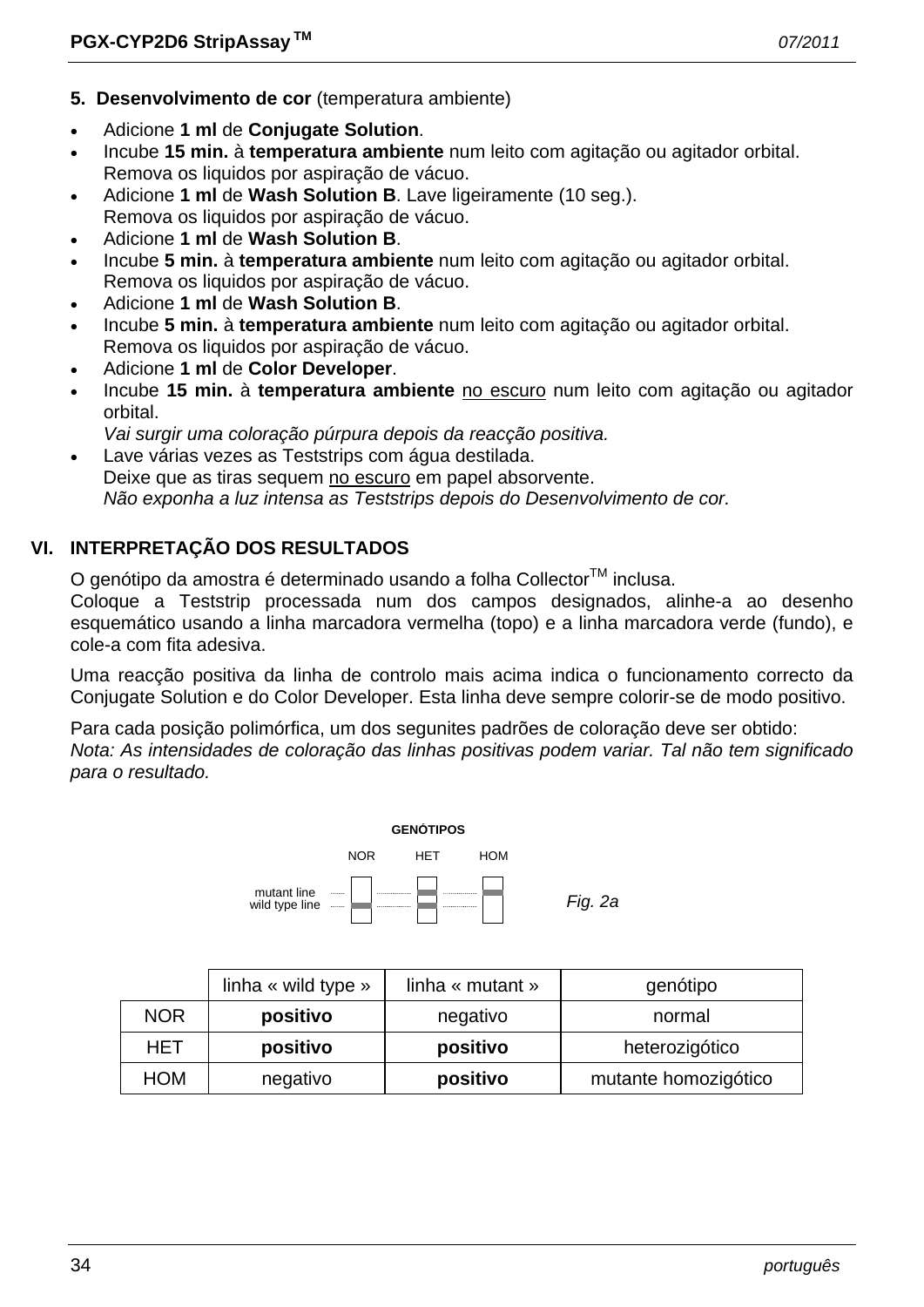Os alelos CYP2D6 \*1 (« wild type »), \*3, \*4, \*6, e os genótipos homozigóticos e heterozigóticos resultantes (\*1/\*1, \*1/\*3, etc.) são determinados por sondas para as mutações 2637delA, 1934 G>A e1795delT, respectivamente (Fig. 2b).



O PGX-CYP2D6 StripAssay TM não diferencia a homozigotia para cada um destes alelos, de heterozigotia composta com o alelo \*5, que representa a deleção de todo o gene CYP2D6 (ex. \*3/\*3 versus \*3/\*5). No que concerne o fenótipo de metabolização de fármacos (extenso versus fraco) a discriminação não é necessária, pois ambos os genótipos vão situar-se na mesma categoria. No caso do alelo homozigótico \*5 (\*5/\*5), os produtos de PCR do CYP2D6 não serão gerados, e todos os sinais « wild type » e « mutant » correspondentes estarão ausentes (ver exemplo K, página III).

Em todos estes casos de deleção do gene CYP2D6 (alelo \*5) é apenas indirectamente demonstrada; contudo, poderá ser confirmado por estratégias de PCR de longo alcance (ex. Steen et al. 1995, Pharmacogenomics 5, 215-23).

| fenótipo                   | genótipo CYP2D6                                                                         |  |
|----------------------------|-----------------------------------------------------------------------------------------|--|
| metabolizador extenso (EM) | $*1/*1$ , $*1/*3$ , $*1/*4$ , $*1/*5$ , $*1/*6$                                         |  |
| metabolizador fraco (PM)   | $*3/3$ , $*3/4$ , $*3/5$ , $*3/5$ , $*4/4$ , $*4/5$ , $*4/6$ , $*5/5$ , $*5/6$ , $*6/6$ |  |

Ver exemplos do resultados das StripAssay na página III (Fig. 3).

Conselhos para resolução rápida de problemas podem ser obtidos por contacto com a ViennaLab através do distribuidor local ou por contacto directo para o endereço disponibilizado na página I.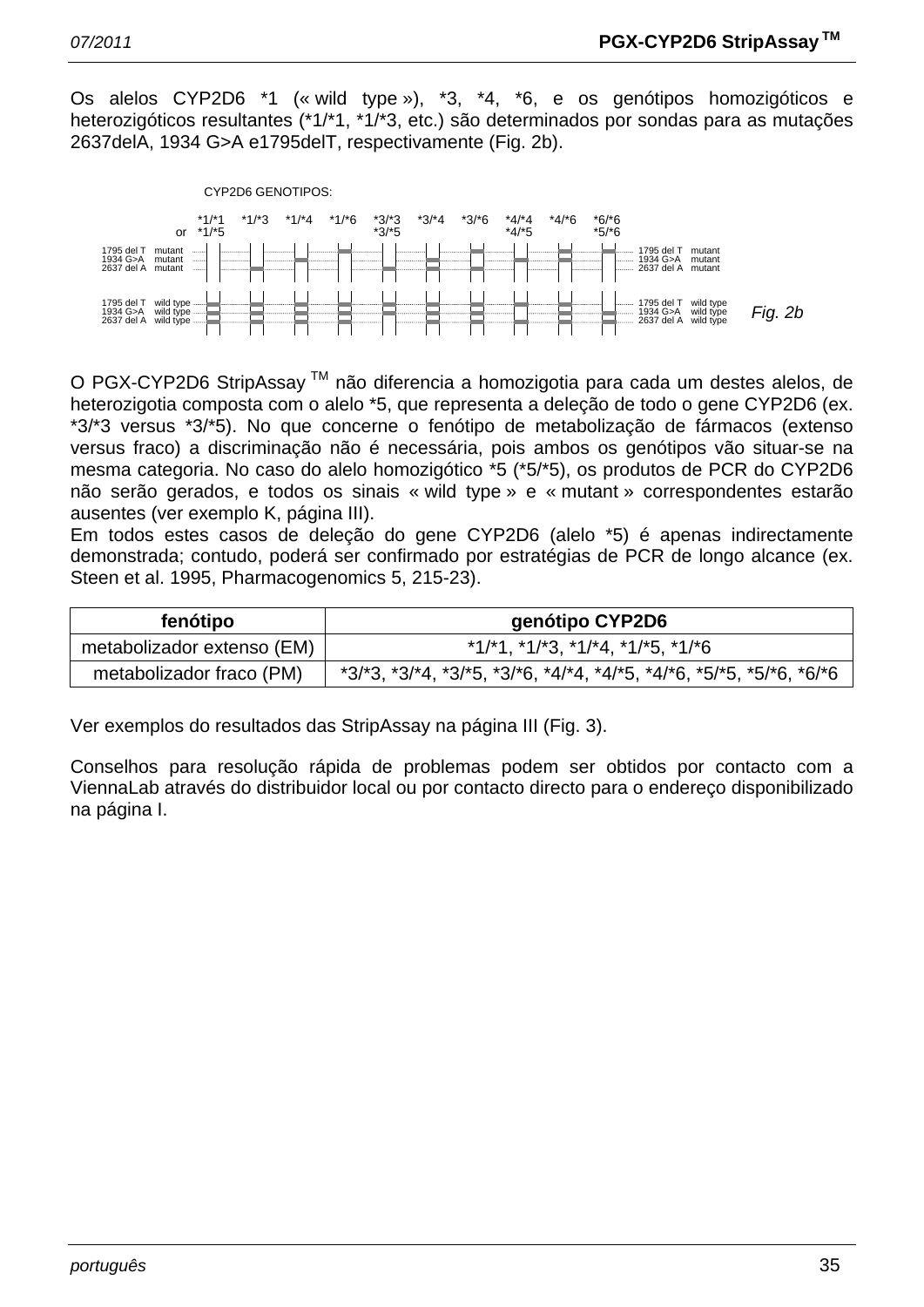# **VII. CONSIDERAÇÕES DE QUALIDADE**

- O entendimento detalhado do procedimento aqui explicado, e equipamento de laboratório e técnicas precisas, são necessárias para obter resultados fiáveis. Utilização do StripAssay para diagnóstico *in vitro* humano deve ser restrito a pessoal com o treino adequado.
- Não utilize componentes do StripAssay depois do prazo de validade ter expirado. O prazo de validade está impresso na parte exterior da caixa do kit. Não misture reagentes de lotes diferentes.
- Evite a contaminação microbiana e a contaminação cruzada de reagentes ou amostras pela utilização de pontas de pipetas estéreis e descartáveis, ao longo do procedimento. Não troque as tampas dos recipientes.
- A linha Control imobilizada em cada Teststrip permite um controlo do desempenho do sistema de detecção cromogénica. Para monitorizar e validar a especificidade dos passos de hibridação e lavagem, devem ser incluídos DNA's de controlo de um genótipo conhecido, em cada experiência individualizada.

### **VIII. SEGURANÇA**

- Não beba, coma, fume, ou aplique cosméticos na área de trabalho. Utilize batas de laboratório e luvas descartáveis quando mnanipular as amostras e os reagentes do kit. A seguir, lave as mãos cuidadosamente.
- Manipule as amostras como potencialmente infecciosas. Lave e desinfecte cuidadosamente todos os materiais e superfícies que estiveram em contacto com as amostras. Rejeite todos os resíduos associados a amostras clínicas para um contentor de material bioperigoso.
- Evite o contacto do DNAT com a pele, olhos, ou membranas mucosas. Se ocorrer contacto, Lave imediatamente com abundante quantidade de água. Se houver salpicos, dilua com água antes de secar.
- Adira a todos os regualmentos locais e federais de segurança e ambientais que possam ser aplicáveis.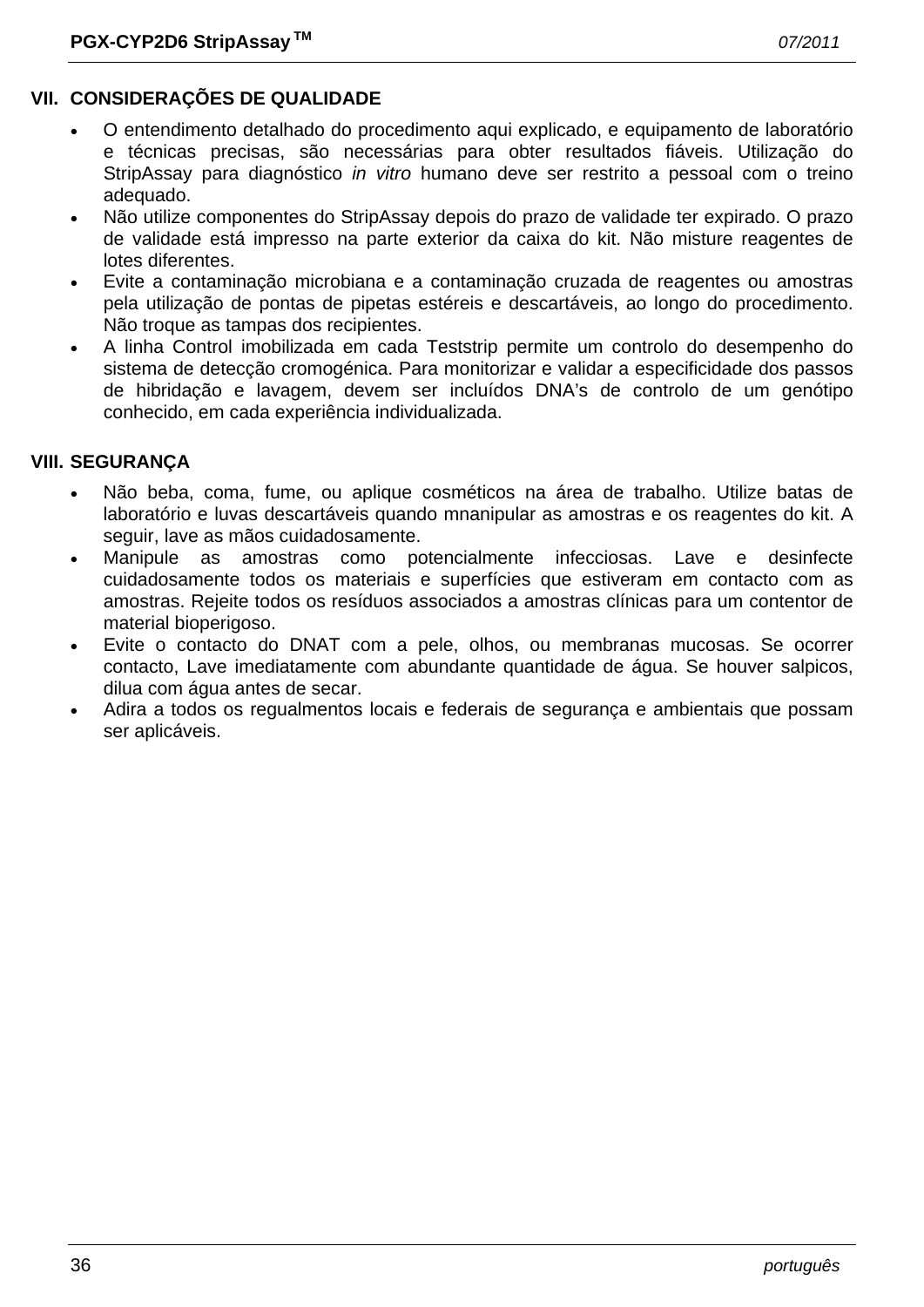# Fig. 3: Examples of test results



- (A.) \*1/\*1 or \*1/\*5
- (B.) \*1/\*3
- $(C.)$  \*1/\*4
- (D.) \*1/\*6
- (E.) \*3/\*3 or \*3/\*5
- (F.) \*3/\*4
- (G.) \*3/\*6
- (H.) \*4/\*4 or \*4/\*5
- $(1.)$  \*4/\*6
- (J.) \*6/\*6 or \*5/\*6
- (K.) \*5/\*5 or negative control or PCR failure